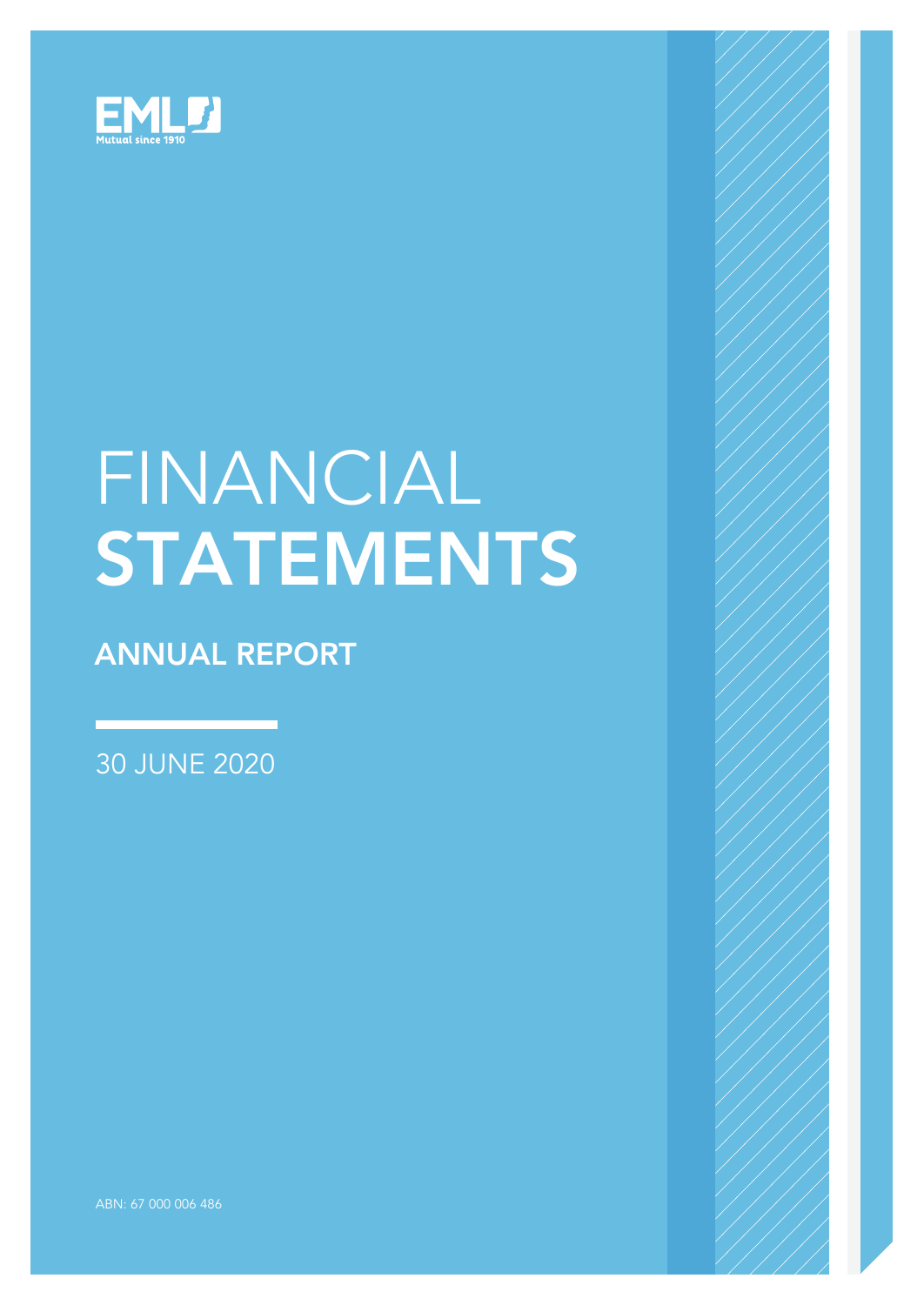## **Contents**

| Lead Auditor's Independence Declaration under Section 307c of the Corporations Act 2001  10 |  |
|---------------------------------------------------------------------------------------------|--|
|                                                                                             |  |
|                                                                                             |  |
|                                                                                             |  |
|                                                                                             |  |
|                                                                                             |  |
|                                                                                             |  |
|                                                                                             |  |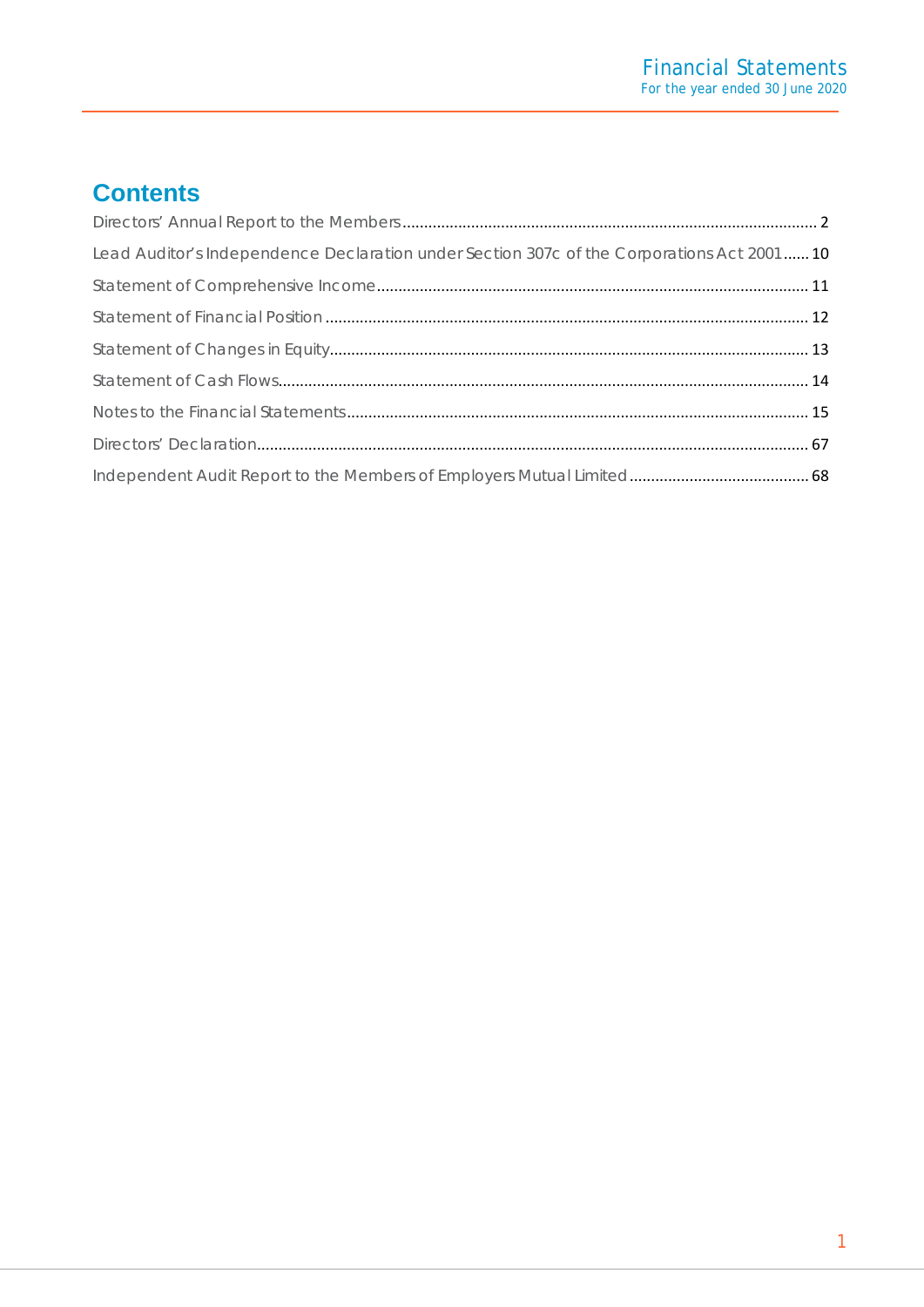

## <span id="page-2-0"></span>**Directors' Annual Report to the Members**

#### **For the year ended 30 June 2020**

The Directors present their consolidated financial report of the Group, being Employers Mutual Limited (EML) and its controlled entities, for the year ended 30 June 2020 and the independent auditor's report thereon.

#### **Directors**

The Directors of the Company in office during the financial year and up to the date of this report are:

#### **William J.A. O'Reilly AM BDS, Dip Laws BAB (Chairman)**

Mr O'Reilly was appointed as a Director of EML in December 2010 and then subsequently re-elected in 2018, and as Chairman in November 2011. Mr O'Reilly also currently serves as a Director of Hospitality Employers Mutual Limited, one of EML's subsidiary companies. Mr O'Reilly has an extensive record of experience within a number of professional and mutual organisations. In addition to being a qualified general dental practitioner he has been admitted as a barrister of the Supreme Court of New South Wales, Mr O'Reilly was previously a Director of Manchester Unity Australia for five years and its independent elected Chairman for four years. In the 2016 Australia Day Honours List, Mr O'Reilly was made a Member of the Order of Australia (AM). Mr O'Reilly was a Director of BUPA Dental Corporation, President and Professional Officer of the Dental Council of NSW, and has assisted the Motor Accident Authority of New South Wales in relation to dental injuries from motor accidents. He was a Member of the National Australia Bank's nabhealth National Advisory Council, Member of the Medical Advisory Panel for BUPA MBF Australia, and a Director of the Motor Neurone Disease Association of Australia as well as a Non-Executive Director on a number of other Boards.

#### **Patrick J. Gurr GAID**

Mr Gurr was appointed as a Director on 28 May 2019 and was elected at the AGM in October 2019. Mr Gurr is a career publican having extensive experience in the hospitality industry over 40 years. As an active member of the Australian Hotels Association, Mr Gurr brings a wealth of experience in dealing with Government at three levels, involvement in numerous communities throughout New South Wales and Queensland and managing the expectations of members when negotiating with external stakeholders. Mr Gurr served as an Executive Member and as Vice President of AHA (NSW). In these roles, Mr Gurr was involved in Constitutional review, Strategy implementation and dispute resolution. Mr Gurr achievements were recognised with Life Membership of AHA (NSW) in 2012. Mr Gurr has worked tirelessly in regional towns like Toowoomba, Wagga Wagga and Armidale to improve the quality of life in these communities, support regional Tertiary education and promote regional Tourism through innovation and awareness.

#### **Catherine A. King**

Ms King was first appointed as a Director to the Board in 2007, and then subsequently re-elected in 2010, 2013, 2015, 2017 and 2019. Ms King has extensive experience in government, community and stakeholder relations, communications, risk management and strategy development. Ms King managed a public relations and communications business for 15 years and now provides strategic advice to organisations operating in a regulated environment. Ms King is also a Director of the Don Dunstan Foundation. She has previously been a Director of Adelaide Fringe Inc, Adelaide Venue Management Corporation, Homestart Finance, SAFECOM and the SA Ambulance Service and a Board Member of Common Ground Adelaide, Riverland Wine Advisory Panel and ResourceCo Pty Ltd.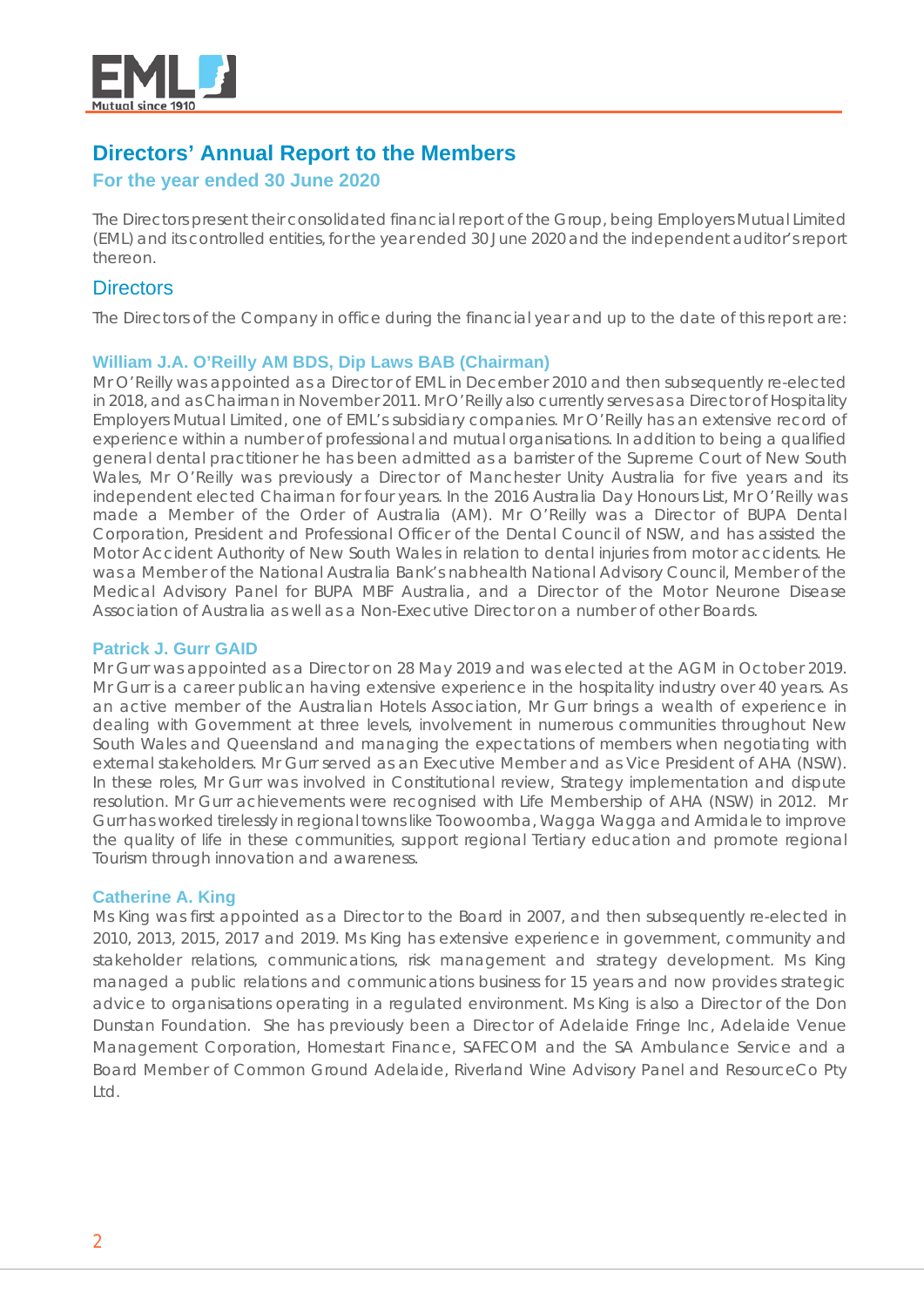#### Directors (continued)

#### **Paul R. Baker LLB GAICD**

Mr Baker was appointed as a Director on 23 September 2014 and subsequently re-elected in 2017. Mr Baker also currently serves as a Director of Hospitality Employers Mutual Limited, one of EML's subsidiary companies. Mr Baker has experience in the areas of insurance, commercial and administrative law, risk management, business management and corporate governance. He is a practicing lawyer of over 30 years and has been Managing Director of Meridian Lawyers since 2004, a law firm which he established and has grown to more than 145 staff. Mr Baker has served as the legal member of the Consumer Medicines Information Commonwealth Government Task Force and South Eastern Sydney Area Health Service Ethics Committee. He was also a partner of Ebsworth and Ebsworth Lawyers and a former Director of Guild Accountants.

#### **Flavia Gobbo, BA, LLB, GAICD**

Ms Gobbo was appointed as a Director on 24 May 2016 and subsequently re-elected in 2018. Ms Gobbo has extensive experience as a senior corporate lawyer with one of Australia's top publicly listed companies, Telstra. With a wide range of both legal and management experience, Ms Gobbo has been involved in the areas of telecommunications, competition, product management, marketing, corporate governance and the Company Secretariat, treasury and dispute resolution. Prior to this Ms Gobbo was a Senior Associate at King Wood & Mallesons. Ms Gobbo is currently a Director on a number of Boards in Australia.

Ms Gobbo resigned 20 December 2019.

#### **Matthew Wilson LLB, Grad Dip Legal Practice, Snr Assoc ANZIIF(CIP)**

Matthew Wilson was appointed as a Director on 20 December 2019 and has held the position of Chief Risk Officer since joining EML in November 2006. Matthew is a corporate lawyer and professional adviser in the fields of risk management, regulatory compliance and corporate governance practice in the Australian financial services sector.

#### Company secretaries

|                  | Anthony Fleetwood Appointed 15 April 2003 |
|------------------|-------------------------------------------|
| Matthew Wilson   | Appointed 30 September 2010               |
| Justine Brindley | Appointed 27 November 2018                |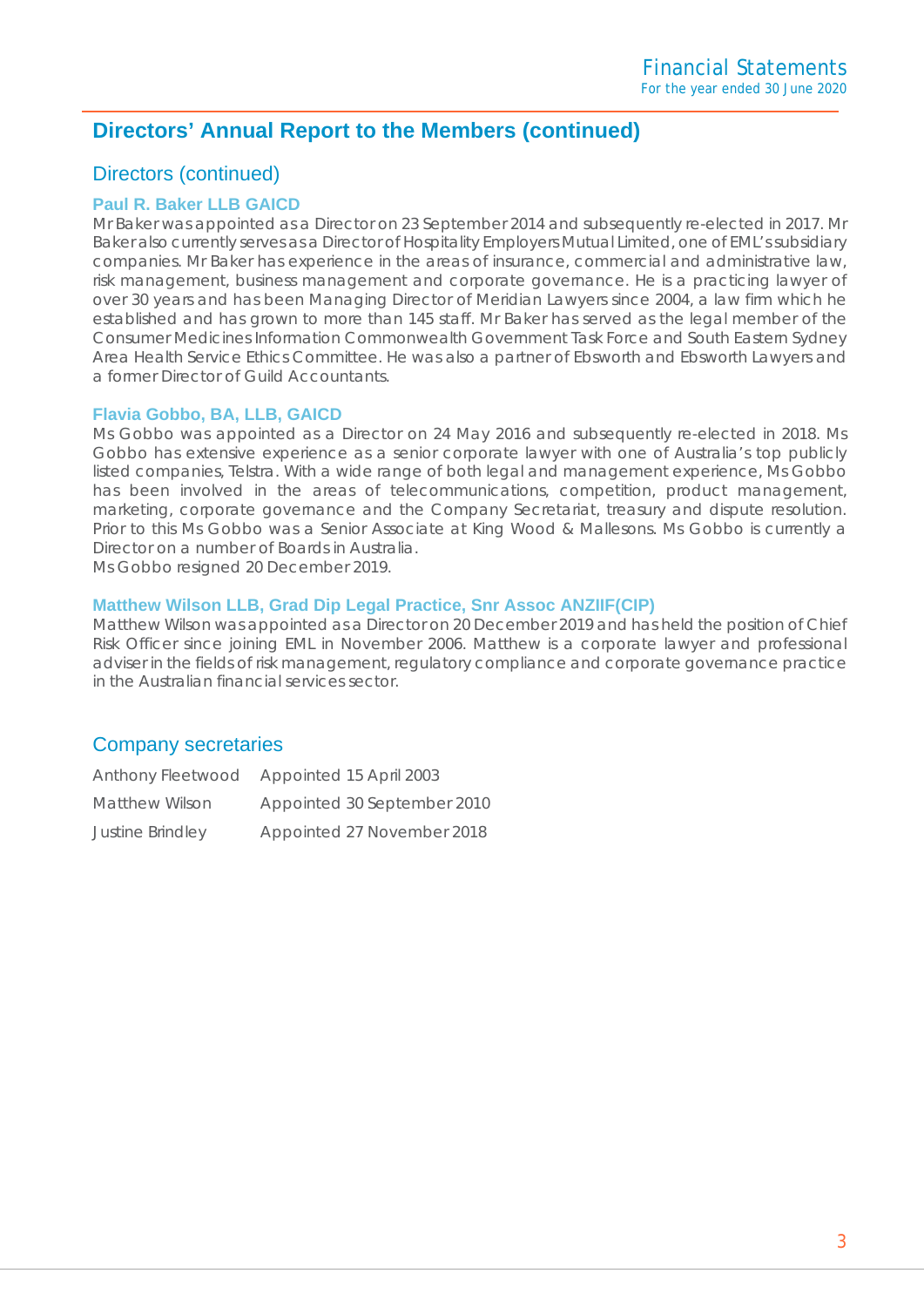

## Directors' meetings

The number of Directors' meetings attended by each of the Directors during the financial year is:

| <b>Director</b>                |              | Directors'<br><b>Audit Committee</b><br>meetings |                | <b>Underwriting</b><br>Committee |                    | Remuneration<br>Committee |                | <b>Risk Committee</b> |                |          |
|--------------------------------|--------------|--------------------------------------------------|----------------|----------------------------------|--------------------|---------------------------|----------------|-----------------------|----------------|----------|
|                                | No.<br>held* | Attended                                         | No.<br>held*   | Attended                         | <b>No</b><br>held* | Attended                  | No.<br>held*   | Attended              | No.<br>held*   | Attended |
| William J. A.<br>O'Reilly      | 12           | 11                                               |                |                                  | 3                  | 3                         | 5              | 5                     | 5              | 5        |
| Catherine A.<br>King           | 12           | 12                                               |                |                                  | $\bigcirc$         | $\circ$                   | 5              | 5                     | 5              | 5        |
| Paul R. Baker                  | 12           | 11                                               |                |                                  | 3                  | 3                         | $\overline{0}$ | $\bigcirc$            | $\bigcirc$     | $\Omega$ |
| <b>Patrick Gurr</b>            | 12           | 12                                               | ⇁              | 7                                | $\overline{2}$     | $\overline{2}$            | 5              | 5                     | 5              | 5        |
| Flavia Gobbo <sup>^</sup>      | 5            | 3                                                | $\overline{4}$ | 3                                | $\overline{2}$     | $\overline{2}$            | $\overline{2}$ | $\overline{2}$        | $\overline{2}$ | 2        |
| Matthew<br>Wilson <sup>^</sup> | ⇁            | ⇁                                                | $\Omega$       | $\Omega$                         | $\Omega$           | $\bigcirc$                | 0              | $\bigcirc$            | $\Omega$       | 0        |

*\* Number held whilst in Director role or a member of the committee*

*^ Ms Gobbo resigned on 20 December 2019. Mr Wilson was appointed on 20 December 2019*

## Strategy and objectives

The Group provides workers compensation claims management services to icare (Insurance and Care NSW), Insurance for NSW, Return to Work South Australia, WorkSafe Victoria and the ACT Government along with large self-insured employers. It also provides personal injury claim management services to other clients in other insurance lines including sickness & accident and life & disability insurance. In addition, the Group operates a specialised insurer solution in NSW for the hotels and clubs industries through Hospitality Employers Mutual Limited (HEM).

EML's long-term objective is to be the number one performer in personal injury claims management. The Group seeks to provide the highest quality insurance service to its mutual policyholders and to its insurer clients. It does so by achieving faster, more durable return to work outcomes in workers' compensation insurance, assisting employers to reduce their insurance costs. EML applies its core expertise in portfolio and claims management to drive better outcomes for all stakeholders in insurance claims management supported by a high standard of service to clients and customers. For employers, these reduced costs are achieved through the development and delivery of solutions to prevent workplace injuries and through providing assistance to employees to recover from any injuries that do occur.

The strategy to achieve these objectives has been to continue to grow and diversify the personal injury claims management business for workers' compensation insurance across government schemes and the employer self-insurers, utilising this expertise in the provision of claims management services into other insurance lines including sickness & accident and life & disability insurance.

In order to meet its goals, EML has set the following objectives in its strategic plan covering the current financial year and the 2019-20 financial year:

- Continue to manage and grow its presence in its existing workers insurance schemes nationally
- **Continue to deliver successful return to work outcomes across new and existing claims portfolios** across industries
- Continue to challenge processes and technology in order to maximise outcomes in the most efficient and effective way to enable EML case managers to focus on clients and customer outcomes rather than process
- **Continue to pursue opportunities which complement the Group's claims management expertise** while providing a sustainable financial return
- Careful and considered reinvestment of funds through the member benefits program to improve occupational health, safety and injury management programs for members.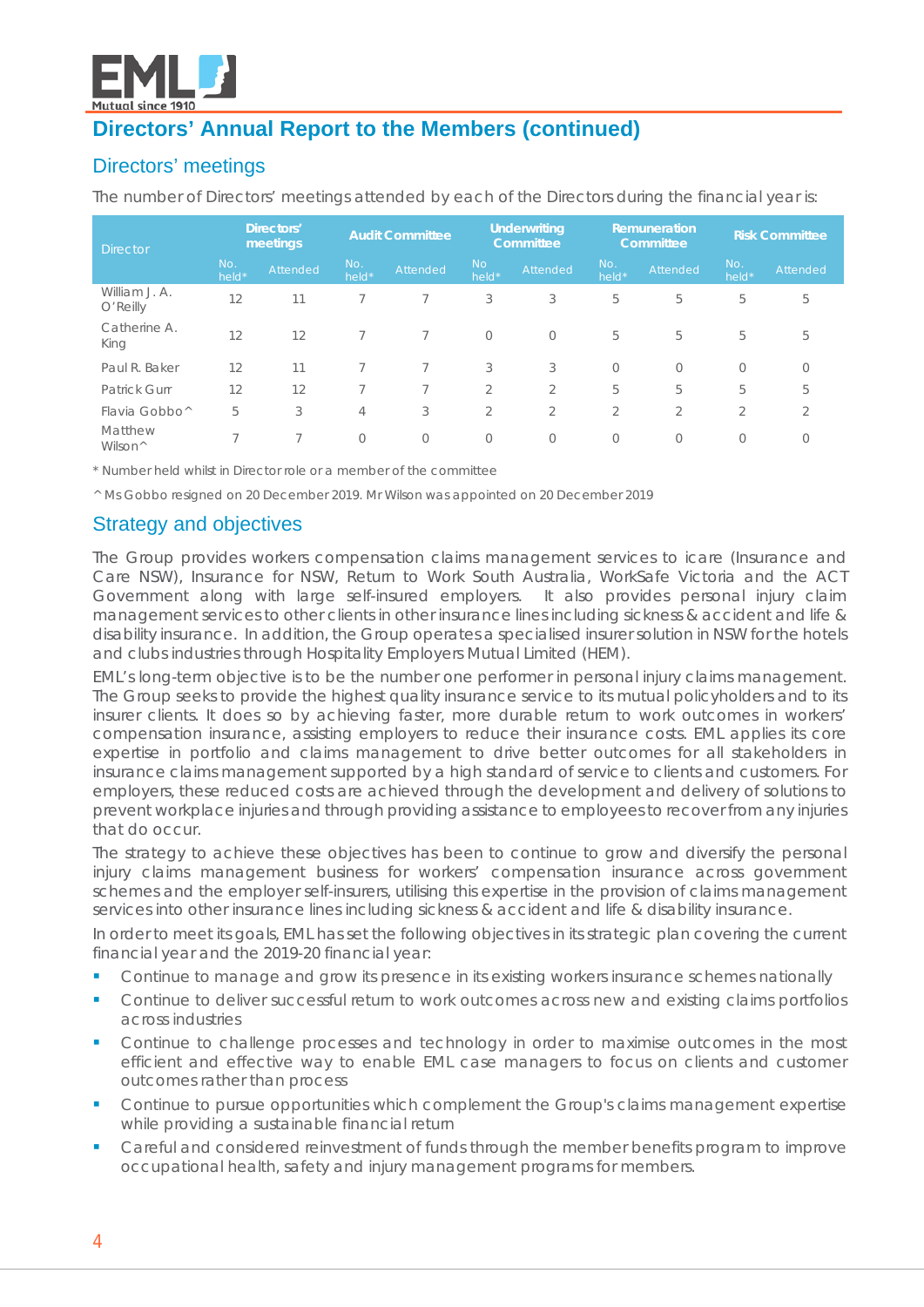#### Principal activities

The principal activities of the Group comprise:

- The provision of workers compensation management services to employer members as an agent of or service provider to:
	- icare Workers Insurance
	- Insurance for NSW
	- Return to Work SA
	- WorkSafe Victoria
- Underwriting workers compensation insurance in the NSW hospitality industry through the controlled entity Hospitality Employers Mutual Limited (HEM)
- The provision of workers compensation claims management services to the ACT Government and self-insured clients
- Acting as outsourced provider of personal injury claims management services on behalf of third parties for other non-workers' compensation insurance lines
- Run-off of the pre-1987 underwritten workers compensation insurance portfolio
- Life insurance claims management
- Investment of accumulated funds

Certain persons and corporations may be eligible for membership as per the EML Constitution. Admittance to membership of EML is at the EML Board's sole discretion.

#### Results and review of operations

The consolidated profit after tax was \$16.2m (2019: profit after tax was \$15.9m).

Factors influencing the Consolidated Group result include:

- **Continued strong profits from the Partnership business (Partnership of Employers Mutual Limited &** ASWIG Management Pty Ltd as trustee for ASWIG Management Trust) of \$23.3m (2019: \$18.8m). The Partnership undertakes the contractual and statutory obligations of the Group in respect of workers compensation insurance claims management and underwritten insurance activities. The Partnership results reflect continued strong performance in all State schemes that the Group participates in apart from South Australia, where performance was impacted by higher than expected claims frequencies. Reflecting the Partnership's diversified growth strategy, the results also arise from continued profitable growth in the provision of workers' compensation claims management services to the self-insurance sector and in other personal injury lines.
- HEM achieved a \$9.3m profit after tax (2019: \$12.2m) despite being severely impacted by business disruption in the hospitality and tourism sectors caused by COVID-19 and the subsequent economic slowdown that has ensued. Premium income has significantly reduced due to the impact on policyholders' wage rolls as a result of the initial lockdown and ongoing social distancing measures imposed by the government, whilst investment income has also fallen considerably due to the impact on investment markets and a decision to reduce the Group's equity exposure due to the volatile investment conditions. Notwithstanding the impact of COVID-19 on the end of year valuation, the company's financial performance was boosted by net actuarial releases totalling \$7.7m (2019: \$2.9m) that arose from modelling and assumption changes made by the Appointed Actuary based on internal and external factors and claims experience during the year.
- Investment revenue of \$3.6m (2019: \$12.2m) reflects the downturn in investment markets due to the impact of COVID-19 and the effect of portfolio adjustments designed to immunise the Group against heightened volatility of investment markets.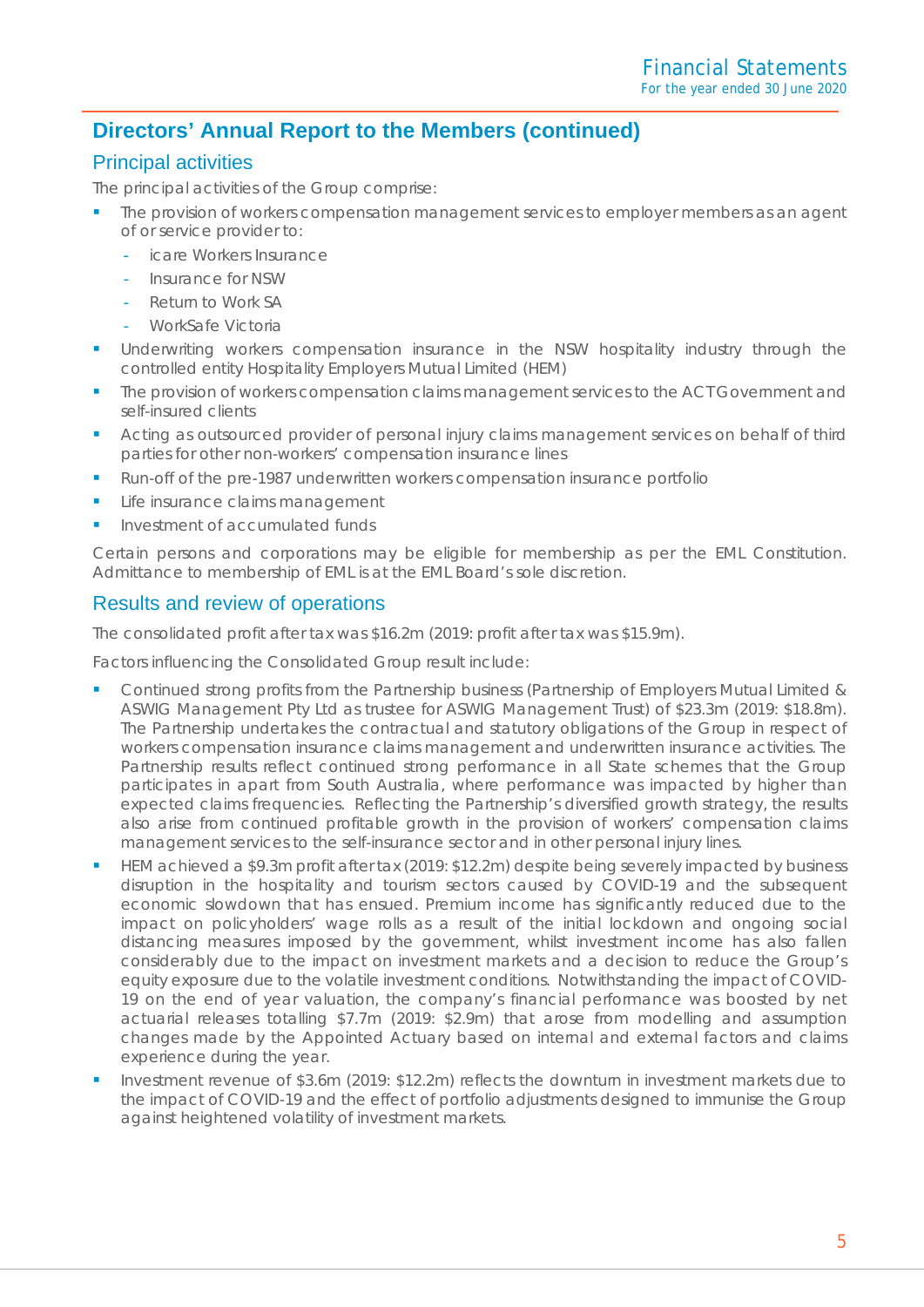

#### Results and review of operations (continued)

- Continued expenditure on member benefits totalled \$10.0m (2019: \$15.8m), which is used in support of initiatives in consultation with regulators and industry experts to provide a positive impact on performance in the various Schemes through knowledge sharing across jurisdictions, improved claims management outcomes and reduced premiums for members. The investment of member benefits assists in supporting contract renewals (and new contracts) in order to ensure the availability of member benefits funding into the future.
- Overall the Group has not been significantly affected by COVID-19, with the impact mainly limited to the its underwritten operations segment that operates in the hospitality sector. Notwithstanding this, the full impact of COVID-19 in the future remains uncertain.

#### Events subsequent to balance date

The ongoing development of COVID-19 and the associated economic impacts remain uncertain. The Directors, on the date of approving these financial statements, are of the view that there are a range of possible impacts from COVID-19 and note that the situation is continuing to evolve. Modelling undertaken by the Appointed Actuary indicates that the Group's's capital position remains within the Target Operating Range under a range of scenarios, however the Group continues to closely monitor developments with a focus on the potential impact on premiums, claims and investments. Further information is contained in Note 31 as to the potential impacts on the Group. Other than the above, no matter or circumstance has arisen since 30 June 2020 that has significantly affected, or may significantly affect:

- The Group's operations in future financial years;
- The results of those operations in future financial years; and
- The Group's state of affairs in future financial years.

#### Membership

The Company is a company limited by guarantee and without share capital. In the event of the winding up of the Company, all members will be required to contribute an amount limited to \$2 per member.

## Statutory information

#### **State of affairs**

The business has seen continued growth throughout 2020, including incremental growth in personal injury market segments as part of the Group's diversified growth strategy. Apart from this, there here have been no significant changes in the state of affairs of the Consolidated Group during the financial year, nor has any other matter arisen since 30 June 2020 which will significantly affect the operations of the Consolidated Group or the results of those operations or the state of affairs of the Consolidated Group in the next financial year.

In the opinion of the directors the widespread outbreak of COVID-19 in Australia presented a material impact to the normal course of operations within the Group during the financial year. The Group deployed its Pandemic Plan in conjunction with the Business Continuity Management Framework when COVID-19 was declared pandemic status in March 2020. This has allowed the Group to support critical business processes and maintain business continuity whilst abiding by the Coronavirus measures enforced by the Australian Federal and State Governments.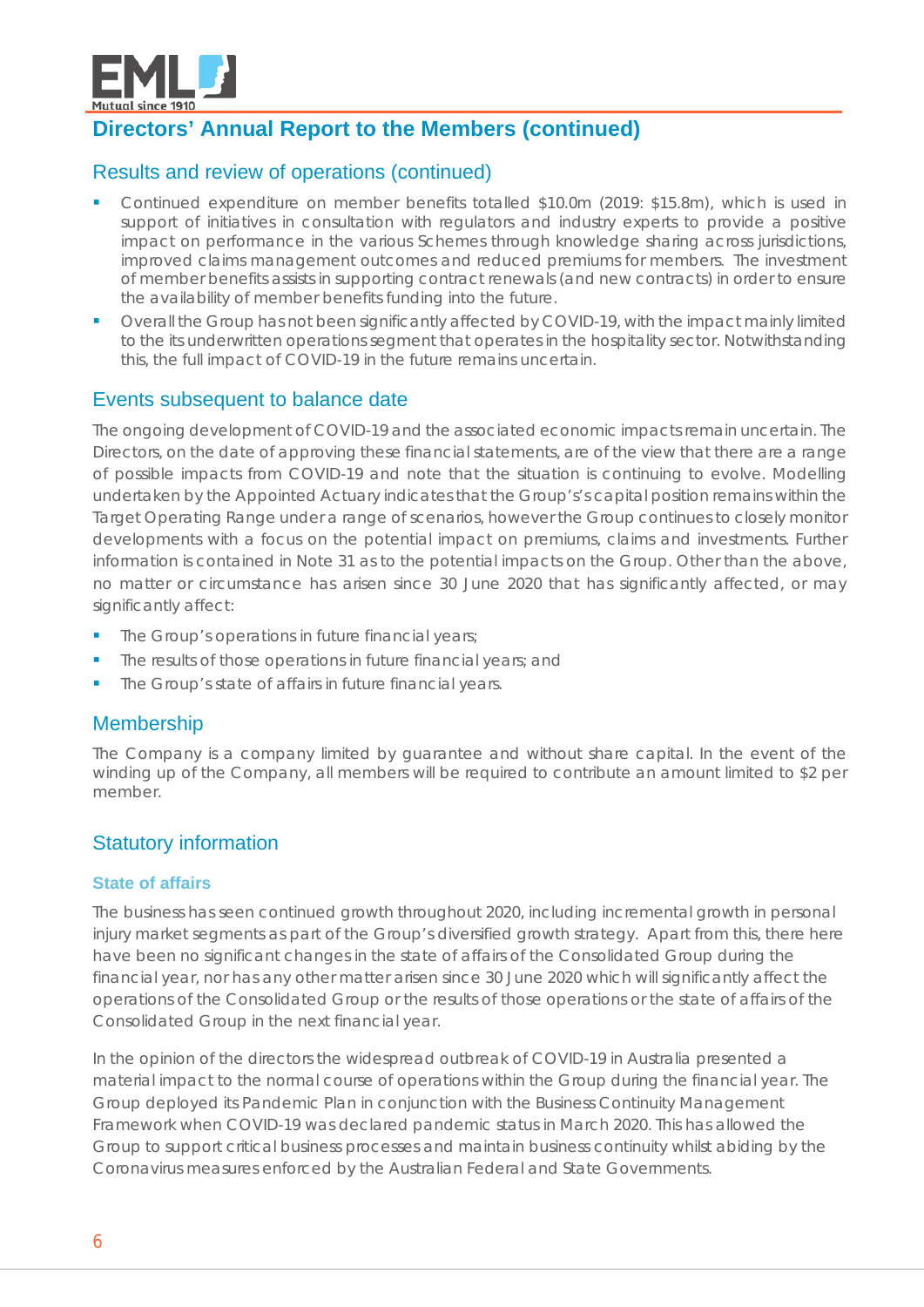#### Statutory information (continued)

#### **State of affairs (continued)**

In addition to the operational impacts to the Group from COVID-19, the associated macroeconomic impacts have increased the estimation uncertainty in the preparation of these Financial Statements.

The Group has not been significantly impacted by COVID-19, with the effect limited to a reduced contribution to Group profit from the Hospitality segment of operations through reduced premium income and investment returns and, to a lesser extent, deteriorated Scheme performance in Victoria and South Australia. This impact is partially offset by reduced operating costs in the last quarter of 2020 due to the lockdown and social distancing policies implemented by Federal and State governments and a business strategy to closely manage discretionary expenditure during the current period of economic uncertainty. Based on the results in 2020 and budgetary expectations for the next financial year, the Company is satisfied that there are no going concern risks as a result of COVID-19.

#### **Likely developments**

The Company will continue to focus on markets where we can provide a high level of service to current and future members while achieving appropriate returns relative to the risk of operations.

#### **Directors' indemnification**

The Company has entered into officer protection deeds providing access, indemnity and insurance for Directors, Officers and Company Secretaries in respect of the Company and its subsidiaries. Those deeds, which are subject to certain conditions and limitations, provide an indemnity to the full extent permitted by law for liabilities incurred by that person as an officer, including reasonable legal costs

incurred in respect of certain legal proceedings and an entitlement to Directors' and Officers' liability insurance. The deeds containing access rights provide access to company records following the cessation of the officer's position with the relevant company.

Since the end of the previous year, the Company has paid insurance premiums in respect of a Directors' and Officers' liability policy that covers the Directors and Officers of EML. The terms of the policy specifically prohibit disclosure of details of the amount of the insurance cover and the nature of the liability insured against.

Since the end of the previous financial year, no Director of the consolidated entity has received any benefit by reason of any contract made by the consolidated entity with a Director or with a firm of which they are a member or with a company in which they have a substantial financial interest other than under policies of insurance in the normal course of business.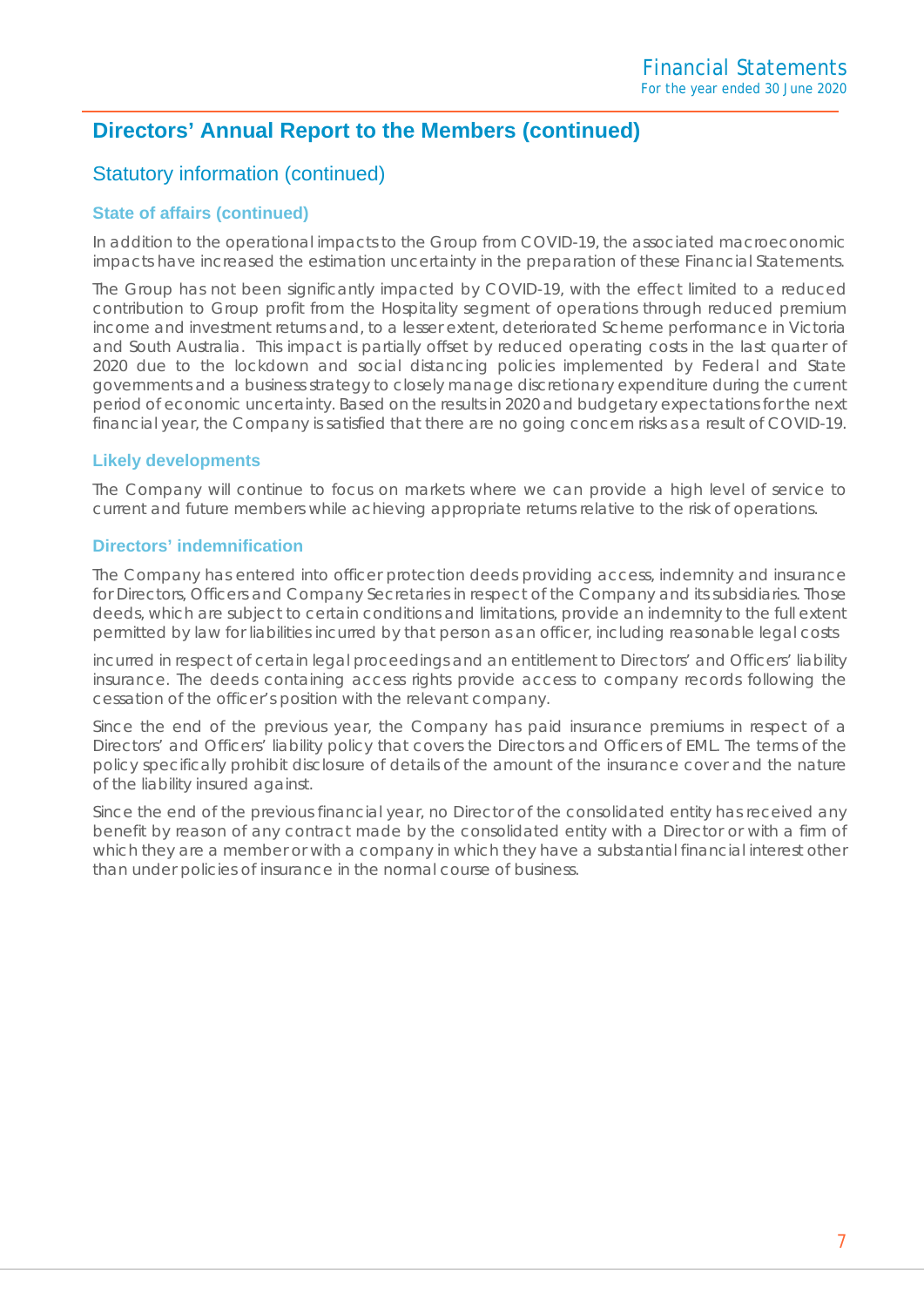

## Statutory information (continued)

#### **Non-audit services**

During the financial year, KPMG has performed certain other services for the Group in addition to their statutory duties.

The Directors have considered the non-audit services provided during the financial year by KPMG and, in accordance with written advice provided by resolution of the Audit Committee, are satisfied that the provision of those non-audit services by the Group's auditor is compatible with, and did not compromise, the auditor independence requirements of the Corporations Act 2001 for the following reasons:

- All non-audit assignments were approved in accordance with the process set out in the EML framework for engaging auditors for non-audit services; and
- The non-audit services provided do not undermine the general principles relating to auditor independence as set out in APES 110 Code of Ethics for Professional Accountants, as they did not involve reviewing or auditing the auditor's own work, acting in a management or decision making capacity for the Group, acting as an advocate for the Group or jointly sharing risks and rewards. The level of fees for total non-audit services amounts to approximately \$153,763 (2019: \$48,000) (refer to Note 21 to the financial statements for further details of costs incurred on individual non audit assignments).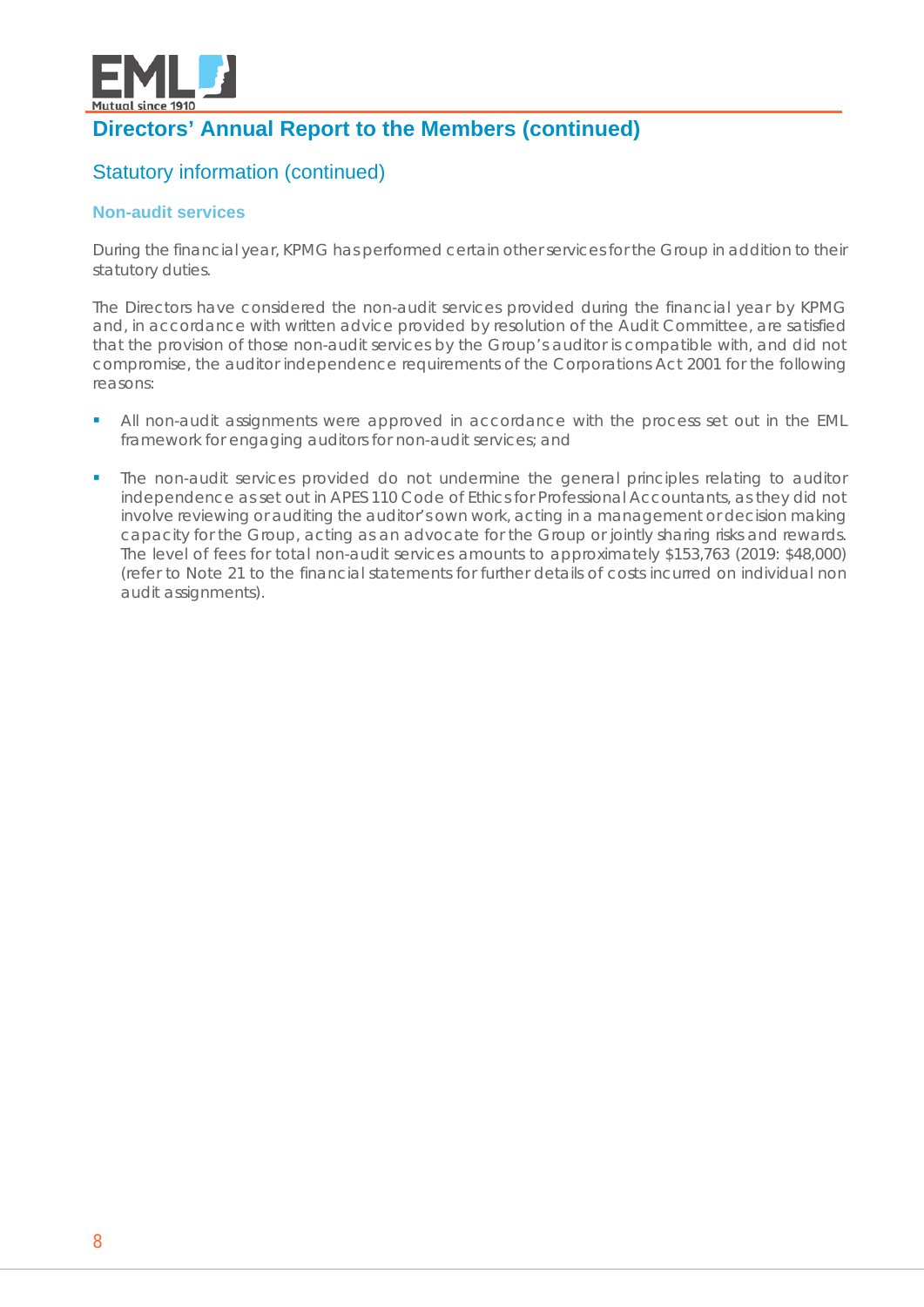## Lead auditor's independence declaration under section 307c of the Corporations Act 2001

The lead auditor's independence declaration is set out on page 10 and forms part of the Directors' Report for the year ended 30 June 2020.

Signed on behalf of the Board, in accordance with a resolution of the Directors.

**William J.A. O'Reilly Director**

 $Ce3L$ 

**Paul R. Baker Director**

**Signed in Sydney on 28 August 2020**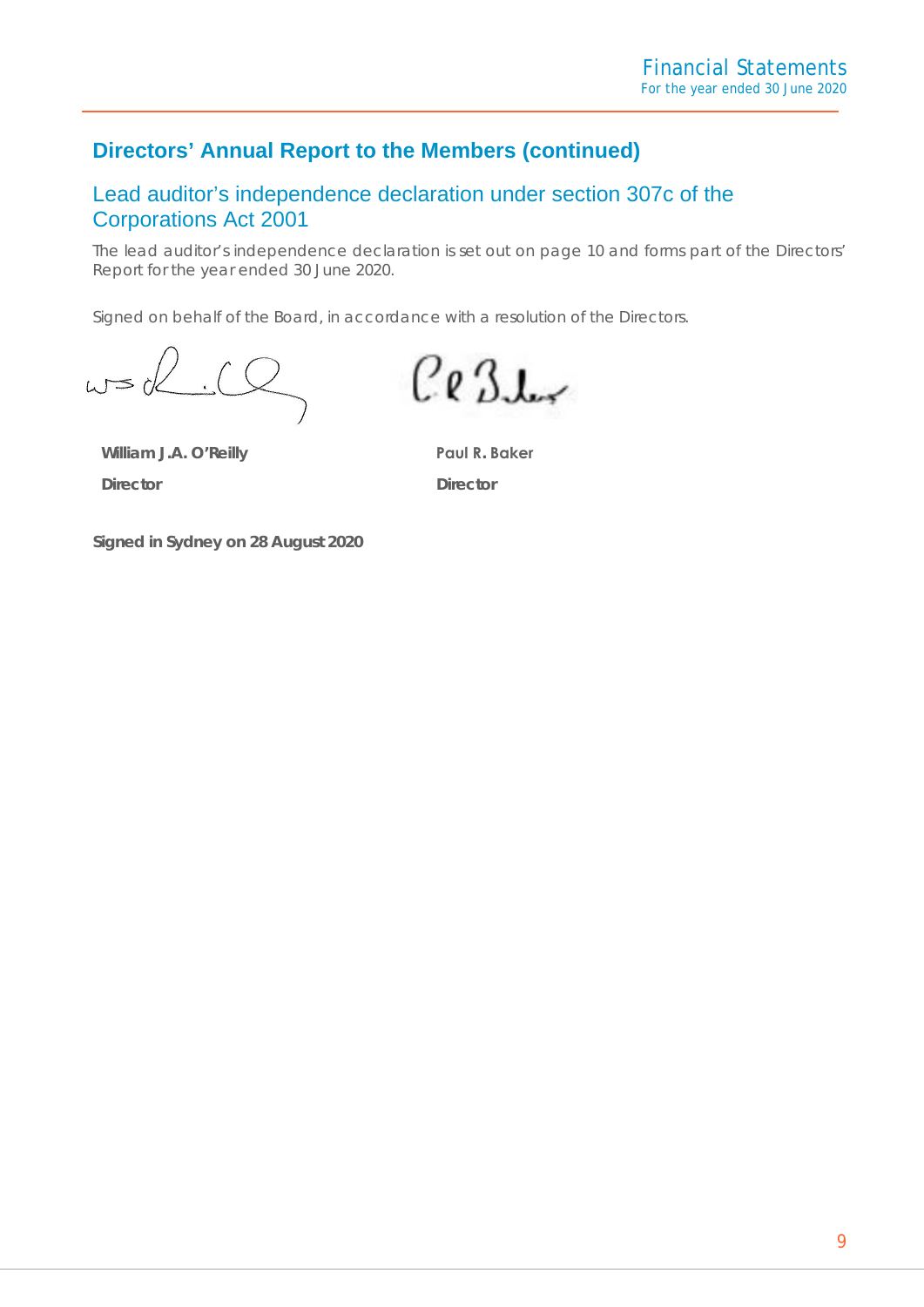

## Lead Auditor's Independence Declaration under Section 307C of the Corporations Act 2001

#### To the Directors of Employers Mutual Limited

I declare that, to the best of my knowledge and belief, in relation to the audit of Employers Mutual Limited for the financial year ended 30 June 2020 there have been:

- i. no contraventions of the auditor independence requirements as set out in the Corporations Act 2001 in relation to the audit; and
- ii. no contraventions of any applicable code of professional conduct in relation to the audit.

KPMG

Heart Jose

KPMG Leann Yuen Partner

Sydney 28 August 2020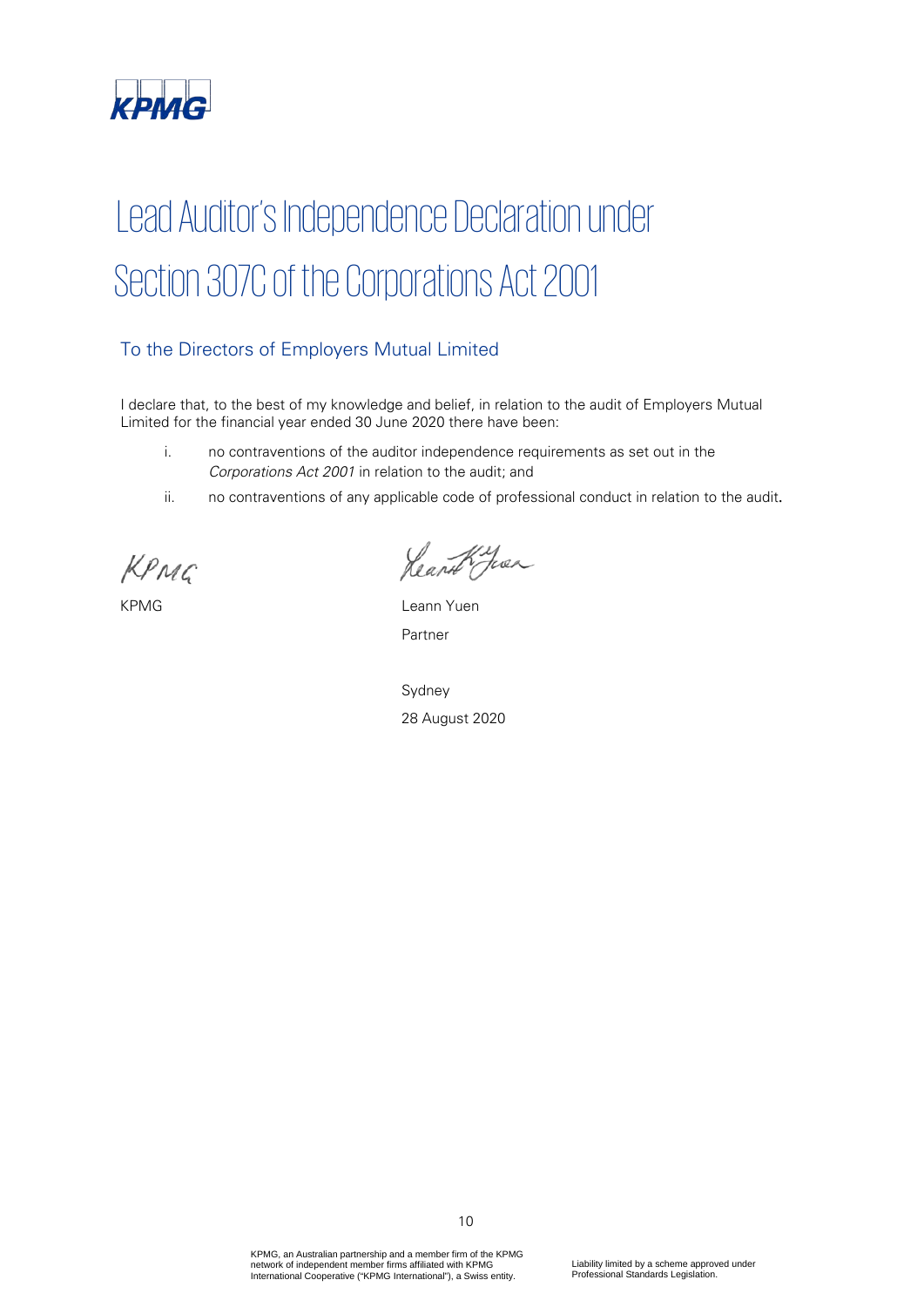## <span id="page-11-0"></span>**Statement of Comprehensive Income**

**For the year ended 30 June 2020**

|                                                                    |             | 2020       | 2019       |
|--------------------------------------------------------------------|-------------|------------|------------|
|                                                                    | <b>Note</b> | \$000      | \$000      |
| Premium revenue                                                    | 5(a)        | 65,931     | 79,281     |
| Outwards reinsurance expense                                       |             | (17, 890)  | (21, 362)  |
|                                                                    |             | 48,041     | 57,919     |
| Claims (expense)                                                   | 20          | (26, 462)  | (38, 074)  |
| Reinsurance and other recoveries                                   | 20          | 8,983      | 10,630     |
| Net claims (expense) / benefit                                     | 20          | (17, 479)  | (27, 444)  |
| Other underwriting expenses                                        | 5(b)        | (12, 235)  | (13, 192)  |
| <b>Underwriting surplus</b>                                        |             | 18,327     | 17,283     |
| Investment revenue                                                 | 5(c)        | 3,578      | 12,178     |
| Management fees received                                           | 5(d)        | 319,154    | 264,787    |
| Other revenue                                                      | 5(e)        | 24,961     | 20,019     |
| General and administration expenses                                |             | (8,766)    | (11, 225)  |
| Member benefit expense                                             |             | (10, 015)  | (15, 870)  |
| Management fees paid                                               | 5(f)        | (321, 151) | (266, 760) |
| Profit before related income tax expense                           |             | 26,088     | 20,412     |
| Income tax (benefit) / expense attributable to<br>operating profit | 6(a)        | 9,850      | 4,486      |
| Profit for the year                                                |             | 16,238     | 15,926     |
| Other comprehensive income                                         |             |            |            |
| Total comprehensive income for the year                            |             | 16,238     | 15,926     |
| Profit attributable to:                                            |             |            |            |
| Equity holders of the parent                                       |             | 13,446     | 12,274     |
| Non-controlling interest                                           |             | 2,792      | 3,652      |
| Profit for the year                                                |             | 16,238     | 15,926     |
| Total comprehensive income attributable to:                        |             |            |            |
| Equity holders of the parent                                       |             | 13,446     | 12,274     |
| Non-controlling interest                                           |             | 2,792      | 3,652      |
| Total comprehensive income for the year                            |             | 16,238     | 15,926     |

 *The Statement of Comprehensive Income are to be read in conjunction with the notes to the financial statements*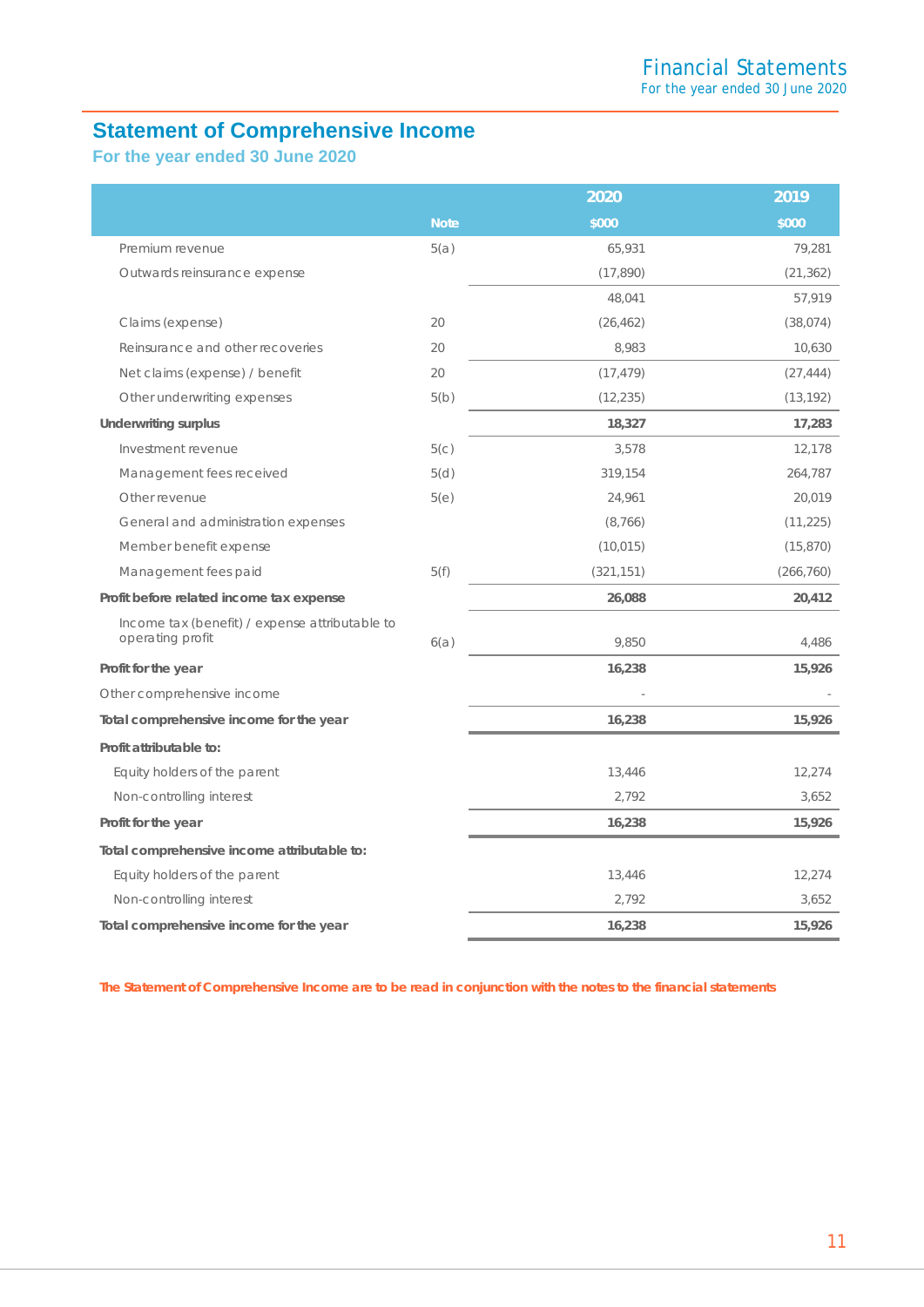

## <span id="page-12-0"></span>**Statement of Financial Position**

**As at 30 June 2020**

|                                                               |                  | 2020    | 2019    |
|---------------------------------------------------------------|------------------|---------|---------|
|                                                               | <b>Note</b>      | \$000   | \$000   |
| <b>Current assets</b>                                         |                  |         |         |
| Cash and cash equivalents                                     | 25               | 56,638  | 19,231  |
| Trade and other receivables                                   | 7                | 101,751 | 119,686 |
| Reinsurance and other recoverables receivable                 | 8                | 8.829   | 9.549   |
| Financial assets at fair value                                | 12               | 52,978  | 41,890  |
| Deferred reinsurance expense                                  | 9                | 13,261  | 15,799  |
| Other assets                                                  | 11               | 79,064  | 51,180  |
| <b>Total current assets</b>                                   |                  | 311,021 | 257,335 |
| Non-current assets                                            |                  |         |         |
| Trade and other receivables                                   | 7                | 8,010   | 7,592   |
| Reinsurance and other recoverables receivable                 | 8                | 25,867  | 24,543  |
| Deferred tax assets                                           | 6 <sub>(c)</sub> | 3,292   | 2,637   |
| Financial assets at fair value                                | 12               | 135,984 | 124,033 |
| Other assets                                                  | 11               | 4,118   | 5,794   |
| Total non-current assets                                      |                  | 177,270 | 164,599 |
| <b>TOTAL ASSETS</b>                                           |                  | 488,291 | 421,934 |
| <b>Current liabilities</b>                                    |                  |         |         |
| Trade and other payables                                      | 14               | 95,163  | 64,962  |
| Unearned premium liability                                    | 15               | 44,697  | 52,726  |
| Outstanding claims liability                                  | 16(a)            | 24,861  | 30,108  |
| Current tax liabilities                                       | 6(b)             | 7,585   | 5,210   |
| Provisions                                                    | 17               | 2,707   | 4,538   |
| Contract Liability / Unearned income                          | 18               | 41,982  | 10,145  |
| <b>Total current liabilities</b>                              |                  | 216,994 | 167,689 |
| Non-current liabilities                                       |                  |         |         |
| Outstanding claims liability                                  | 16(a)            | 107,723 | 104,170 |
| <b>Total non-current liabilities</b>                          |                  | 107,723 | 104,170 |
| <b>TOTAL LIABILITIES</b>                                      |                  | 324,717 | 271,859 |
| <b>NET ASSETS</b>                                             |                  | 163,574 | 150,075 |
| Eauitv                                                        |                  |         |         |
| Reserves                                                      | 19               | 25,307  | 25,307  |
| Retained earnings                                             |                  | 120,199 | 106,753 |
| Total equity attributable to equity holders of the<br>Company |                  | 145,506 | 132,060 |
| Non-controlling interest                                      |                  | 18,068  | 18,015  |
| <b>Total Equity</b>                                           |                  | 163,574 | 150,075 |

<span id="page-12-1"></span>*The Statement of Financial Position are to be read in conjunction with the notes to the financial statements*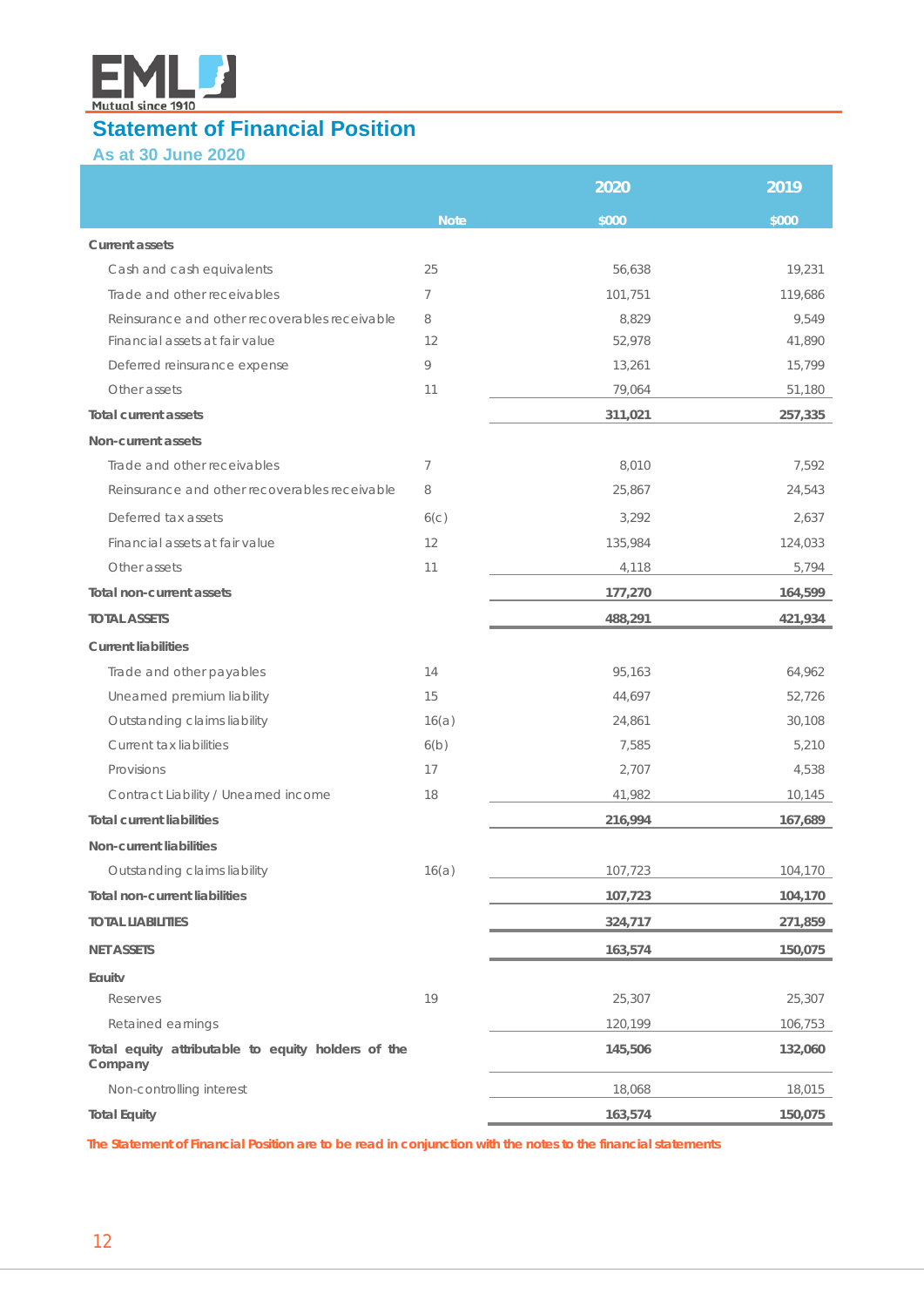## **Statement of Changes in Equity**

**For the year ended 30 June 2020**

|                                                       | <b>Note</b> | General<br><b>Reserves</b><br>\$000 | <b>Retained</b><br>Earnings<br>\$000 | Non-<br>controlling<br>interest<br>\$000 | <b>Total</b><br>\$000 |
|-------------------------------------------------------|-------------|-------------------------------------|--------------------------------------|------------------------------------------|-----------------------|
| Balance at 1 July 2018                                |             | 25,307                              | 94,479                               | 17,354                                   | 137,140               |
| Total comprehensive income for the year               |             |                                     |                                      |                                          |                       |
| Profit for the year                                   |             |                                     | 12,274                               | 3,652                                    | 15,926                |
| Other comprehensive income for the year               |             |                                     |                                      |                                          |                       |
| Total comprehensive income for the year               |             | $\overline{a}$                      | 12,274                               | 3,652                                    | 15,926                |
| Transactions with owners in their capacity as owners: |             |                                     |                                      |                                          |                       |
| Change in ownership interests                         |             |                                     |                                      |                                          |                       |
| Dividend paid                                         |             |                                     |                                      | (2,991)                                  | (2,991)               |
| Total transactions with owners                        |             | $\overline{a}$                      | $\overline{\phantom{0}}$             | (2,991)                                  | (2,991)               |
| Balance at 30 June 2019                               |             | 25,307                              | 106,753                              | 18,015                                   | 150,075               |
| Balance at 1 July 2019                                |             | 25,307                              | 106,753                              | 18,015                                   | 150,075               |
| Total comprehensive income for the year               |             |                                     |                                      |                                          |                       |
| Profit for the year                                   |             |                                     | 13,446                               | 2,792                                    | 16,238                |
| Other comprehensive income for the year               |             |                                     |                                      |                                          |                       |
| Total comprehensive income for the year               |             |                                     | 13,446                               | 2,792                                    | 16,238                |
|                                                       |             |                                     |                                      |                                          |                       |
| Transactions with owners in their capacity as owners: |             |                                     |                                      |                                          |                       |
| Change in ownership interests                         |             |                                     |                                      |                                          |                       |
| Dividend paid                                         | 30          | $\overline{\phantom{a}}$            | $\overline{\phantom{0}}$             | (2,739)                                  | (2,739)               |
| <b>Total transactions with owners</b>                 |             | $\overline{\phantom{m}}$            | $\overline{\phantom{a}}$             | (2,739)                                  | (2, 739)              |
| Balance at 30 June 2020                               |             | 25,307                              | 120,199                              | 18,068                                   | 163,574               |

*The Statement of Changes in Equity are to be read in conjunction with the notes to the financial statements*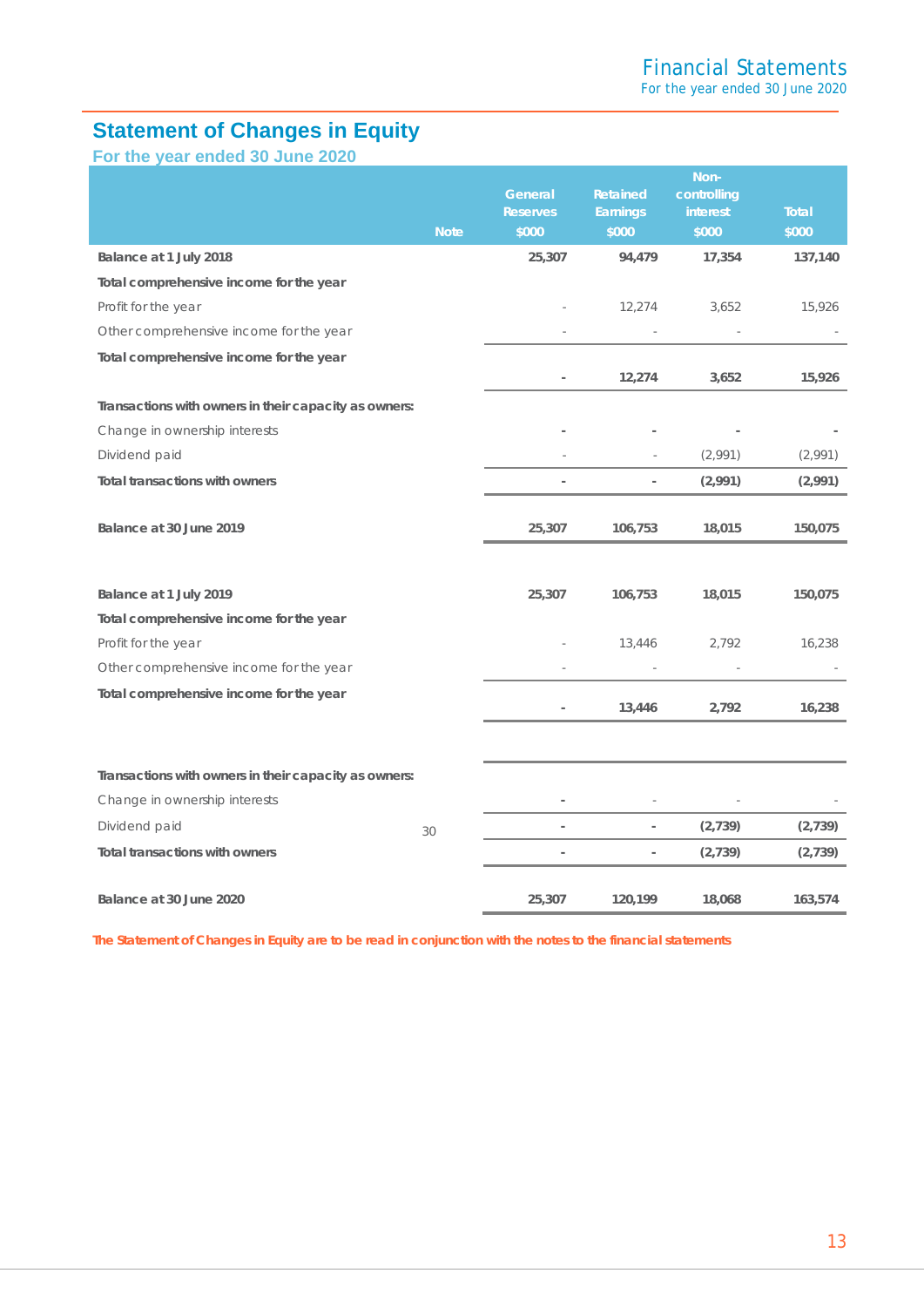

## <span id="page-14-0"></span>**Statement of Cash Flows**

For the year ended 30 June 2020

|                                                                 |             | 2020       | 2019       |
|-----------------------------------------------------------------|-------------|------------|------------|
|                                                                 | <b>Note</b> | \$000      | \$000      |
| Cash flows from operating activities                            |             |            |            |
| Premium revenue received                                        |             | 66,548     | 74,943     |
| Reinsurance and other recoveries received                       |             | 15,821     | 14,526     |
| Reinsurance paid                                                |             | (22, 437)  | (22, 711)  |
| Management fees received                                        |             | 365,336    | 248,720    |
| Dividends received                                              |             | 942        | 1,787      |
| Interest received                                               |             | 4,473      | 5,048      |
| Trust distributions received                                    |             | 6          | 213        |
| Other revenue received                                          |             | 23,200     | 24,749     |
| Claims paid                                                     |             | (28, 705)  | (25, 192)  |
| Acquisition costs paid                                          |             | (820)      | (852)      |
| Member benefits paid                                            |             | (11, 847)  | (12,650)   |
| General expenses and management fees paid                       |             | (355, 594) | (272, 106) |
| Income taxes paid                                               |             | (8, 125)   | (5, 263)   |
| Net cash provided by/ (used in) operating activities            | 25(b)       | 48,799     | 31,212     |
| Cash flows from investing activities                            |             |            |            |
| Proceeds from disposal of investments                           |             | 386,118    | 323,911    |
| Payments for investments                                        |             | (404, 019) | (348, 245) |
| (Payments for)/proceeds from acquisition of                     |             |            |            |
| Debtors from the Partnership                                    |             | 9,109      | (7, 565)   |
| Acquisition of a subsidiary, net of cash acquired               |             |            |            |
| Loans repaid                                                    |             |            | 10,000     |
| Loan repayments received                                        |             | 138        | 868        |
| Net cash (used in) / provided by investing activities           |             | (8,653)    | (21, 031)  |
| Cash flows from financing activities                            |             |            |            |
| Dividends paid to non-controlling interest                      |             | (2, 739)   | (2,991)    |
| Net cash provided by financing activities                       |             | (2, 739)   | (2,991)    |
|                                                                 |             |            |            |
| Net (decrease)/ increase in cash and cash<br>equivalents        |             | 37,407     | 7,190      |
| Cash and cash equivalents at the start of the<br>financial year |             | 19,231     | 12,041     |
| Cash and cash equivalents at the end of the<br>financial year   | 25(a)       | 56,638     | 19,231     |

 *The Statement of Cash Flows are to be read in conjunction with the notes to the financial statements*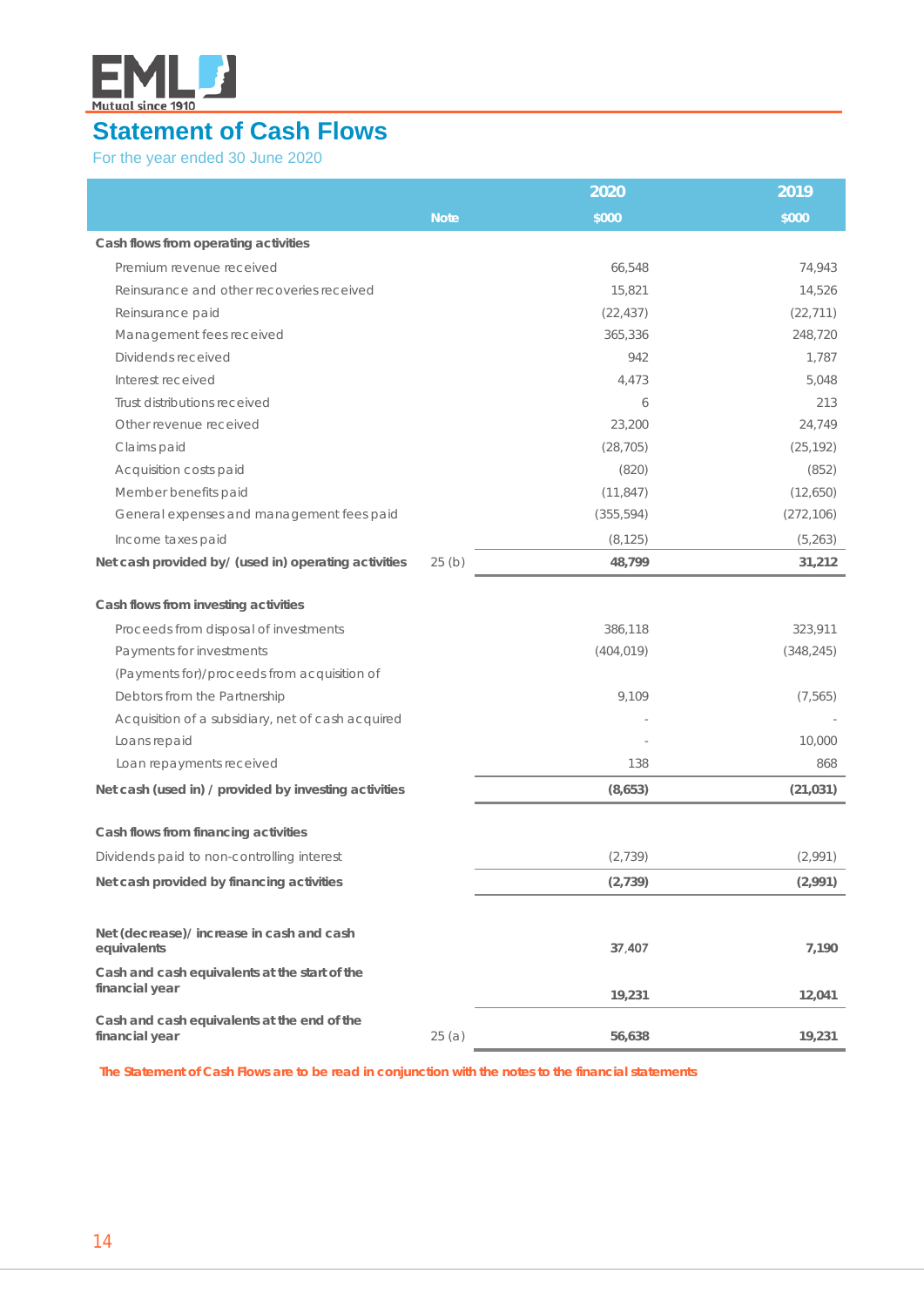## <span id="page-15-0"></span>**Notes to the Financial Statements**

For the year ended 30 June 2020

## Note 1 Reporting Entity, Basis of Preparation and Significant Accounting Policies

#### **Reporting Entity**

The consolidated financial report of Employers Mutual Limited (EML) (the "Company") as at and for the year ended 30 June 2020 comprises the Company and its subsidiaries (together referred to as the "Group"). Employers Mutual Limited is a public company limited by guarantee, domiciled in Australia.

The Group is a for-profit entity. Certain persons and corporations may be eligible for membership as per the EML Constitution. Admittance to membership of EML is at the EML Board's sole discretion.

The financial report was authorised for issue by the Directors on 28 August 2020.

#### **Statement of Compliance**

This general purpose financial report has been prepared in accordance with the Corporations Act 2001, Australian Accounting Standards (AASBs) (including Australian Interpretations) adopted by the Australian Accounting Standards Board, and other authoritative pronouncements of the Australian Accounting Standards Board.

International Financial Reporting Standards (IFRS) refer to the overall framework of standards and pronouncements approved by the International Accounting Standards Board (IASB). IFRS forms the basis of the AASBs. This financial report of the Group complies with IFRS. The current IFRS standard for insurance contracts does not include a comprehensive set of recognition and measurement criteria. IFRS 17 was published on 18th May 2017 effective from 1st January 2023. Until the adoption of that standard, the financial reports of insurers in different countries that comply with IFRS may not be comparable in terms of the recognition and measurement of insurance contracts.

#### **Basis of Preparation**

The principal accounting policies adopted in the preparation of the financial report are set out below. These policies have been applied consistently to all periods presented by the Group.

The financial report is a general purpose financial report which has been prepared in accordance with Australian Accounting Standards (AASBs) adopted by the Australian Accounting Standards Board (AASB) and the Corporations Act 2001.

The financial report complies with International Financial Reporting Standards (IFRSs) adopted by the International Accounting Standards Board (IASB).

The financial report is presented in Australian dollars, which is the Group's functional currency. The Company is of a kind referred to in ASIC Corporations (Rounding in Financial/Directors' Report) Instrument 2016/191 and, in accordance with that ASIC instrument, amounts in the financial report and Directors' Report have been rounded off to the nearest thousand dollars unless otherwise stated.

This report is prepared on an accruals basis and is based on historic costs and does not take into account changing money values or, except where specifically stated, current valuations of non-current assets. This includes all investments in the Group, which are deemed to back insurance liabilities and are stated at their fair value.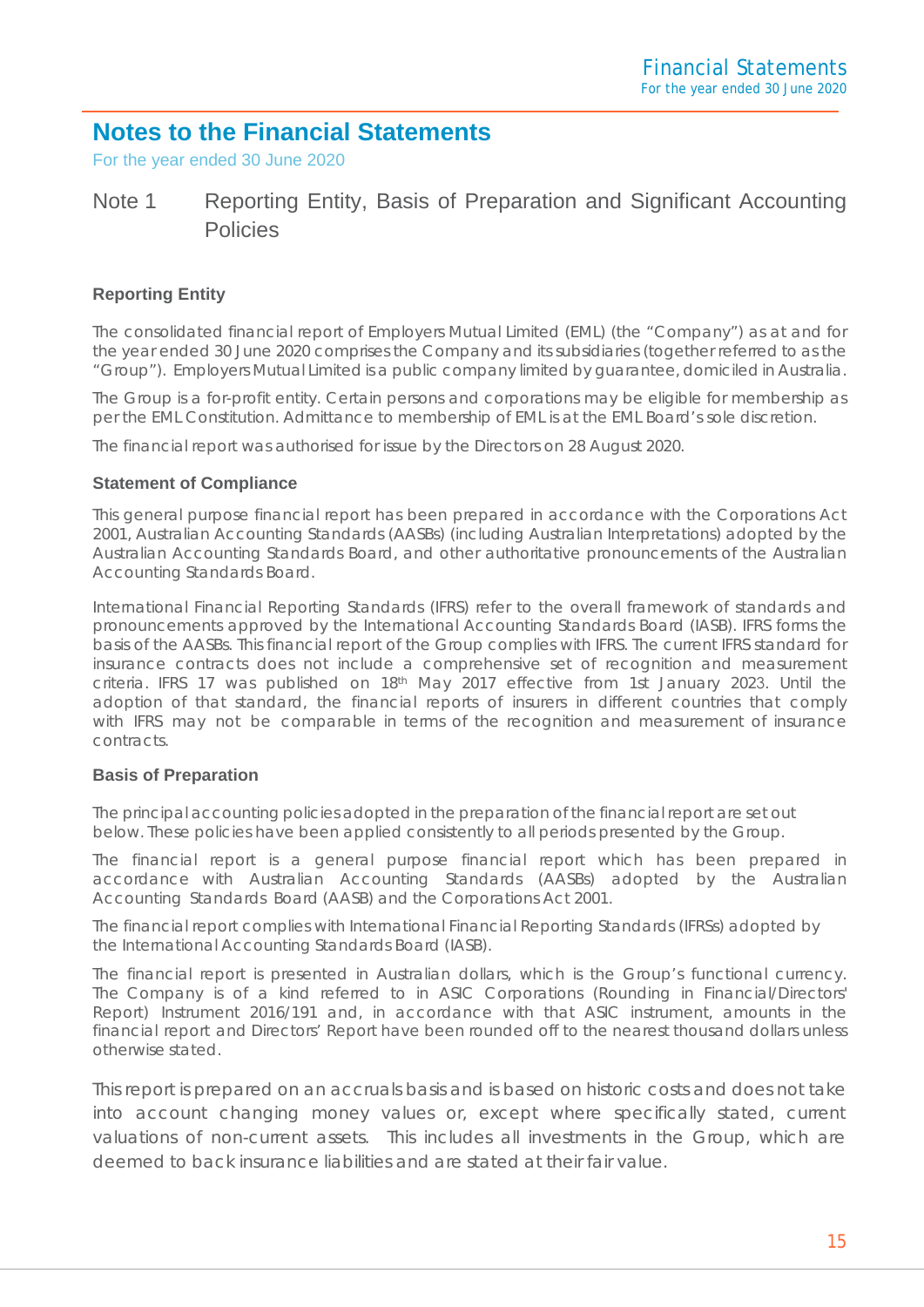

#### **Basis of Preparation (continued)**

The preparation of a financial report requires management to make judgements, estimates and assumptions that affect the application of policies and reported amounts of assets and liabilities, income and expenses. The estimates and associated assumptions are based on historical experience and various other factors that are believed to be reasonable under the circumstances, the results of which form the basis of making the judgements about carrying values of assets and liabilities that are not readily apparent from other sources. Actual results may differ from these estimates. The estimates and underlying assumptions are reviewed on an ongoing basis. Revisions to accounting estimates are recognised in the period in which the estimate is revised if the revision affects only that period or in the period of the revision and future periods if the revision affects both current and future periods.

Judgments made by management in the application of Australian Accounting Standards that have significant effect on the financial report and estimates with a significant risk of material adjustment in the next year are discussed in Note 2.

The principal accounting policies adopted in the preparation of the financial report are set out below. These policies have been applied consistently to all periods presented and by each consolidated entity.

The Company is of a type referred to in the Class Order as 10/654 dated 26 July 2010 issued by the Australian Securities and Investments Commission that permits the disclosure of parent entity financial statements alongside consolidated financial statements in the financial report. The Company exercised this option in previous years, however the Directors resolved not to utilise the Class Order 10/654 as at 28 August 2020 based on management's recommendation following a re-assessment of the criteria and, specifically, consideration of the needs of the users of the financial statements. Parent entity financial information has been included in the financial statements for the year ended 30 June 2020 in Note 29.

#### **Significant Accounting Policies**

#### **(a) Classification of insurance contracts**

Contracts under which the Group accepts significant insurance risk from the policyholder or another party by agreeing to compensate the policyholder or other beneficiary if a specified uncertain future event adversely affects the policyholder or other beneficiary are classified as insurance contracts. Insurance risk is risk other than financial risk transferred from the holder of a contract to the issuer.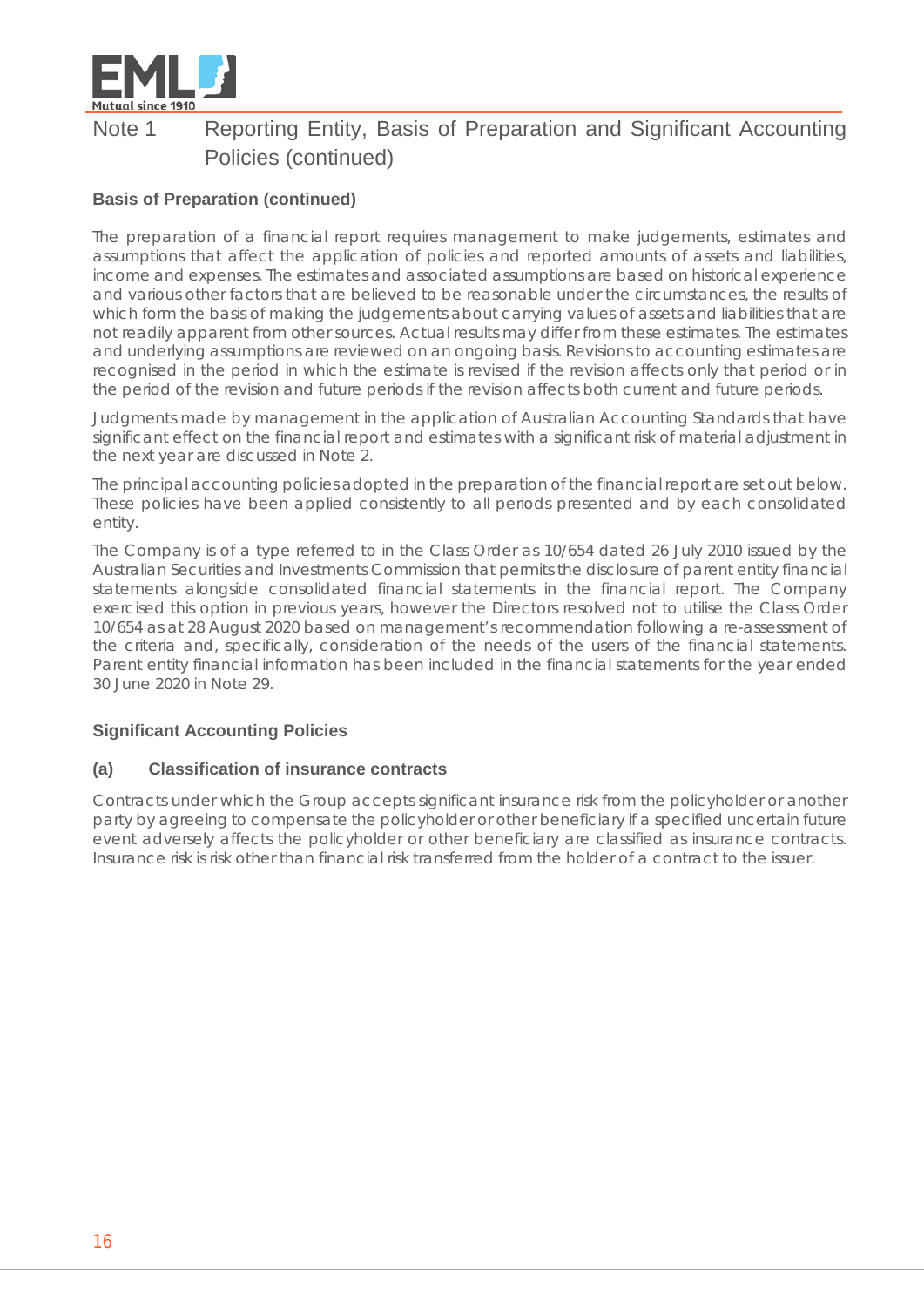#### **Significant Accounting Policies (continued)**

#### **(b) Revenue recognition**

Revenues are recognised at fair value of the consideration received net of the amount of goods and services tax (GST). Exchanges of goods or services of the same nature and value without any cash consideration are not recognised as revenues.

#### (i) Premium Revenue

Premium receivable is recognised as the amount due and is normally settled between 30 days and 12 months. The recoverability of premium receivable is assessed and provision is made for expected credit loss based on objective evidence and having regard to past default experience. Premium receivable is presented on the balance sheet net of any provision for expected credit loss.

Premium revenue comprises amounts charged to the policyholder, net of any discounts, excluding amounts collected on behalf of third parties, principally stamp duties and GST. The earned portion of premiums received and receivable, including unclosed business, is recognised as revenue. Premium is treated as earned from the date of attachment of risk. Premiums on unclosed business are brought to account using estimates based on the previous year's actual unclosed business with due allowance for any changes in the pattern of new business and renewals.

The pattern of recognition of income over the policy or indemnity periods is based on time, where it closely approximates the pattern of risks underwritten. Where time does not approximate to the pattern of risk, premium is earned in relationship to the incidence of risk.

#### (ii) Investment Revenue

Dividends and unit trust distributions are brought to account on the date that the underlying shares or units are quoted as ex-dividend or ex-distribution. Interest revenue is recognised as it accrues, taking into account the effective yield on the financial asset.

#### (iii) Workers compensation management fees

Revenue is measured based on the consideration specified in a contract with a customer in exchange for providing services to a customer, excluding amounts collected on behalf of third parties. Entities in the Group recognise revenue when they transfer control over a service to the customer.

The Group provides service at a point in time unless one of the following over time criteria is met:

- (a) The customer simultaneously receives and consumes the benefits provided as the Group performs;
- (b) The Group's performance creates or enhances an asset that the customer controls as the asset is created or enhanced; and
- (c) The Group's performance does not create an asset with an alternative use and the Group has an enforceable right to payment for performance completed to date.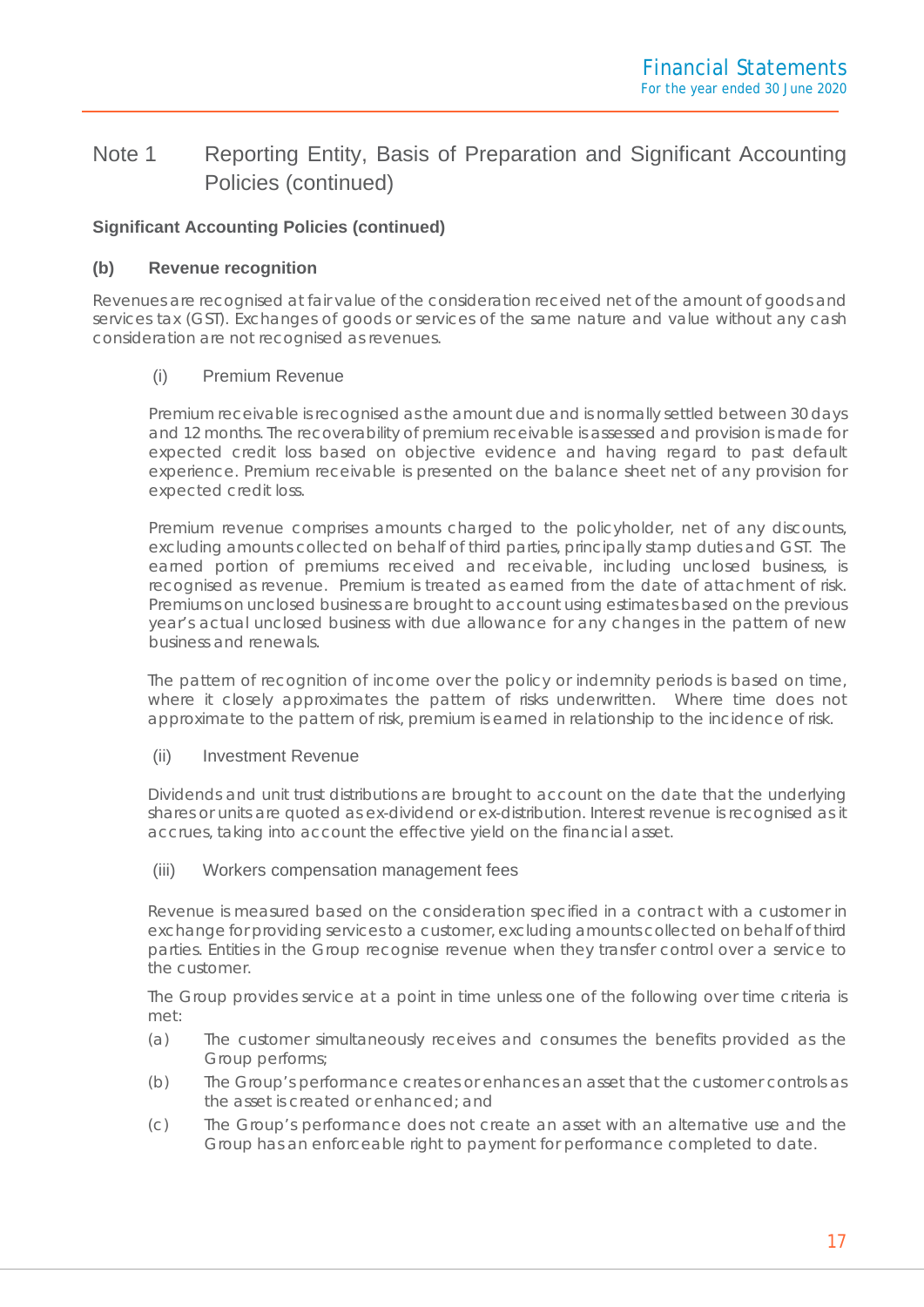

#### **Significant Accounting Policies (continued)**

#### **(b) Revenue recognition (continued)**

#### (iii) Workers compensation management fees (continued)

Contract Asset

A contract asset is recognised when the Group's right to consideration is conditional on something other than the passage of time. A contract asset is subject to impairment in accordance with Note 1(h).

#### Contract Liability

A contract liability is stated at cost and represents the obligation of the Group to transfer goods or services to a customer for which consideration has been received (or the amount is due) from the customers.

#### (iv) Other income – revenue from partnership

EML receives 50% of the profit from the partnership between EML and ASWIG Management Pty Ltd as Trustee for ASWIG Management Trust. The Partnership income is recognised as it accrues.

#### **(c) Workers compensation statutory funds**

The Group has been contracted to maintain statutory insurance funds for external clients. The application of the statutory funds was restricted to the collection of premiums and the payment of claims, related expenses and other payments authorised under the relevant Acts. The Group is not liable for any deficiency in the funds or entitled to any surplus. Accordingly, the statutory funds are of a separate and distinct nature. The income and expenses of the statutory funds are excluded from the Group's Statement of Comprehensive Income and the assets and liabilities of the statutory funds have been excluded from the Group's Statement of Financial Position.

#### **(d) Reinsurance and other recoveries**

Reinsurance and other recoveries receivable on paid claims, reported claims not yet paid and incurred claims not yet reported are recorded as revenue. All recoveries receivable on outstanding claims are measured as the present value of the expected future receipts calculated on the same basis as the outstanding claims liability. Reinsurance does not relieve the originating insurer of its liabilities to policyholders and is presented separately on the balance sheet. The details of discount and inflation rates applied are included in note 16.

#### **(e) Outwards reinsurance**

Premium ceded to reinsurers is recognised as an expense in accordance with the pattern of reinsurance services received. Where appropriate, an unearned portion of outwards reinsurance premium is treated at the balance date as a prepayment.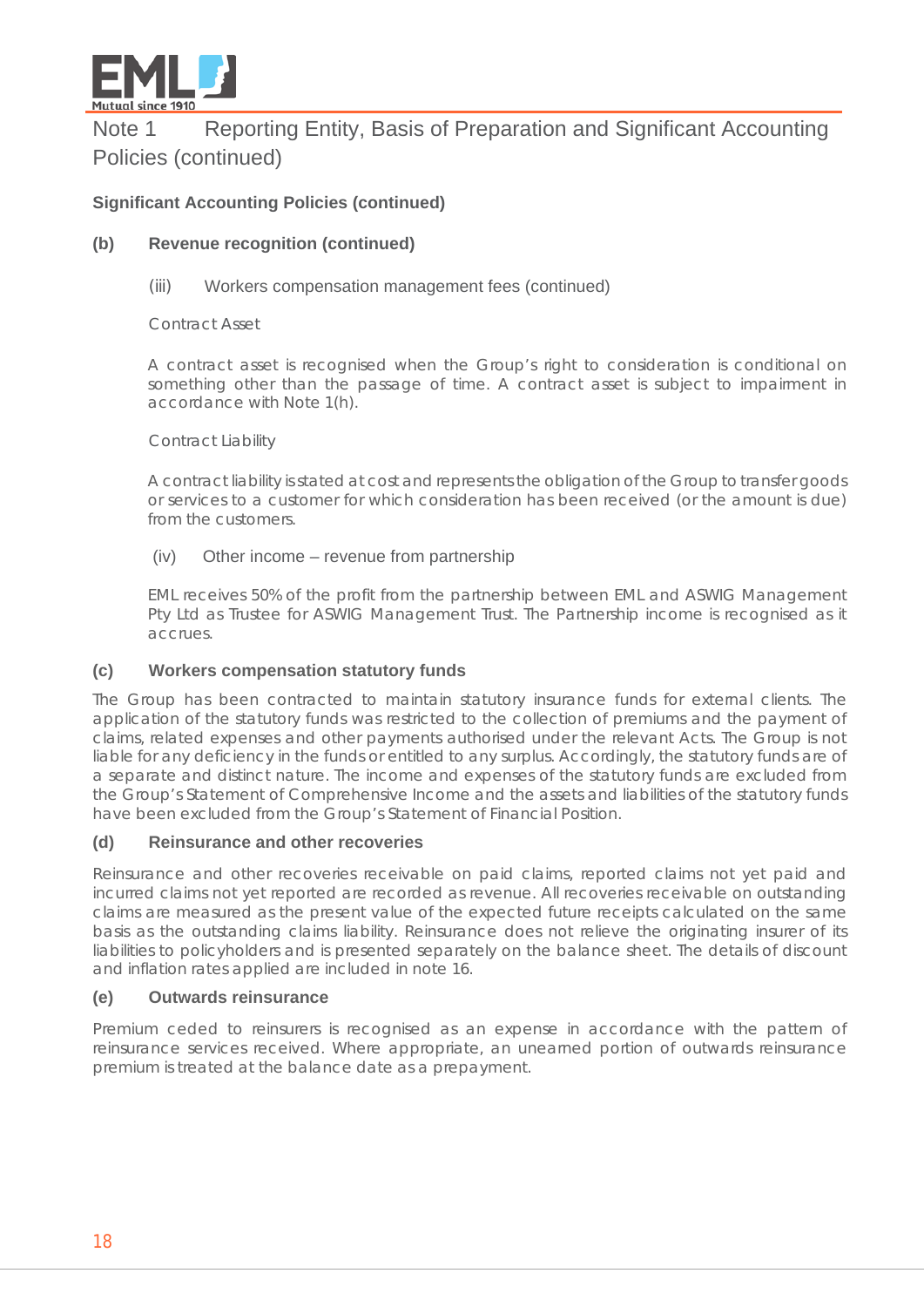#### **Significant Accounting Policies (continued)**

#### **(f) Claims**

Claims expense and a liability for outstanding claims are recognised as losses occur. The liability for outstanding claims includes claims reported but not yet paid, claims incurred but not yet reported (IBNR) and the anticipated direct and indirect costs of settling those claims. Outstanding claim provisions are subject to external actuarial assessment.

The liability for outstanding claims for long-tail business is measured as the present value of the expected future payments. These payments are estimated on the basis of the ultimate cost of settling claims, which is affected by factors arising during the period to settlement, such as normal and superimposed inflation. The expected future payments are discounted to present value at balance date using a risk free rate.

The Group includes a prudential margin in its liability for outstanding claims. Under Prudential Standards issued by the Australian Prudential Regulation Authority, a licensed insurer must include a prudential margin in its actuarially assessed estimate of outstanding claims liabilities for reporting so that the estimated probability of the liability for outstanding claims being sufficient to meet all claims is approximately 75%.

#### **(g) Liability adequacy test**

The liability adequacy test is an assessment of the carrying amount of the unearned premium liability and is conducted at each reporting date at an individual company level. If current estimates of the present value of the expected future cash flows relating to future claims arising from the rights and obligations under current general insurance contracts, plus an additional risk margin to reflect the inherent uncertainty in the central estimate, exceed the unearned premium liability (net of reinsurance) less related deferred acquisition costs, then the unearned premium liability is deemed to be deficient. Any deficiency arising from the test is recognised in profit or loss with the corresponding impact on the balance sheet recognised first through the write down of deferred acquisition costs for the relevant portfolio of contracts, with any remaining balance being recognised on the balance sheet as an unexpired risk liability. The test is performed at the level of a portfolio of contracts that are subject to broadly similar risks and that are managed together as a single portfolio.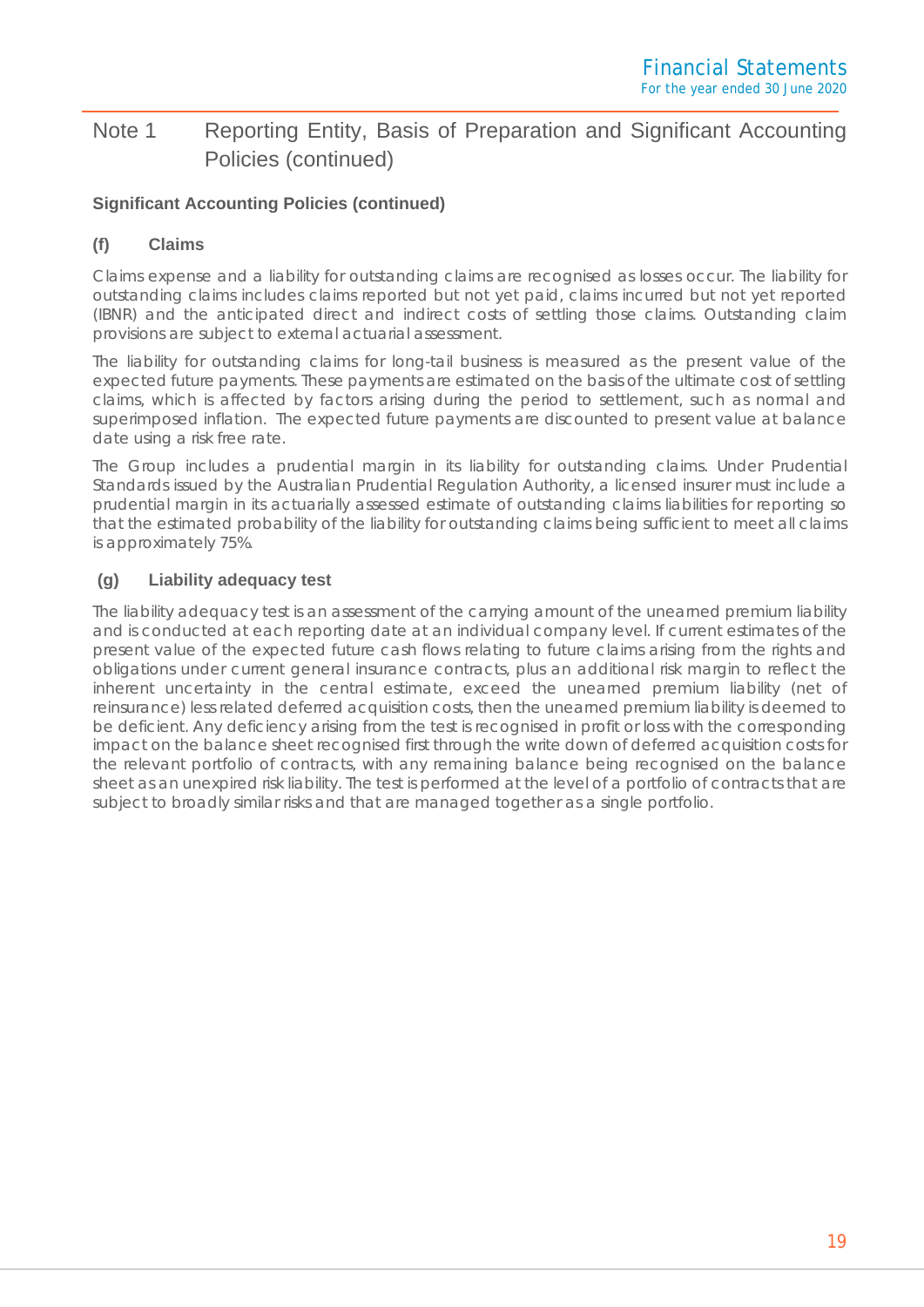

#### **Significant Accounting Policies (continued)**

#### **(h) Financial instruments**

#### *Recognition and initial measurement*

A financial asset is recognised in the statement of financial position when, and only when, the Group becomes a party to the contractual provisions of the instrument. A financial asset is initially measured at fair value plus or minus, for a financial asset not measured at fair value through profit or loss ("FVTPL"), transaction costs that are directly attributable to its acquisition or issue.

On initial recognition, a financial asset is classified as measured at amortised cost, fair value through other comprehensive income ("FVOCI") or FVTPL. Financial assets are not reclassified subsequent to their initial recognition, unless the Company changes its business model for managing financial assets, in which case all affected financial assets are reclassified on the first day of the first reporting period following the change in the business model.

Financial liabilities are recognised initially on the date at which the Group becomes a party to the contractual provisions of the instrument. The Group derecognises a financial liability when its contractual obligations are discharged or cancelled or expired. Financial assets and liabilities are offset and the net amount presented in the Statement of Financial position when, and only when, the Group has a legal right to offset the amounts and intends either to settle on a net basis or to realise the asset and settle the liability simultaneously.

#### **Subsequent Measurement**

#### *Amortised cost*

A financial asset is measured at amortised cost if it meets both of the following conditions and is not designated as at FVTPL:

- it is held within a business model whose objective is to hold assets to collect contractual cash flows; and
- its contractual terms give rise on specified dates to cash flows that are solely payments of principal and interest on the principal amount outstanding.

#### *Fair value through profit or loss*

All financial assets not classified as measured at amortised cost or FVOCI as described above are measured at FVTPL. On initial recognition the Group may irrevocably designate a financial asset that otherwise meets the requirements to be measured at amortised cost or at FVOCI as at FVTPL if doing so eliminates or significantly reduces an accounting mismatch that would otherwise arise.

#### *Derecognition*

The Group derecognises a financial asset or part of it when, and only when, the contractual rights to the cash flows from the financial asset expire, or it transfers the rights to receive the contractual cash flows in a transaction in which substantially all of the risks and rewards of ownership of the financial asset are transferred, or in which the Group neither transfers nor retains substantially all of the risks and rewards of ownership and it does not retain control of the financial asset.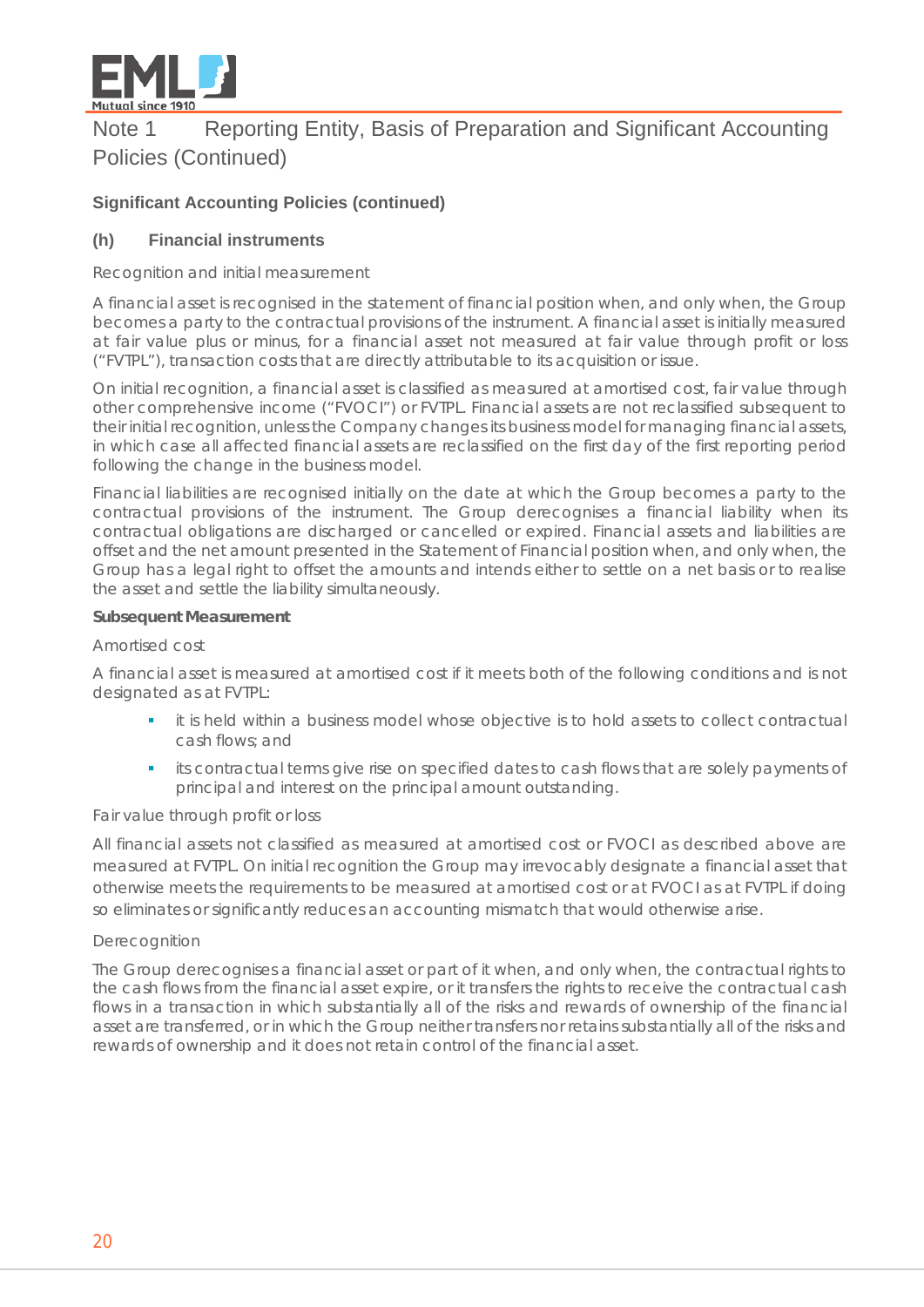#### **Significant Accounting Policies (continued)**

#### **(h) Financial instruments (continued)**

#### *Derecognition (continued)*

The Group generally derecognises a financial liability or part of it when, and only when, its contractual obligations are discharged or cancelled, or expires. The Group also derecognises a financial liability when its terms are modified and the cash flows of the modified liability are substantially different, in which case a new financial liability based on the modified terms is recognised at fair value. On derecognition of a financial liability, the difference between the carrying amount of the financial liability extinguished or transferred to another party and the consideration paid (including any noncash assets transferred or liabilities assumed) is recognised in profit or loss.

#### *Impairment of financial assets*

The Group recognises allowance for impairment for expected credit loss ("ECL") on financial assets and contract assets measured at amortised cost. The Group measures allowance for impairment at an amount equal to lifetime ECL, except for cash and bank balances for which credit risk (i.e. the risk of default occurring over the expected life of the financial instrument) has not increased significantly since initial recognition.

Allowance for impairment for receivables and contract assets are always measured at an amount equal to lifetime ECLs. When determining whether the credit risk of a financial asset has increased significantly since initial recognition and when estimating ECLs, the Group considers reasonable and supportable information that is relevant and available without undue cost or effort. This includes both quantitative and qualitative information and analysis, based on the Company's historical experience and informed credit assessment and including forward-looking information, where available.

#### **i) Investments**

The assets backing general insurance liabilities are those assets required to cover the technical insurance liabilities plus an allowance for solvency.

The Group has determined that all assets relating to its general insurance activities are held to support insurance liabilities. The Group's investment strategy considers the expected pattern of future cash flows arising from insurance liabilities.

The accounting policies applying to assets held to back general insurance activities are that the Group values financial assets and any assets backing insurance activities at fair value through profit and loss, with any resultant unrealised profits and losses recognised in the statement of comprehensive income.

The valuation methodology of the assets valued at fair value is summarised below:

- cash assets and bank overdrafts are carried at face value of the amounts deposited or drawn,
- shares and fixed interest securities are initially recognised at cost and the subsequent fair value is taken as the quoted bid price of the investment,
- unlisted investments are initially recognised at cost and subsequently valued using a valuation methodology.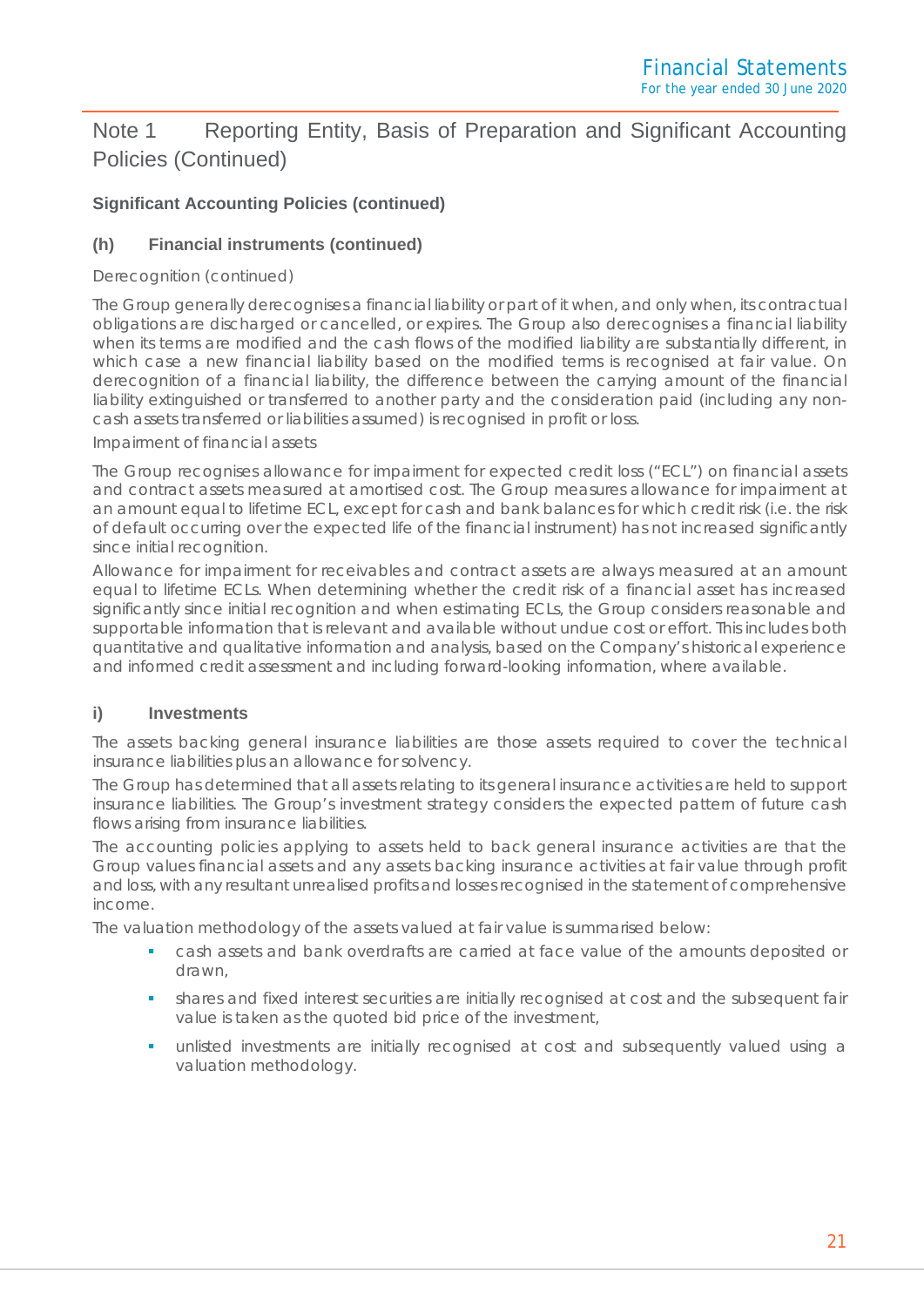

#### **Significant Accounting Policies (continued)**

#### **(j) Acquisition costs**

A portion of acquisition costs relating to unearned premium revenue is deferred and recognised as an asset where it represents a future benefit to the consolidated entity. Deferred acquisition costs are measured at the lower of cost and recoverable amount. Any deferred acquisition costs not considered recoverable are written off as an underwriting expense in the year.

Deferred acquisition costs are systematically amortised over the period expected to benefit from the expenditure, which is generally no greater than 12 months.

#### **(k) Consolidation**

#### (i) Subsidiaries

Subsidiaries are entities controlled by the Company. Control exists when the Company is exposed, or has rights, to variable returns from its involvement with the entity and has the ability to affect those returns through its power over the entities. The financial statements of the controlled entities are included from the date control commences until the date control ceases.

Investments in subsidiaries are carried at their cost of acquisition in the parent entity disclosures at Note 29, less any impairment losses.

#### (ii) Transactions eliminated on consolidation

Intra-group balances and transactions and any unrealised gains and losses or income and expenses arising from intra-group transactions are eliminated in preparing the consolidated financial statements.

#### **(l) Taxation**

Income tax on the Statement of Comprehensive Income for the periods presented comprises current and deferred tax. Income tax is recognised in the Statement of Comprehensive Income except to the extent that it relates to items recognised directly in equity, in which case it is recognised in equity.

Current tax is the expected tax payable on the taxable income for the year, using tax rates enacted or substantially enacted at the reporting date, and any adjustment to tax payable in respect of previous years.

Deferred tax is provided using the liability method, providing for temporary differences between the carrying amounts of assets and liabilities for financial reporting purposes and the amounts used for taxation purposes.

A deferred tax asset is recognised only to the extent that it is probable that future taxable profits will be available against which the asset can be utilised. Deferred tax assets are reduced to the extent that it is no longer probable that the related tax benefit will be realised.

#### **(m) Payables**

Liabilities are recognised for amounts to be paid in the future for goods and services received. Trade accounts payable are normally settled within 60 days.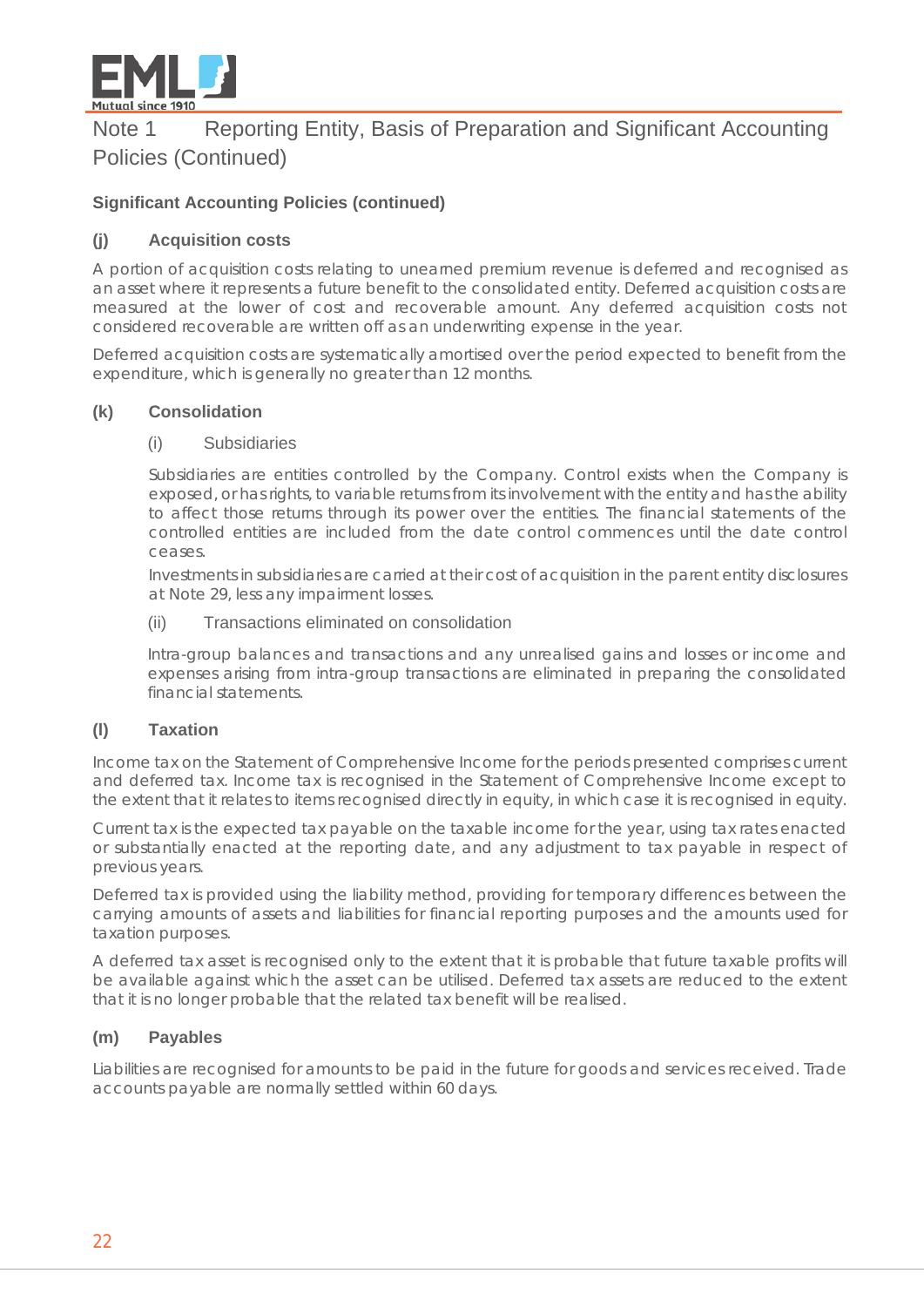#### **Significant Accounting Policies (continued)**

#### **(n) Provision for member benefits**

The Group provides member benefits through a number of initiatives which will improve outcomes in relation to injury management and occupational health and safety. The Group recognises a provision for those benefits that have been committed to at the end of the year.

#### **(o) Goods and Services Tax (GST)**

Revenues, expenses and assets are recognised net of the amount of GST, except where the amount of GST incurred is not recoverable from the Australian Tax Office. In these circumstances the GST is recognised as part of the cost of acquisition of the asset or as part of an item of the expense.

Receivables and payables in the Statement of Financial Position are shown inclusive of GST.

The net amount of GST recoverable from, or payable to, the ATO is included as a current asset or liability in the statement of financial position.

Cash flows are presented in the Statement of Cash Flows on a gross basis, except for the GST component of investing and financing activities, which are disclosed as operating cash flows.

The effect of GST on the ultimate settlement of claims has been included in the reported claims provision

#### **(p) Cash and cash equivalents**

For the purposes of the statement of cash flows, cash and cash equivalents comprise cash balances and call deposits with original maturities of three months or less. Cash and cash equivalents are measured at fair value, being the principal amount. For the purpose of the cash flow statement, cash also includes other highly liquid investments not subject to significant risk of change in value, with short periods to maturity, net of any bank overdraft.

#### **(q) Managed funds**

As explained in Note 1(c), the Group does not control or have the capacity to control the statutory funds in terms of AASB 3 Business Combinations and for this reason the funds are not consolidated in the Statement of Comprehensive Income or Statement of Financial Position of the Group.

#### **(r) Joint arrangements**

A joint venture is an arrangement in which the Company has joint control, whereby the Company has rights to the net assets of the arrangement, rather than rights to its assets and obligations for its liabilities.

Interest in the joint venture is accounted for using the equity method. It is recognised initially at cost, which includes transaction costs. Subsequent to initial recognition, the consolidated financial statements include the Company's share of the profit or loss and other comprehensive income of equity accounted investees, until the date on which significant influence or joint control ceases.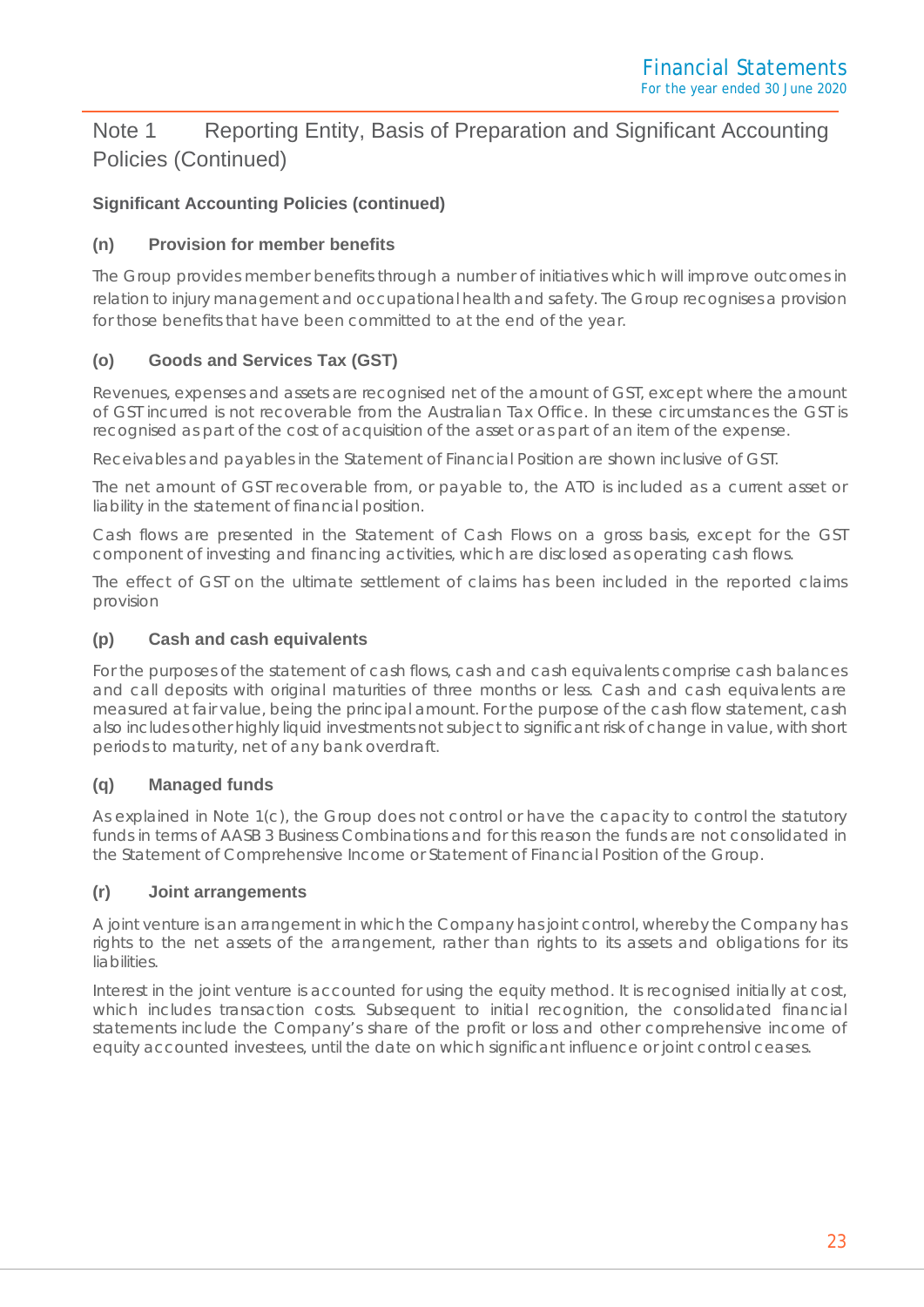

#### **Significant Accounting Policies (continued)**

#### **(s) Contingent liabilities**

Contingent liabilities are not recognised on the balance sheet but are disclosed here where the possibility of settlement is less than probable but more than remote. Provisions are not required with respect to these matters as it is not probable that a future sacrifice of economic benefits will be required or the amount is not reliably measurable. If settlement becomes probable, a provision is recognised. The best estimate of the settlement amount is used in measuring a contingent liability for disclosure. The measurement involves judgement.

In the normal course of business, transactions are entered into that may generate a range of contingent liabilities. These include litigation arising out of insurance policies. It is not believed that there are any other potential material exposures to the Group.

#### **(t) New standards and interpretations not yet adopted**

#### (i) Australian Accounting Standards issued but not yet effective

As at the date of this financial report, there are a number of new and revised accounting standards published by the Australian Accounting Standards Board for which the mandatory application dates fell after the end of this current reporting year. None of these standards have been early adopted and applied in the current reporting period.

| Standard           | <b>Description</b>                                                                                                                          | <b>Operative Date</b>    | <b>Note</b>              |
|--------------------|---------------------------------------------------------------------------------------------------------------------------------------------|--------------------------|--------------------------|
| AASB <sub>17</sub> | Insurance Contracts                                                                                                                         | January 2023             | $\overline{\phantom{a}}$ |
| AASB 2014-10       | Amendments to Australian Accounting Standards -<br>Sale or Contribution of Assets between an Investor<br>and its Associate or Joint Venture | Deferred<br>indefinitely |                          |

Table Notes:

A: First time adoption of these standards may have a financial impact, but the potential effects are currently being assessed.

B: These changes are not expected to have a significant, if any, financial and disclosure impact

AASB 17 Insurance contracts, which becomes mandatory for the company's 30 June 2024 financial statements, establishes principles for the recognition, measurement, presentation and disclosure of insurance contracts. The company expects that it will be able to apply the Premium Allocation approach when adopting AASB 17. All of the company's contracts are for one year. This therefore satisfies the coverage period requirement of AASB 17 which states that the coverage period of contracts should be one year or less. The Group is still in the process of assessing the impact of IFRS 17.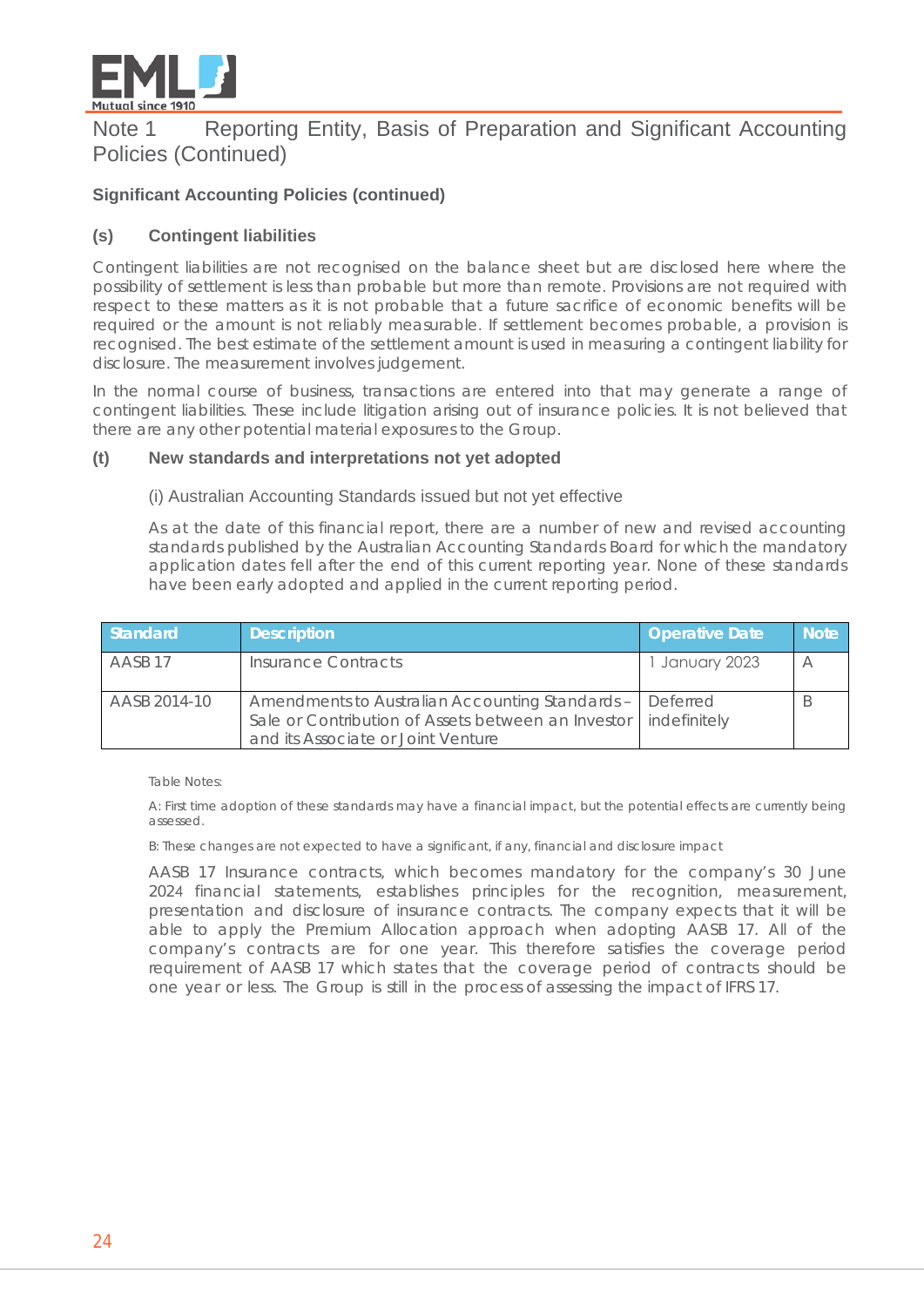#### **Significant Accounting Policies (continued)**

#### **(u) New standards and interpretations not yet adopted (continued)**

(ii) Australian Accounting Standards issued and effective

Adoption of the new and amended accounting standards listed below has no material financial impact on the Group.

| Standard                  | <b>Description</b>                                                                                                                          |  |  |  |  |  |
|---------------------------|---------------------------------------------------------------------------------------------------------------------------------------------|--|--|--|--|--|
| AASB 2014-10              | Amendments to Australian Accounting Standards: Sale or Contribution of<br>Assets between an Investor and its Associate or Joint Venture     |  |  |  |  |  |
| AASB 2016-2               | Amendments to Australian Accounting Standards: Applying AASB 9 Financial<br>Instruments with AASB 4 Insurance Contracts                     |  |  |  |  |  |
| AASB 2016-5               | Amendments to Australian Accounting Standards: Classification and<br>Measurement of Share-based Payment Transactions                        |  |  |  |  |  |
| AASB 2017-2               | Amendments to Australian Accounting Standards: Transfer of Investment<br>Property, Annual Improvements 2014-2016 Cycle and Other Amendments |  |  |  |  |  |
| AASB<br>Interpretation 22 | Foreign Currency Transactions and Advance Consideration                                                                                     |  |  |  |  |  |

#### **(v) New standards implemented**

A number of new standards, amendments to standards and interpretations are effective for annual periods beginning on or after 1 July 2019. All of the new standards do not apply to the Group for the year ended 30 June 2020.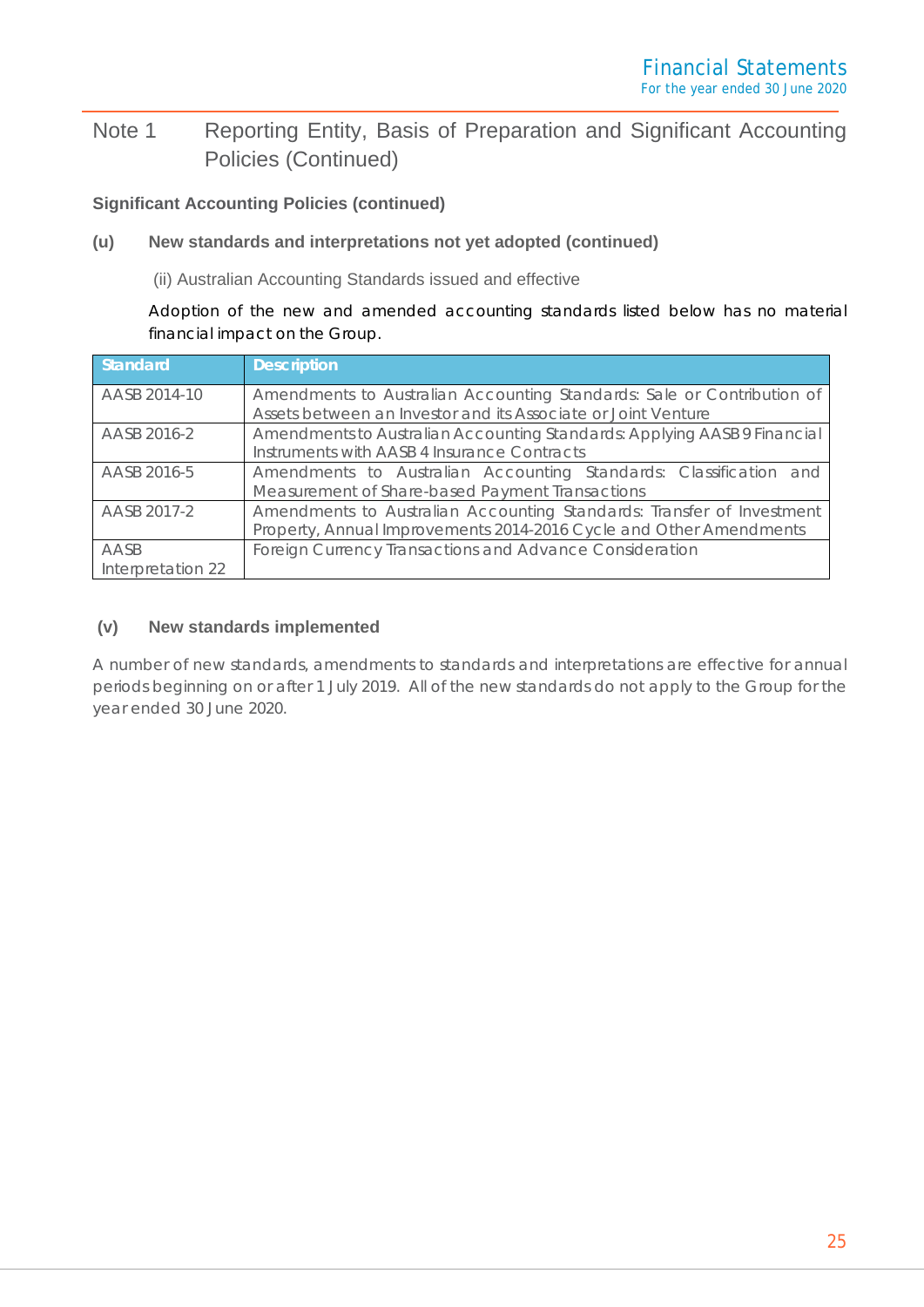

## Note 2 Accounting estimates and judgements

#### **(a) Accounting estimates and judgments**

In preparing these financial statements, the Directors rely on management whom have made judgements and estimates that affect the application of the Group's accounting policies and the reported amounts of assets, liabilities, income and expenses. Actual results may differ from these estimates. Management evaluate estimates and judgements incorporated into the financial report based on historical knowledge and best available current information. Estimates assume a reasonable expectation of future events and performance outcomes based on current trends and economic data, obtained both externally and within the Group.

#### **(b) Key sources of estimation uncertainty**

The key areas of estimation uncertainty for the Group are described below.

#### (i) Estimation of workers compensation management fees

Owing to the complex calculations underlying the performance fees and the delays in statutory authorities providing the supporting data, it may be the case that performance and incentive fees relating to a financial year are recognised in the current financial year, to the extent that is probable. The Directors, as at the date of this report, have applied the accounting policy in Note 1(b) using data available at the date of this report.

#### (ii) Estimation of outstanding claims liability

Provision is made at year end for the estimated cost of claims incurred but not settled at the reporting date, including the cost of claims incurred but not yet reported (IBNR) to the Group. Refer to Note 16.

The Group takes all reasonable steps to ensure that it has appropriate information regarding its claims exposure. However, given the uncertainty in establishing claims provisions, it is likely that the final outcome will prove to be different from the original liability established.

The estimation of IBNR is generally subject to a greater degree of uncertainty than the estimation of the cost of settling claims already notified to the Group, where more information about the claim event is generally available. In calculating the estimated cost of unpaid claims, the Group uses a variety of estimation techniques, generally based upon statistical analyses of historical experience, which assumes that the development pattern of the current claims will be consistent with past experience.

Provisions are calculated gross of all recoveries. A separate estimate is made of the amounts that will be recoverable from reinsurers and other sources of recovery based upon the gross provisions.

The methods used to analyse past claims experience and to project future claims experience are largely determined by the available data and the nature and maturity of the portfolio.

#### (iii) Estimation of member benefit provision

The member benefit liability, as disclosed in Note 17, comprises a pool of committed funds which have been approved by the Board. This pool of committed funds has been created to assist members to improve claims and injury outcomes in the workplace. The funds have been allocated to a number of areas, including funding for specific proposals as submitted by members. The year-end provision represents a reasonable estimate of the expected cost of these initiatives.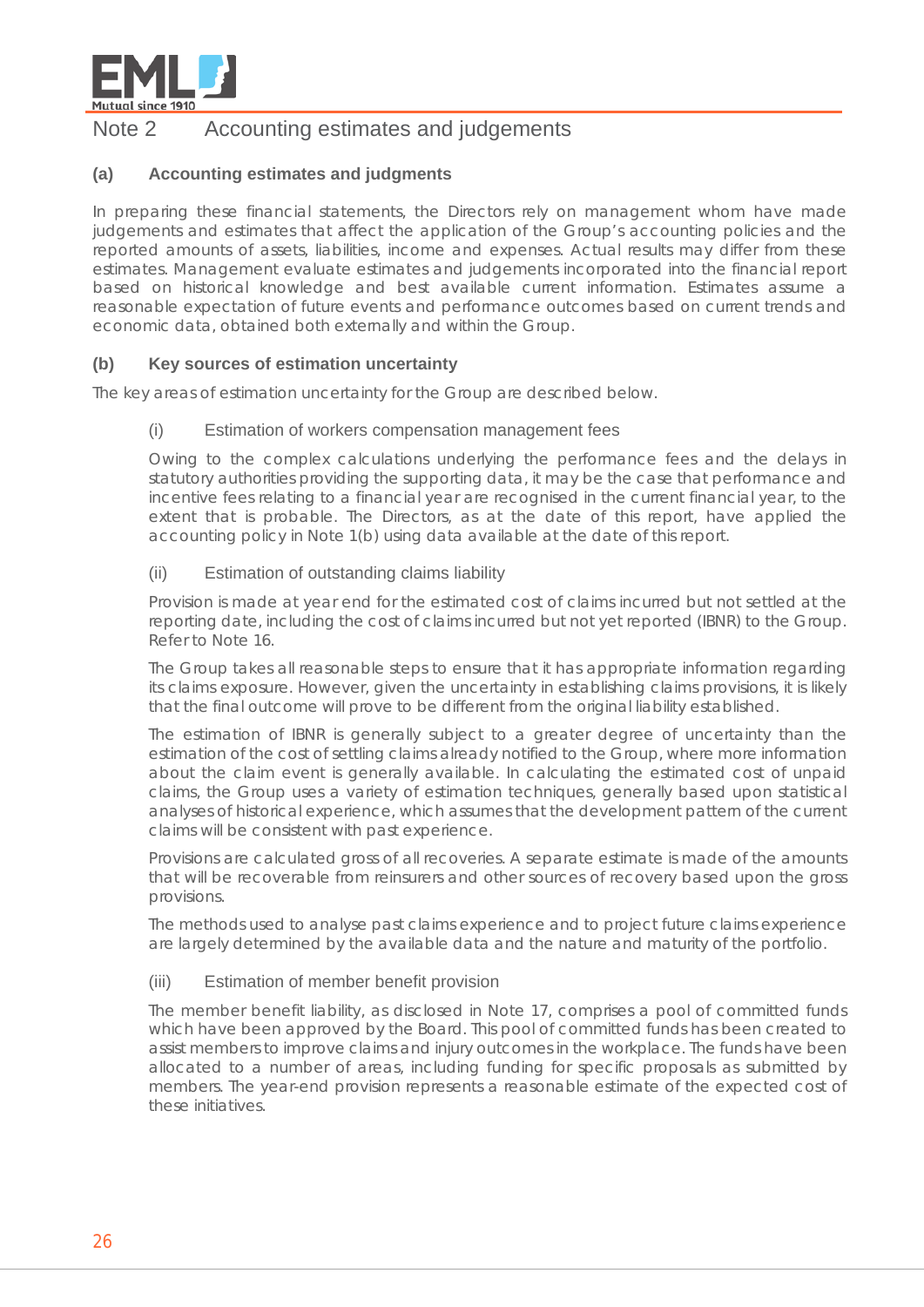## Note 2 Accounting estimates and judgements (continued)

#### **(b) Key sources of estimation uncertainty (continued)**

#### (iv) Coronavirus (COVID-19) pandemic

The full impact of the COVID-19 pandemic on the Group in future periods remains uncertain. The actuarial valuation of insurance liabilities relating to Hospitality Employers Mutual LImited considered both direct impacts and indirect impacts:

Direct Impacts

- **Employees who contract COVID-19 and can prove the link to work;**
- Secondary psychological issues associated with employees who contract COVID-19 in the workplace;
- **Primary psychological claims that are brought on by COVID-19 pressures;**
- **Reduction in policyholders' wage rolls as a result of the initial lockdown and ongoing social** distancing measures imposed by the government.

Indirect Impacts

- Any change in claim numbers from changes to hours worked, work location (i.e. the shift to working from home) or propensity to claim;
- Changes to claim durations due to changes to return to work opportunities, changes in medical services availability and the claims management team working from home.

At this stage, based on the (albeit limited) post-COVID-19 claims experience, the following allowances have been made for indirect COVID-19 impacts:

- Adopting a lower frequency assumption for Accommodation;
- Reflecting a higher number of active claims at June 2020;
- Allowance for JobKeeper impacts;
- Additional risk margin allowance for COVID-19 specific uncertainty.

No allowance for direct COVID-19 claims has been made as no material impact has been observed as at 30 June 2020 and hence cannot be accurately estimated.

The estimated impact of allowances relating to the impact of COVID-19 on the net outstanding claims provision at 30 June 2020 is \$1.6 million.

COVID-19 does not impact the run-off portfolio.

The impact on the Group's workers compensation management fee revenue is subject to the effect on claims frequencies, changes to claim durations due to changes to return to work opportunities, changes in medical services availability and the claims management team working from home.

Refer to Notes 16 and 32 for further commentary on the impact of COVID-19.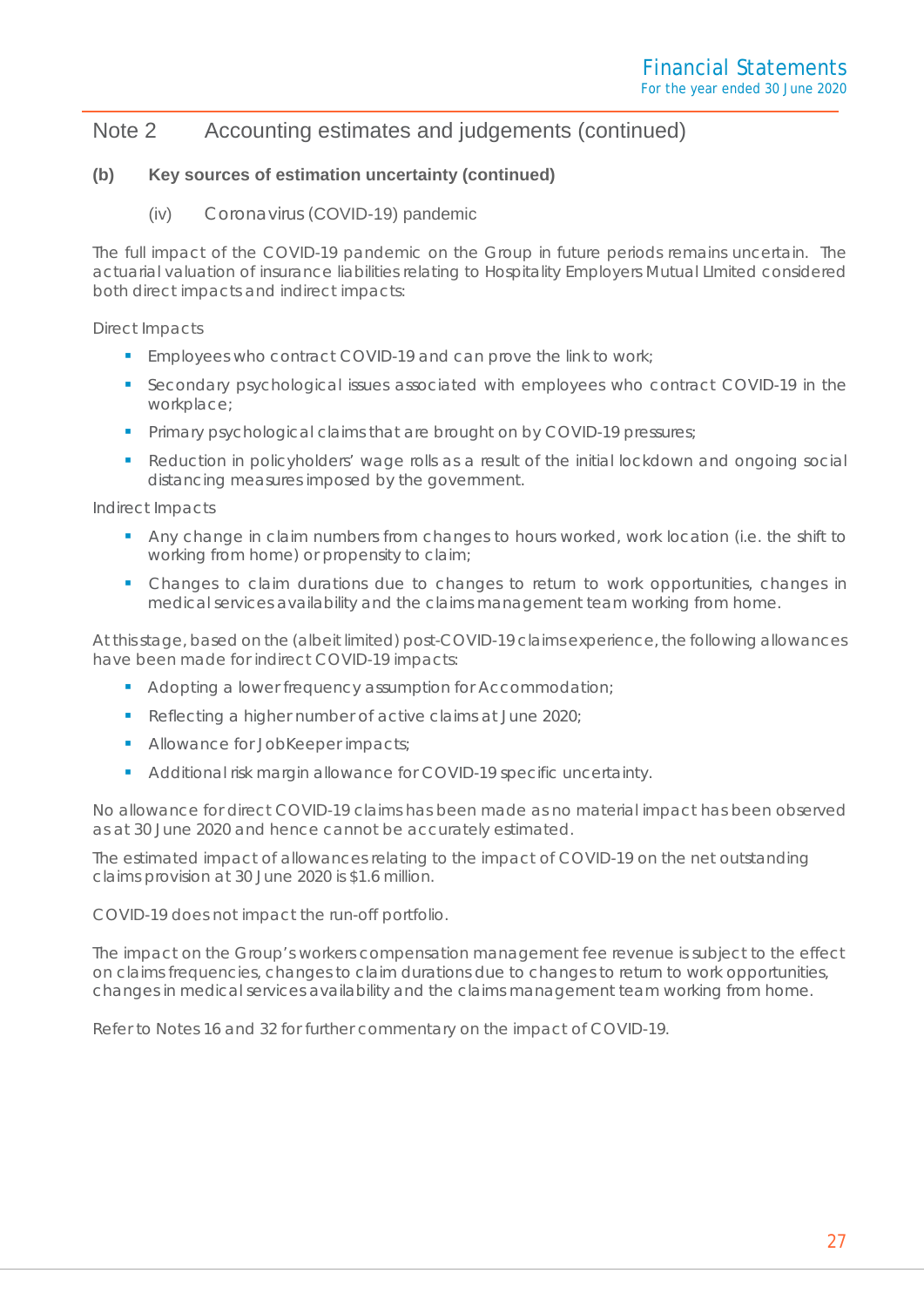

### Note 3 Actuarial assumptions and method

#### **(a) Process used to determine outstanding claims liabilities (actuarial methods)**

The general approach to actuarial estimation of insurance liabilities is to analyse all available past experience, including numbers of reported, active and finalised claims, amounts of claim payments, changes in case estimates and incurred loss ratios. This analysis allows patterns to be identified in the past experience. Based on this, development patterns associated with the run-off of outstanding claims and premium liabilities at the balance date can be estimated.

The determination of the outstanding claims liabilities involves the following steps:

- The determination of the central estimate of outstanding claims at the balance date. The central estimate of outstanding claims includes an allowance for claims incurred but not reported (IBNR), the further development of reported claims and the direct and indirect costs of settling those claims.
- **The central estimate has no deliberate bias towards either over or under estimation. Generally** speaking, this means that the central estimate is assessed to have a 50% chance of being adequate.
- **The determination of a risk margin and claims handling expense provision to be added to the** central estimates of outstanding claims.

The actuarial techniques used to estimate the outstanding claims liabilities were:

- For the workers compensation run off (EML) claim number multiplied by claim size approach for all claim types, except the weekly claims, which were valued using an annuity approach.
- For the underwritten workers compensation portfolio (HEM) based on the Payment per Active Claim and Payment per Claim Incurred methodologies. The Payment per Active Claim methodology uses projections of active claims (i.e. the number of claims expected to receive weekly and Medical benefit payments in the future) and expected payments of weekly and medical benefits for those active claims. The Payment per Claim Incurred methodology uses average claim sizes, claim frequencies and patterns for the payment of claims for the Lump Sum, Recoveries and Legal, Investigation and Other benefit types. The common law utilisation model uses projections of common law claim lodgements, finalisation and average settlement sizes.

#### **(b) Actuarial assumptions**

The key actuarial assumptions for the determination of the outstanding claims liabilities are as follows:

|                                      |                                                       | 2019                                      |          |                                                       |                                           |          |
|--------------------------------------|-------------------------------------------------------|-------------------------------------------|----------|-------------------------------------------------------|-------------------------------------------|----------|
|                                      | <b>Underwritten</b><br><b>Workers</b><br>Compensation | <b>Workers</b><br>Compensation<br>Run-off | Combined | <b>Underwritten</b><br><b>Workers</b><br>Compensation | <b>Workers</b><br>Compensation<br>Run-off | Combined |
| Average term to<br>settlement years* | 6.51                                                  | 9.21                                      | 6.20     | 6.27                                                  | 9.88                                      | 6.17     |
| Average claim<br>sizes \$            | 18,266                                                | 58,272                                    | 18.471   | 16.951                                                | 61.421                                    | 17.236   |
| Expense rate                         | 6.07%                                                 | 5.40%                                     | 6.0%     | 8.17%                                                 | 5.40%                                     | 7.95%    |
| Discount rate                        | 1.15%                                                 | 1.14%                                     | 1.18%    | 1.60%                                                 | 1.54%                                     | 1.59%    |

*\* varies depending on the insurance terms of the policy*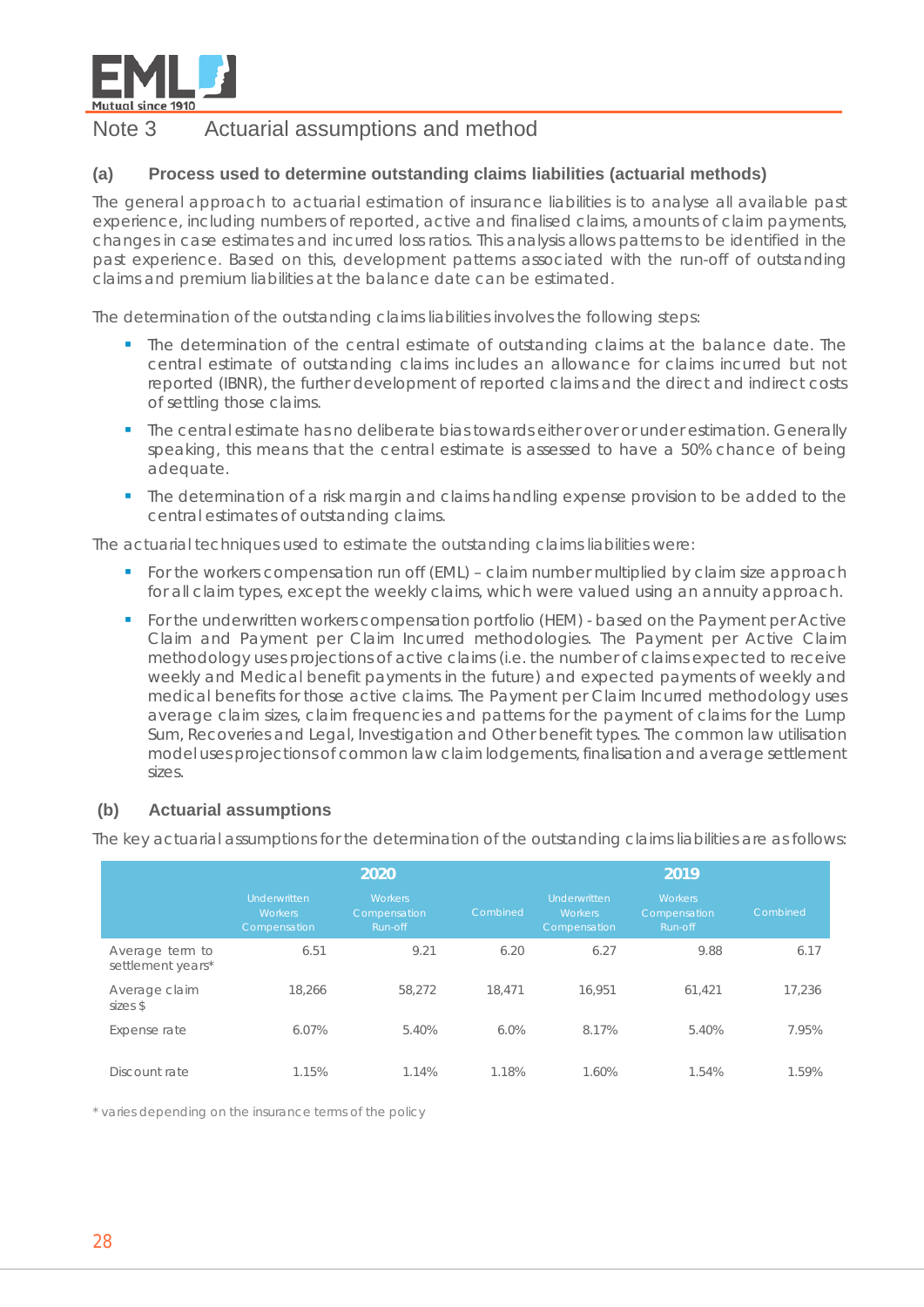## Note 3 Actuarial assumptions and method (continued)

#### **(c) Process used to determine actuarial assumptions**

A description of the processes used to determine the key actuarial assumptions is provided below:

#### (i) Future number of workers compensation claims

For asbestos claims, estimated future numbers of claims are based on the assumed latency period of the Company's exposures and the Company's assumed level of asbestos exposure relative to the industry. The key assumptions are the number of claims expected to be reported in 2020/2021, the future period over which reporting will occur as well as the period at which the peak for reporting occurs.

Due to the relatively small size of the Company's asbestos exposures, external benchmarks regarding the peak period and the pattern of future reporting have been considered.

For all other claim types (excluding weekly claims) future claim numbers have been estimated based on the "decay rate" of claim reports for each claim type observed in recent years.

It has been assumed that no more weekly claims will be reported.

#### (ii) Average claim size for workers compensation claims

The average claim size for each type of future workers compensation claim has been determined based on inspection of the Company's historical settlement experience.

In relation to HEM, the future loss costs have been estimated based on assumed average claim sizes, claim frequencies and assumed payment development patterns. Separate projections are carried out for the weekly, medical, lump sum, common law, recoveries, legal, investigation and other benefit types. These assumptions have been based on analysis of the HEM's claims experience.

#### **(d) Average term to settlement – underwritten workers compensation**

A payment pattern has been selected based on the Group's historical experience. This implies an average discounted term to settlement shown in the assumptions above.

#### **(e) Expense rate**

The adopted claims handling expense rates were based on the schedule of expenses agreed between the Company and the Partnership. HEM's claims handling expense rates were based on the schedule of expenses agreed between the HEM and Employers Mutual Management Pty Ltd, its outsourced service provider.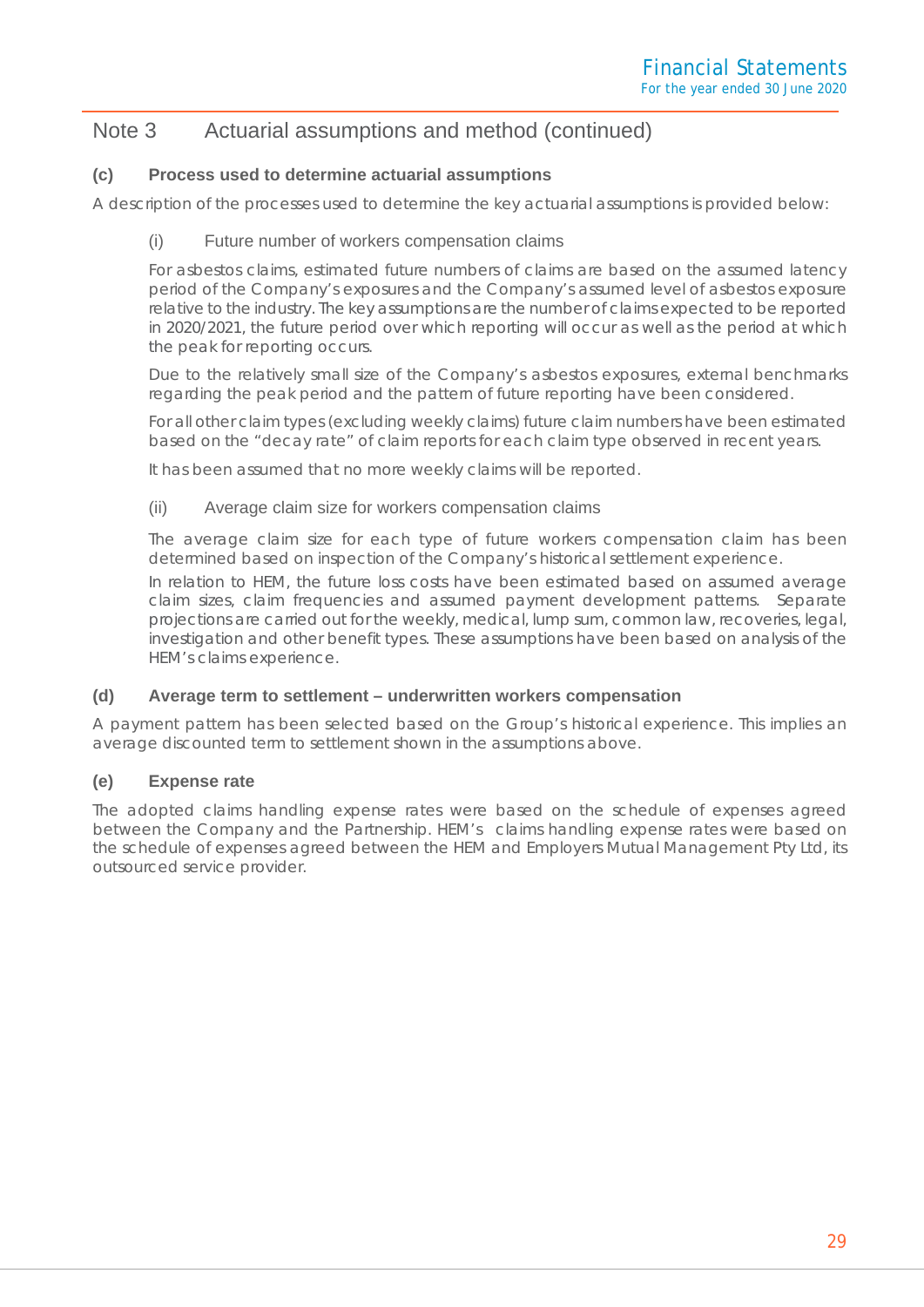

## Note 3 Actuarial assumptions and method (continued)

#### **(f) Discount rate**

The central estimates of the outstanding claims liabilities were discounted to allow for future investment income attributable to the assets backing the liabilities during the run off period. The future investment earnings assumptions are estimates of the future annual risk free rates of return. They have been based on the yield curve on Australian Government Bonds as at 30 June 2020.

#### **(h) Sensitivity analysis**

The outstanding claims liabilities included in the reported results are calculated based on the key actuarial assumptions as disclosed above. The movement in any of the above key actuarial assumptions will impact the performance and equity of the Group. The table below describes how a change in each of the assumptions will affect the outstanding claims liabilities.

| 2020<br>Key actuarial assumptions | <b>Changes</b>  | Impact on central estimate of<br>outstanding claims liabilities<br>\$000 |
|-----------------------------------|-----------------|--------------------------------------------------------------------------|
| All classes EML                   |                 |                                                                          |
| Expense rate                      | $+1\%$ / -1%    | 67 / (67)                                                                |
| Normal inflation rate             | $+1\%$ / $-1\%$ | 837 / (837)                                                              |
| Discount rate                     | $+1\%$ / $-1\%$ | (872) / 872                                                              |
| Gross average claim size          | $+10\%$ / -10%  | 674 / (674)                                                              |
| Number of future claims reported  | $+10\%$ / -10%  | 667 / (667)                                                              |
| All classes HEM                   |                 |                                                                          |
| Expense rate                      | $+1\%$ / $-1\%$ | 713 / (713)                                                              |
| Discount rate                     | $+1\%$ / $-1\%$ | (4,360) / 5,231                                                          |
| Average claim size                | $+10\%$ / -10%  | 7,756 / (7,756)                                                          |
| Average term to settlement        | $+10\%$ / -10%  | (551) / 563                                                              |

| 2019                             |                 | Impact on central estimate of<br>outstanding claims liabilities |
|----------------------------------|-----------------|-----------------------------------------------------------------|
| Key actuarial assumptions        | <b>Changes</b>  | \$000                                                           |
| All classes EML                  |                 |                                                                 |
| Expense rate                     | $+1\%$ / $-1\%$ | 76 / (76)                                                       |
| Normal inflation rate            | $+1\%$ / -1%    | 980 / (980)                                                     |
| Discount rate                    | $+1\%$ / $-1\%$ | (1,047) / 1,047                                                 |
| Gross average claim size         | $+10\%$ / -10%  | 792 / (792)                                                     |
| Number of future claims reported | $+10\%$ / -10%  | 784 / (784)                                                     |
|                                  |                 |                                                                 |
| All classes HEM                  |                 |                                                                 |
| Expense rate                     | $+1\%$ / $-1\%$ | 709 / (709)                                                     |
| Discount rate                    | $+1\%$ / $-1\%$ | (4, 194) / 5,036                                                |
| Average claim size               | $+10\%$ / -10%  | 7,915 / (7,915)                                                 |
| Average term to settlement       | $+10\%$ / -10%  | (711) / 732                                                     |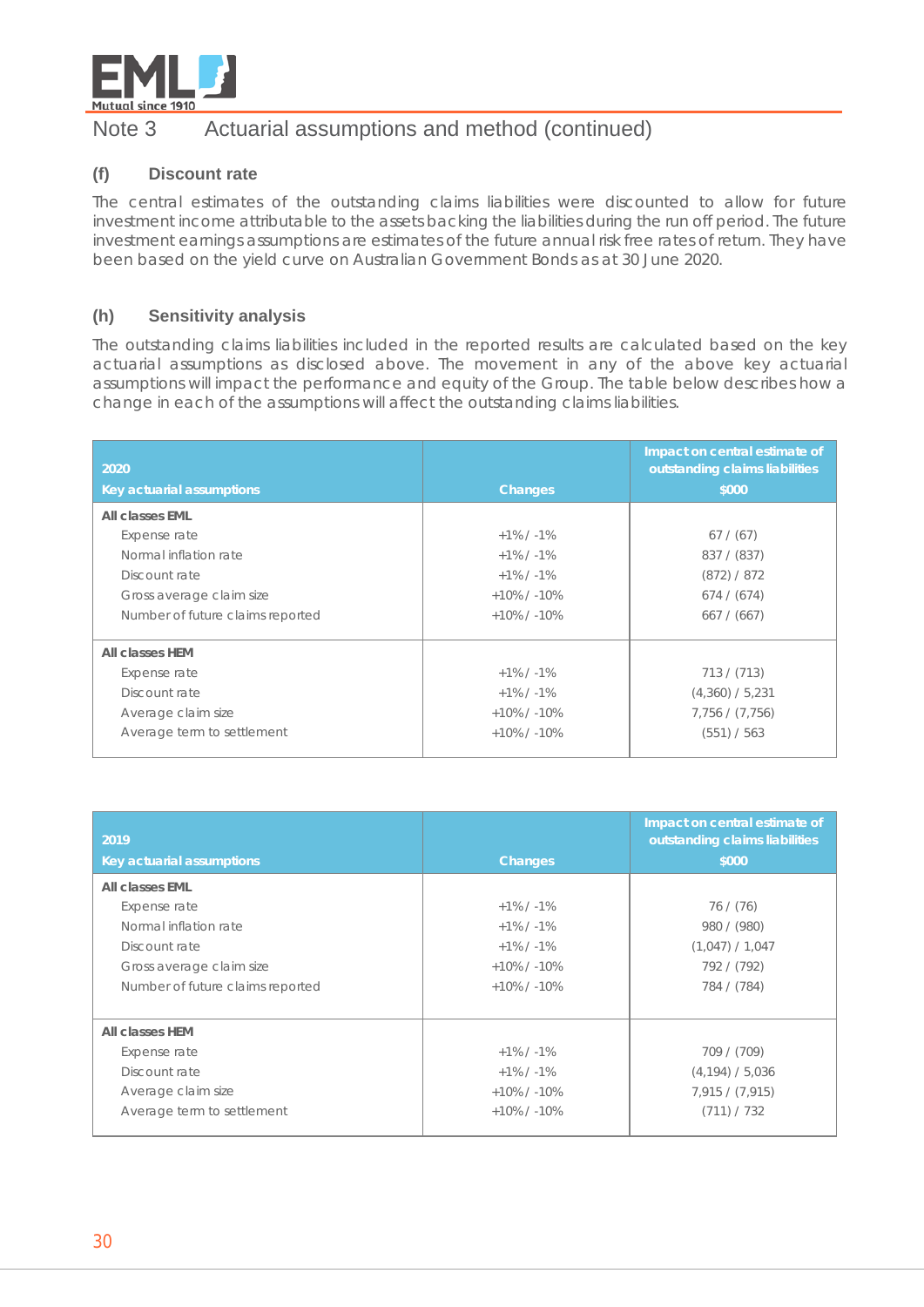#### Note 4 Risk management

#### **(a) Risk appetite**

The Board has adopted a Risk Appetite Statement (RAS) that articulates the level of risk the Group is prepared to accept. The RAS states the Board's tolerance for risk across a number of exposure or risk areas:

- **Capital, earnings and return targets**
- **Insurance risk**
- Regulatory and compliance risk
- Asset risk
- **•** Operational risk
- Strategic and reputation risk
- People and capability risk
- Governance risk

#### **(b) Risk management framework**

The Group has established a risk management framework for managing the risks it faces. The Group has a designated Risk and Governance function which is responsible for the development and maintenance of the framework. In accordance with Prudential Standard CPS 220 Risk Management, issued by the Australian Prudential Regulation Authority ("APRA"), the risk management framework is summarised in the Risk Management Strategy (RMS). The Reinsurance Management Strategy (ReMS) also forms part of the risk management framework. The RMS and ReMS are both developed by management and approved by the Board. The Group also meets the requirements of the Prudential Standard CPS220 Risk Management.

The risk management framework (and the RMS) have been developed and designed to ensure that the Group operates within the Board's risk tolerances as stated in the RAS. The risk management framework operates with the objective of ensuring risks are managed within tolerance or if a risk should move outside of tolerance that strategies are put in place to return the risk to tolerance as soon as practical.

The RMS and ReMS identify the Group's policies and procedures, processes and controls that comprise its risk management and control systems. These systems address all material risks, financial and non-financial, likely to be faced by the Group. Annually, the Board certifies to APRA that adequate strategies have been put in place to monitor those risks, that the Group has systems in place to ensure compliance with legislative and prudential requirements and that the Board has satisfied itself as to compliance with the RMS and ReMS.

#### **(c) Capital, earnings and return targets**

The EML Level 2 Group has set a target capital adequacy ratio of 2.5 to 3 times its prescribed capital amount (PCA) which is the minimum level of capital required in APRA's capital standards (assessed at the level 2 Group). The Group has established an internal capital adequacy assessment process (ICAAP) which it uses to monitor and project its capital position, stress test its capital resiliency and to assess the capital and financial impact of business opportunities. Further detail on capital management is included in Note 28.

The Group has adopted a target return on capital for underwritten businesses of 15% p.a. before tax over rolling 3 years and return on expenses (for other businesses) of more than 15% over a business or contract cycle. While the intention is to limit earnings' volatility, it is acknowledged that the nature of the business has an inherent level of uncertainty and below target returns are acceptable in periods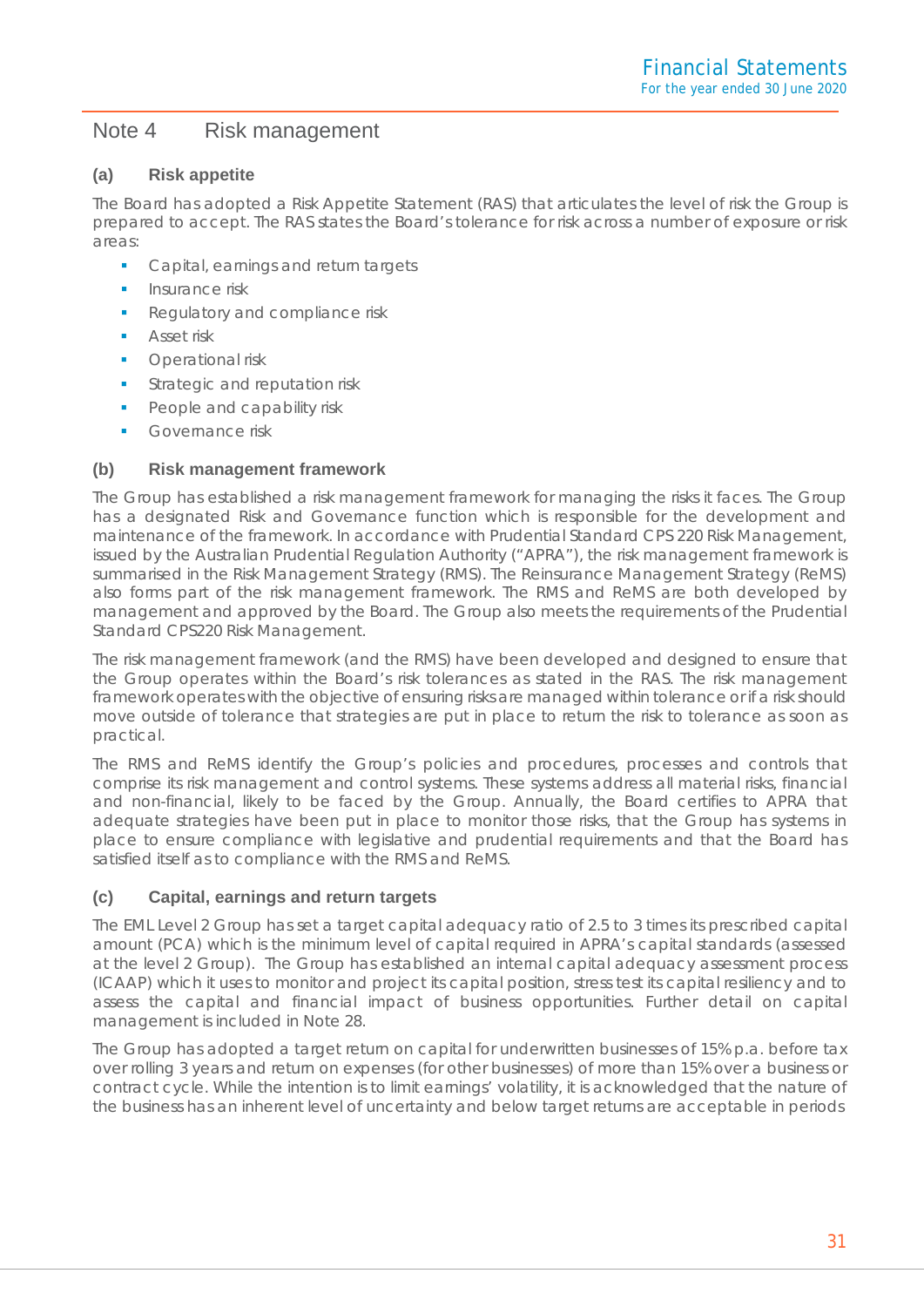

## Note 4 Risk management (continued)

of growth and transition. The Group closely monitors the performance of its businesses to ensure they are meeting earnings targets.

#### **(d) Insurance risk**

The Group has established policies for accepting insurance risks. The risk under any one insurance contract arises out of the uncertainty surrounding the timing and severity of claims under the contract.

The Group manages its insurance risk through underwriting limits, approval procedures for transactions that involve new products or that exceed set limits, pricing guidelines, centralised management of reinsurance and monitoring of emerging issues. Methods of monitoring performance include internal risk measurement models, scenario and stress testing and regular review of performance by product.

The principal risk is that the frequency and severity of claims is greater than expected. Insurance events are, by their nature, random, and the actual number and size of events during any one year may vary from those estimated using established statistical techniques.

The Group has an objective to control insurance risk, thus reducing the volatility of operating profits. In addition to the inherent uncertainty of insurance risk, which can lead to significant variability in the loss experience, profits from insurance business are affected by market factors, particularly competition and movements in asset values. Short-term variability is, to some extent, a feature of insurance business.

The Group writes insurance risks only in Australia and currently only underwrites (through its Hospitality subsidiary) workers compensation in NSW. The Group will consider further underwriting opportunities where a business case demonstrates that the capital adequacy and the level of return to shareholders remain within risk tolerances.

The underwriting strategy is to ensure that the Group is able to meet the insurance needs of the majority of customers, whilst achieving the risk management and financial objectives of the Group.

#### **(e) Reinsurance strategy**

The Group adopts a conservative approach towards its reinsurance risk management. The Board has determined the level of risk which is appropriate for the Group having regard to its financial resources, premium volume and the usual concepts of prudence and regulatory constraint. It uses reinsurance products to mitigate capital and financial risk.

This approach is summarised in the Reinsurance Management Strategy (ReMS) and approved by the Board. The Group has an Underwriting Committee that assesses the effectiveness of the reinsurance management process. The control mechanisms include annual review of reinsurance arrangements, reinsurance programs and criteria for selection of reinsurers.

#### **(f) Concentration of insurance risk**

Concentration of insurance risk occurs where multiple exposures or policyholders are subject to losses from the one event and are particularly relevant in the case of catastrophes including natural disasters. The Group has estimated a maximum event retention and purchases excess of loss reinsurance to provide protection above that retention to a level well in excess of its assessed probable maximum loss determined by modelling aggregated exposures and projected losses from catastrophes. The Group reviews its maximum event retention and probable maximum loss regularly to ensure adequate reinsurance coverage.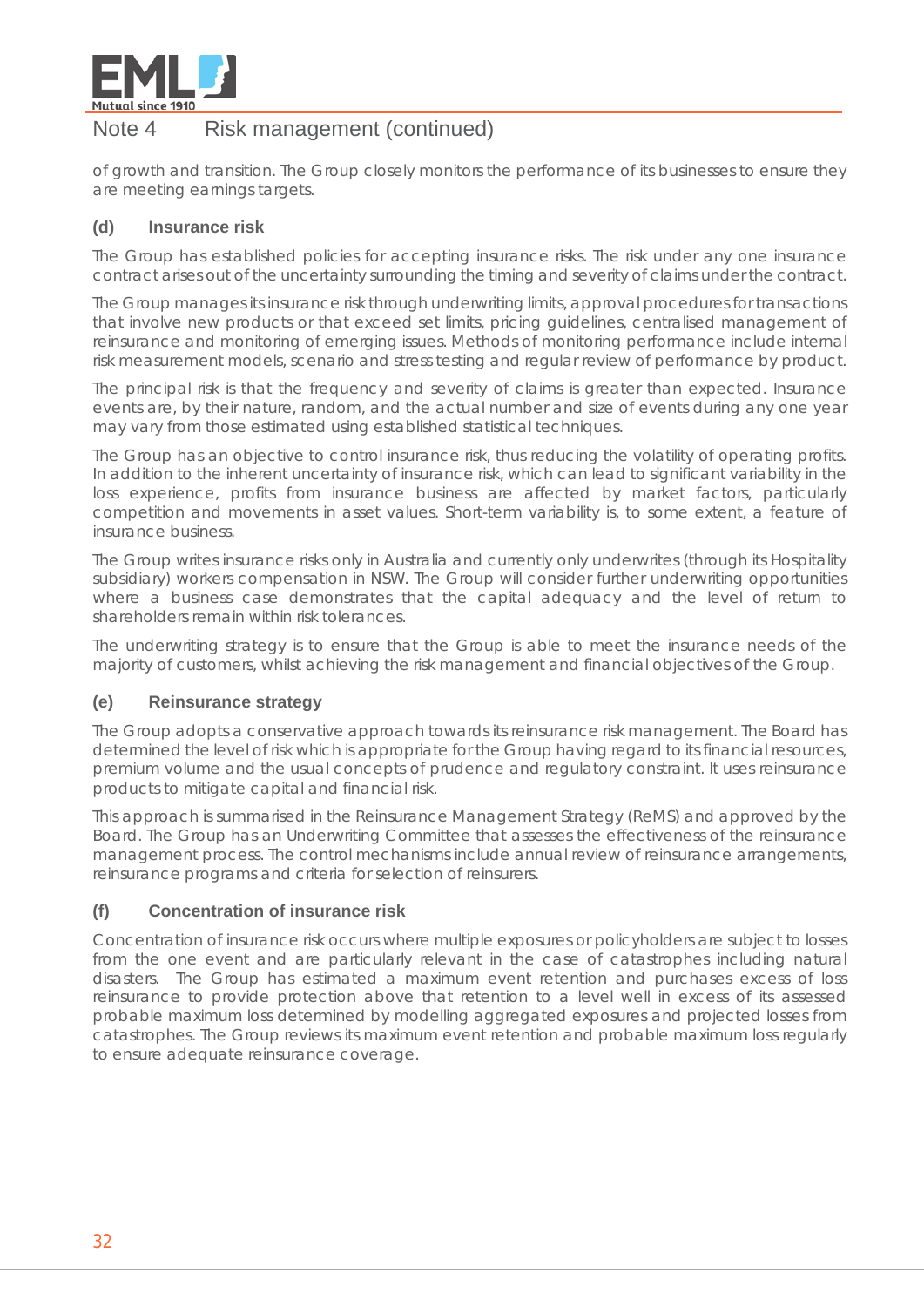## Note 4 Risk management (continued)

#### **(g) Regulatory and compliance risks**

The Group is subject to regulatory supervision by APRA. It is also subject to supervision by State workers compensation regulators: State Insurance Regulatory Authority (SIRA), Return to Work SA, WorkSafe Victoria and Comcare. The Group works closely with regulators and monitors regulatory developments to assess any potential impact on its ongoing ability to meet the various regulatory requirements. The Group is also subject to other regulatory requirements including corporate law, taxation law, privacy law, workplace health and safety laws and state records laws.

The Group utilises a comprehensive enterprise wide program of internal and external audit to assist in managing its regulatory and compliance risk.

#### **(h) Asset risks**

The Group has a low tolerance for investment risk for assets backing insurance liabilities and seeks to limit the scope for asset–liability mismatch risk. Asset liability modelling, using dynamic financial analysis techniques, is undertaken annually to match asset and liability durations and to underpin a review of the investment mandate. The investment mandate is established each year by the Board and provides limited scope for the investment manager to make tactical investment decisions around an approved benchmark portfolio.

#### **(i) Liquidity risk**

Liquidity risk is the risk that there are insufficient cash resources available to meet current obligations as they fall due without affecting the ongoing operations or the financial or capital position of the Group. Actual and expected cash flow for its businesses are actively monitored and reviewed to ensure that all businesses within the Group have, and continue to have, sufficient funds.

#### **(j) Credit risk**

The Group has put in place credit policies and investment guidelines as a part of its overall credit risk management framework which includes the following:

- Evaluation of a debt instrument issuer's credit risk is undertaken by Finance. Monitoring of credit and concentration risk is carried out by Finance and is supported by Risk Management.
- Cash and deposits in Australia are generally placed with banks and financial institutions licensed under APRA

Receivables arising from insurance and reinsurance contracts are monitored by Finance to ensure adherence to the Group's credit policy. As part of the overall risk management strategy, the Company cedes insurance risk through proportional and non-proportional treaties and facultative arrangements. The Group monitors the credit quality and financial conditions of its reinsurers on an ongoing basis and review its reinsurance arrangements periodically. The Group typically cedes business to reinsurers that have a good credit rating and concentration of risk is avoided by adhering to policy guidelines in respect of counterparties' limits that are set each year by the Board of Directors. When selecting its reinsurers, the Group considers their relative financial security. The security of the reinsurer is assessed based on public rating information and annual reports.

The Group's credit risk exposure to insurance receivables arises from business with its policyholders. The Group has policies to monitor credit risk from these receivables with a focus on day to day monitoring of the outstanding position by the credit control staff.

The Group also has guidelines to evaluate intermediaries before their appointment as well as setting credit terms to these appointees. The Group uses the ratings assigned by external rating agencies to assess the credit risk of debt securities, fixed and call deposits and reinsurance receivables.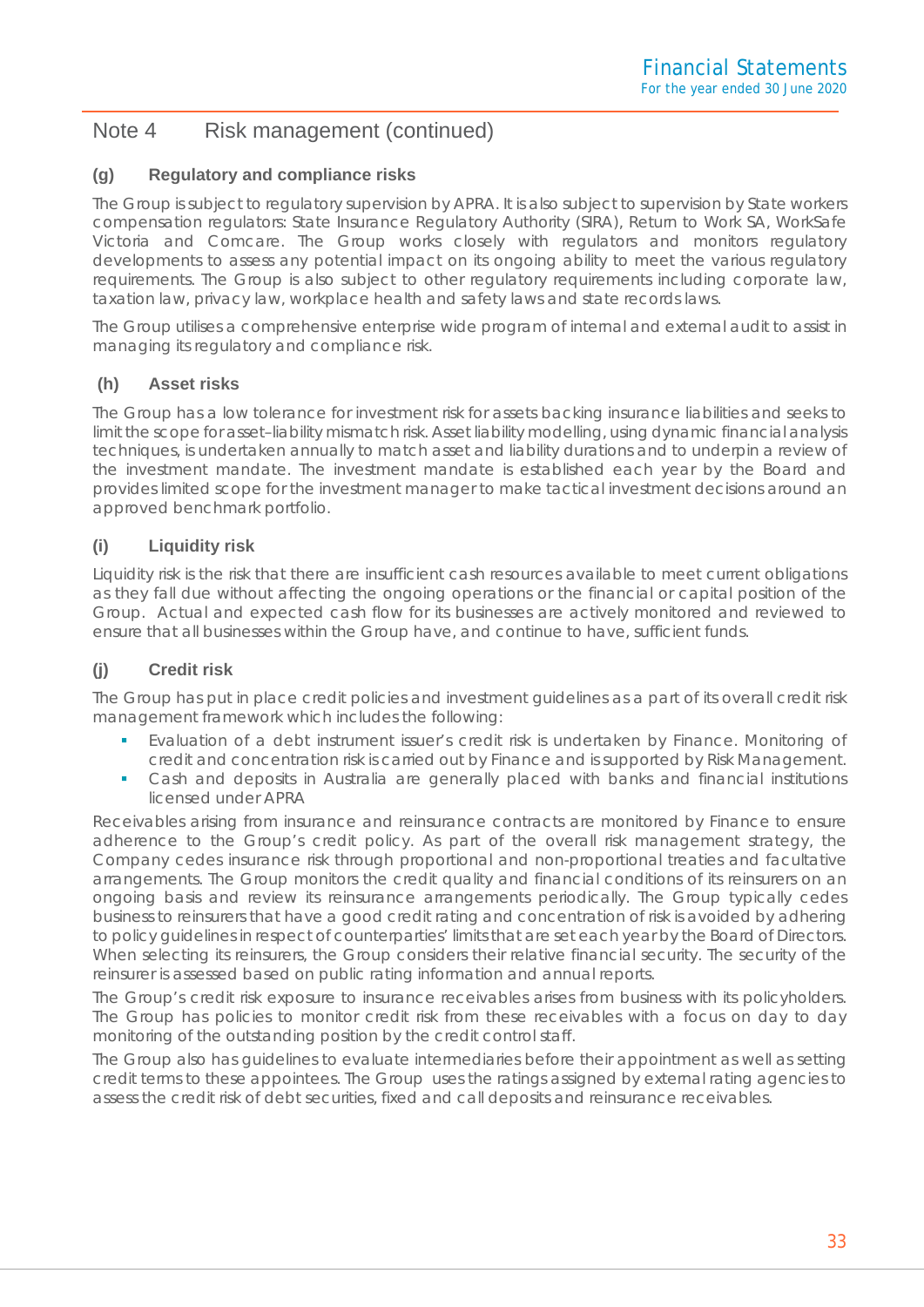

## Note 4 Risk management (continued)

#### **(k) Operational risks**

Operational risk is the risk of financial loss (including lost opportunities) resulting from internal processes, people and systems which fail to perform as required or are inadequate. When operational controls break down, an operational incident may occur that results in financial loss, breach of regulatory, legal and contractual obligations, fraud or damage to reputation.

The Group's Risk Management Strategy includes consideration of operational risk and the Group uses a framework of operational controls to manage its operational risk exposures – a control framework is established for each business operation. Operational Risk is identified and assessed on an ongoing basis. Management and staff are responsible for identifying, assessing and managing operational risks in accordance with their roles and responsibilities. The Group utilises the risk management function and the internal/external audit functions of the Group as second and third lines of defence to monitor and verify the effectiveness of processes, procedures and controls surrounding operational risk.

#### **(l) Strategic and reputation risks**

Strategic and reputation risks are the risk that a failure or weakness in business strategy and business planning may lead to poor decision making and financial losses. Regulated entities in the Group establish business plans for their operations which articulate business strategy and incorporate three year budgets, with non-regulated entities having detailed annual budgets that feed into the three year business plans as appropriate. The Group aims to grow its business and is considering opportunities in both underwritten and non-underwritten business. Business cases are to be established and approved for any material business opportunity in accordance with the business appraisal requirements of the risk management framework. Business cases are required to demonstrate how they meet our strategic objectives and fit within our risk appetite including, but not limited to, target returns and capital adequacy levels.

#### **(m) People and capability risks**

A key critical resource for the business is its people and their capability. People and capability risk is the risk that the business does not have sufficient resources or the available resources are not sufficiently skilled to meet the needs of the business. The Group has a range of strategies in place to manage its people risks by recruiting the right staff, providing appropriate training and implementing strategies to improve employee engagement and staff retention.

#### **(n) Governance risks**

Governance risk is the risk that a breakdown in governance may lead to financial loss, reputational impacts or regulatory or compliance issues. The Company maintains an independent Board with an effective, robust committee structure to provide arms-length strategic oversight of the business and ensure that the interests of the members are maintained.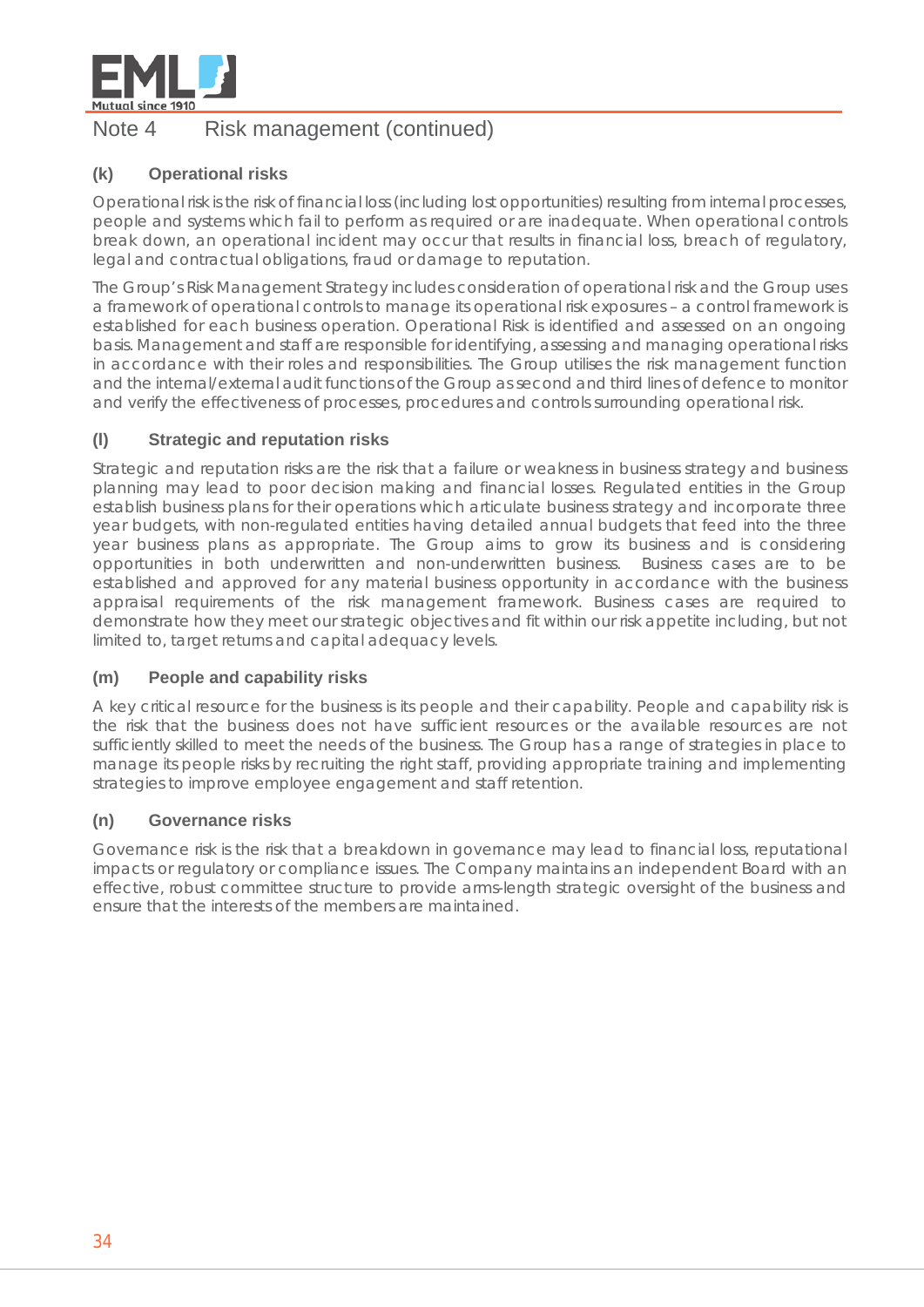For the year ended 30 June 2020

## Note 5 Operating profit

|                                              | 2020       | 2019       |
|----------------------------------------------|------------|------------|
|                                              | \$000      | \$000      |
| (a) Premium revenue                          |            |            |
| Premium revenue - direct                     | 60,695     | 72,211     |
| Profit commission and other recoveries from  |            |            |
| reinsurance                                  | 5,236      | 7,070      |
|                                              | 65,931     | 79,281     |
| (b) Other underwriting expenses              |            |            |
| Acquisition costs                            | (684)      | (749)      |
| Management fees paid                         | (8,867)    | (9, 247)   |
| Workers Compensation Operational Fund levy   | (2,683)    | (3, 196)   |
| Other fees                                   |            |            |
|                                              | (12, 235)  | (13, 192)  |
| (c) Investment revenue                       |            |            |
| Dividends from external parties              | 413        | 483        |
| Dividends from related parties               |            | 900        |
| Interest revenue                             | 4,507      | 5,094      |
| Trust distributions                          | 6          | 213        |
| Profit on sale of investments                | 2,050      | 281        |
| Sale of share in AS White Global             |            | 1,841      |
| Unrealised investment gains/(losses)         | (3, 398)   | 3,366      |
|                                              | 3,578      | 12,178     |
| (d) Management fees revenue                  |            |            |
| Statutory Agent service provider fee revenue | 294,098    | 241,655    |
| Other                                        | 25,056     | 23,132     |
|                                              | 319,154    | 264,787    |
| (e) Other revenue                            |            |            |
| Share of profits of joint venture            | 23,878     | 18,670     |
| Other income                                 | 1,083      | 1,349      |
|                                              | 24,961     | 20,019     |
| (f) Management fees paid                     |            |            |
| Statutory Agent service provider fee expense | (294, 098) | (241, 655) |
| Other                                        | (27, 053)  | (25, 105)  |
|                                              | (321, 151) | (266, 760) |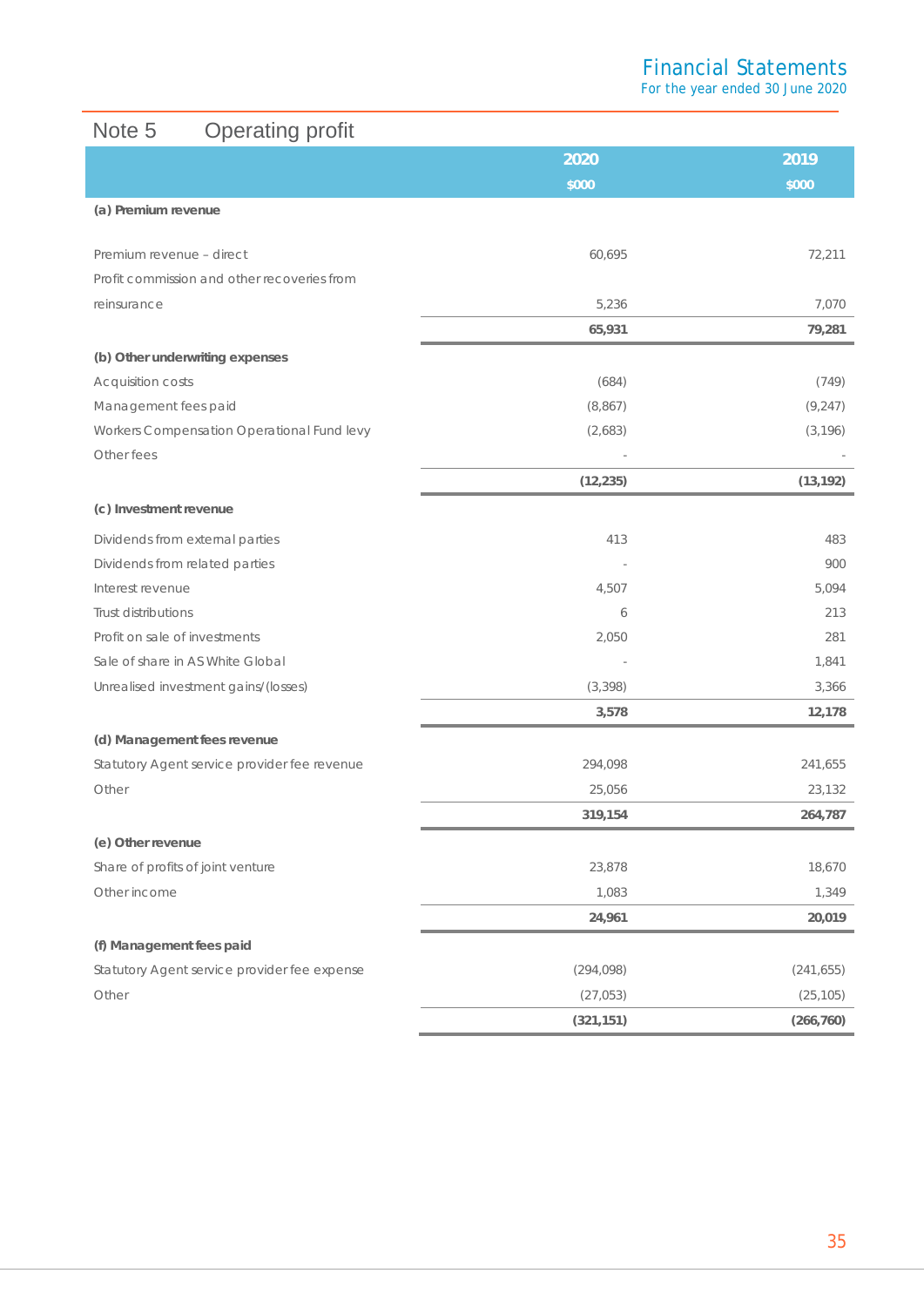

## Note 6 Taxation

|                                                                         | 2020      | 2019     |
|-------------------------------------------------------------------------|-----------|----------|
|                                                                         | \$000     | \$000    |
| (a) Income tax expense                                                  |           |          |
| Prima facie income tax expense calculated at 30% on<br>operating profit | 7,826     | 6,124    |
| Increase/(decrease) in income tax expense due to:                       |           |          |
| Imputation gross-up on dividends received                               | 40        | 163      |
| Franking credits on dividends received                                  | (133)     | (543)    |
| Permanent differences                                                   | 1         | (1, 136) |
| Income tax expense/(benefit) attributable to profit                     | 7,734     | 4,608    |
| Under provision for tax expense in previous years                       | 2,116     | (122)    |
| Tax expense/(benefit) attributable to operating profit                  | 9,850     | 4,486    |
| Income Tax Expense is made up of:                                       |           |          |
| Current tax                                                             | 8,328     | 5,546    |
| Under provision in prior year                                           | 2,116     | (122)    |
| Deferred tax                                                            | (594)     | (938)    |
|                                                                         | 9,850     | 4,486    |
| (b) Net Current tax assets/(liabilities)                                |           |          |
| Current tax assets                                                      |           |          |
| Provision for income tax payable                                        | (7, 585)  | (5, 210) |
| Net Current tax assets/(liabilities)                                    | (7, 585)  | (5, 210) |
| (c) Net deferred tax assets/(liabilities)                               |           |          |
| Deferred tax assets                                                     |           |          |
| (i) Amounts recognised in profit                                        |           |          |
| Claims handling expenses                                                | 2,802     | 2,624    |
| Member benefit provision                                                | 15        | 1,361    |
| Prior years accumulated tax losses                                      | (40)      | (40)     |
| Current year accumulated tax losses                                     | 384       | 444      |
| Deferred tax on management fee expenses                                 | 5,752     | 7,118    |
| Other                                                                   | 5,130     | 169      |
| (ii) Amounts set off against deferred tax liabilities                   | (10, 751) | (9,039)  |
|                                                                         | 3,292     | 2,637    |
| Deferred tax liabilities                                                |           |          |
| (i) Amounts recognised in profit                                        |           |          |
| Deferred tax on management fee revenue                                  | (9, 436)  | (6, 526) |
| Accrued investment income                                               | (2)       | (68)     |
| Unrealised gain on investments                                          | (1, 261)  | (2, 350) |
| Other                                                                   | (52)      | (95)     |
| (ii) Amounts set off against deferred tax assets                        | 10,751    | 9,039    |
|                                                                         |           |          |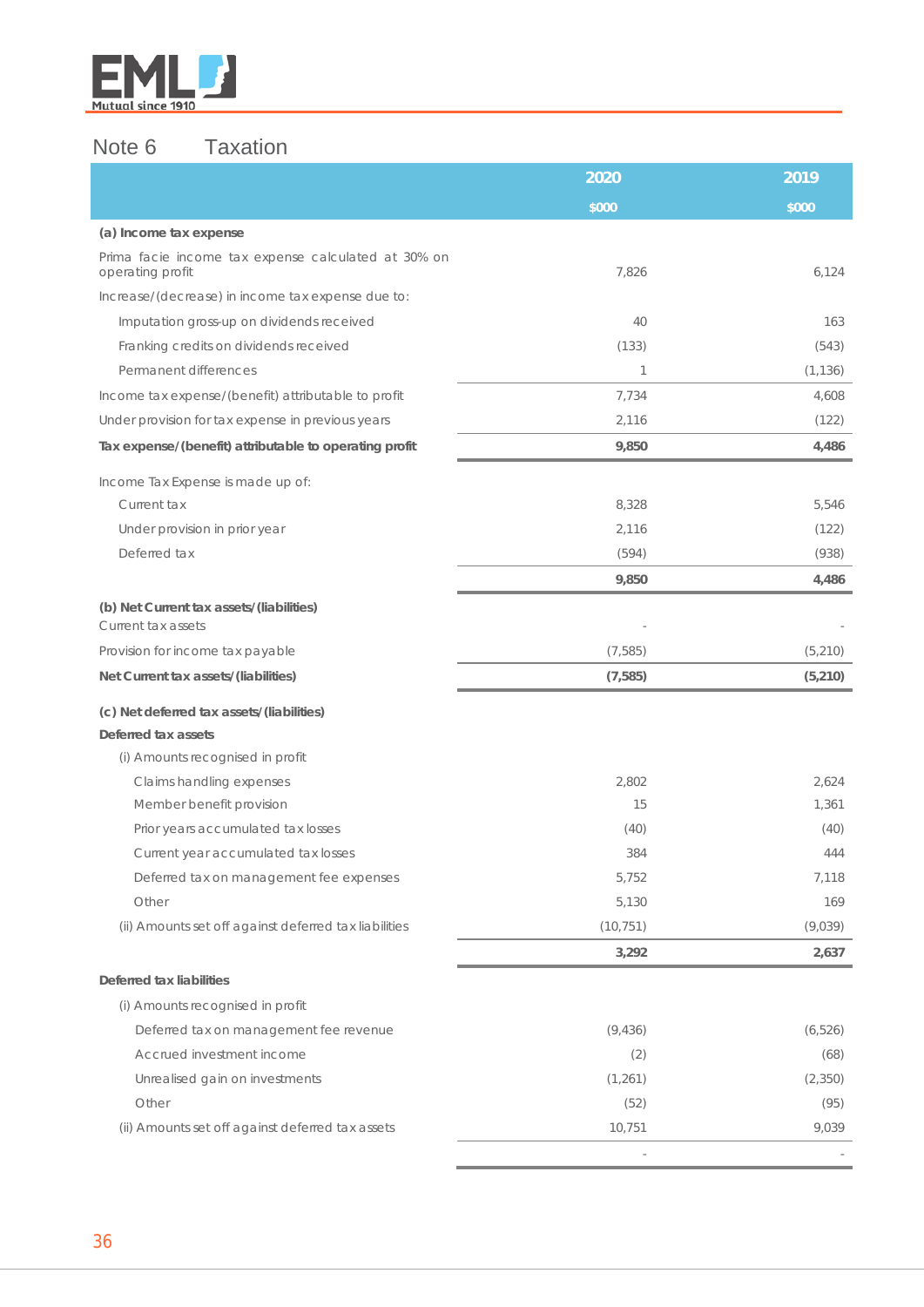# Note 6 Taxation (continued)

|                                                            | 2020   | 2019   |
|------------------------------------------------------------|--------|--------|
|                                                            | \$000  | \$000  |
| (d) Net deferred tax                                       |        |        |
|                                                            |        |        |
| Reconciliation of Deferred Tax Asset                       |        |        |
| Balance at 1 July                                          | 2,637  | 1,529  |
| Prior year over / (under) provision                        | 60     | 170    |
| Utilisation of tax losses                                  |        |        |
| Debited/(Credited) to Statement of Comprehensive<br>Income | 594    | 938    |
| Balance at 30 June                                         | 3,292  | 2,637  |
|                                                            |        |        |
| Franking Account                                           |        |        |
| Class C 30% franking credits                               | 72,017 | 63,495 |

Balance of franking account is adjusted for:

- franking credits that will arise from the payment of the amount of the provision for income tax;

franking debits that will arise from the payment of dividends recognised as liability at the reporting date; and

- franking credits that will arise from the receipt of dividends recognised as receivables at the reporting date.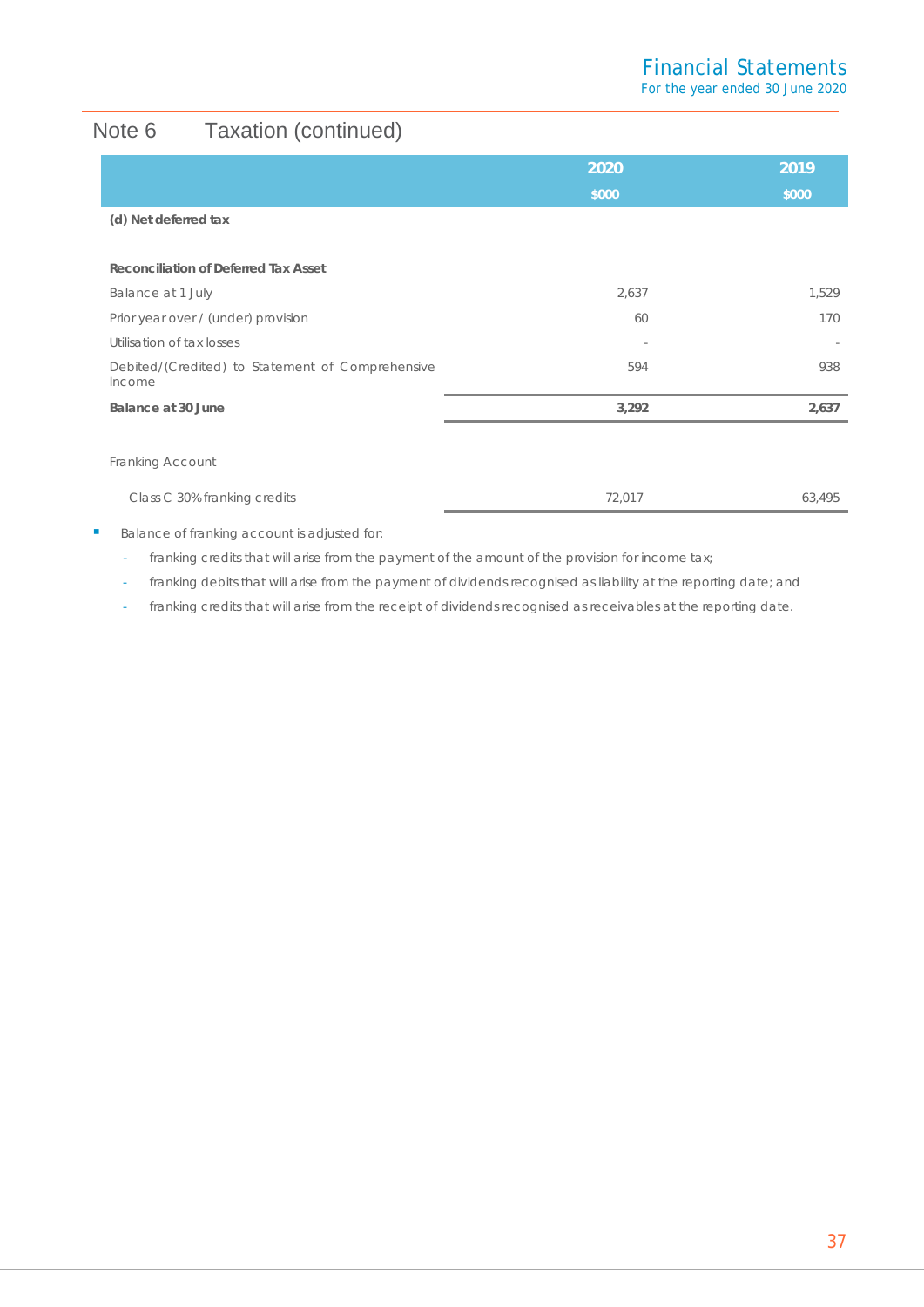

## Note 7 Trade and other receivables

|                                                        | 2020    | 2019    |
|--------------------------------------------------------|---------|---------|
|                                                        | \$000   | \$000   |
| Current                                                |         |         |
| Trade debtors                                          | 13,302  | 3,519   |
| <b>Other Debtors</b>                                   | 2,341   |         |
| Quota share commission                                 | 8,349   | 10,478  |
| Amount due from related entities                       | (2,837) | (696)   |
| Unbilled Revenue                                       | 4,933   | 9,937   |
| Contract Asset - Accrued income                        | 30,127  | 44,011  |
| <b>GST receivable</b>                                  | 714     | 291     |
| Premium receivable                                     | 45,040  | 52,362  |
| Provision for impairment                               | (218)   | (216)   |
|                                                        | 101,751 | 119,686 |
| Non-current                                            |         |         |
| Amount due from Partnership and other related entities | 8,010   | 7,592   |
|                                                        | 8,010   | 7,592   |

#### **Premium Receivables**

Premium Receivables relate entirely to Hospitality Employers Mutual Limited (HEM). The State and Federal government imposed lockdown and social distancing measures in response to COVID-19 significantly impacted the hospitality sector and significantly reduced the underlying wages paid by policy holders, thus resulting in a reduction to their premiums. HEM has assumed that pubs and clubs will return to full capacity in June 2021 and accommodation will return to full capacity in December 2021. A gradual increase in capacity has been assumed from when these sectors reopened in May 2020. This assumption has been applied to the underlying wages on which the Premium is calculated and has therefore resulted in a reduction in the premium receivable balances.

#### **Expected Credit Loss Provision**

The Group assessed the expected credit losses for Premium Receivables in light of the impact of trading difficulties for policyholders caused by COVID-19. The Group has no significant concentrations of credit risk, with the Premium Receivables balance spread across a large number of different customers. The underwriting team completed a detailed review of Premium Receivables both at year end and also post year end and arrived at a specific provision of \$128k. This is in excess of the calculated economic credit loss provision of \$121k. Management increased the ECL amount to the higher amount.

## Note 8 Reinsurance and other recoveries receivable

|                                                                                     | 2020   | 2019   |
|-------------------------------------------------------------------------------------|--------|--------|
|                                                                                     | \$000  | \$000  |
| Reinsurance and other recoveries - current                                          | 8,829  | 9,549  |
| Reinsurance and other recoveries - non-current                                      | 25,867 | 24,543 |
| Total reinsurance and other recoveries                                              | 34,695 | 34,092 |
|                                                                                     |        |        |
|                                                                                     |        |        |
| Reinsurance and other recoveries on claims paid                                     | 2,136  | 2,008  |
| Expected future reinsurance and other recoveries on<br>outstanding claims liability | 32,559 | 32,084 |
| Total reinsurance and other recoveries receivable                                   | 34,695 | 34,092 |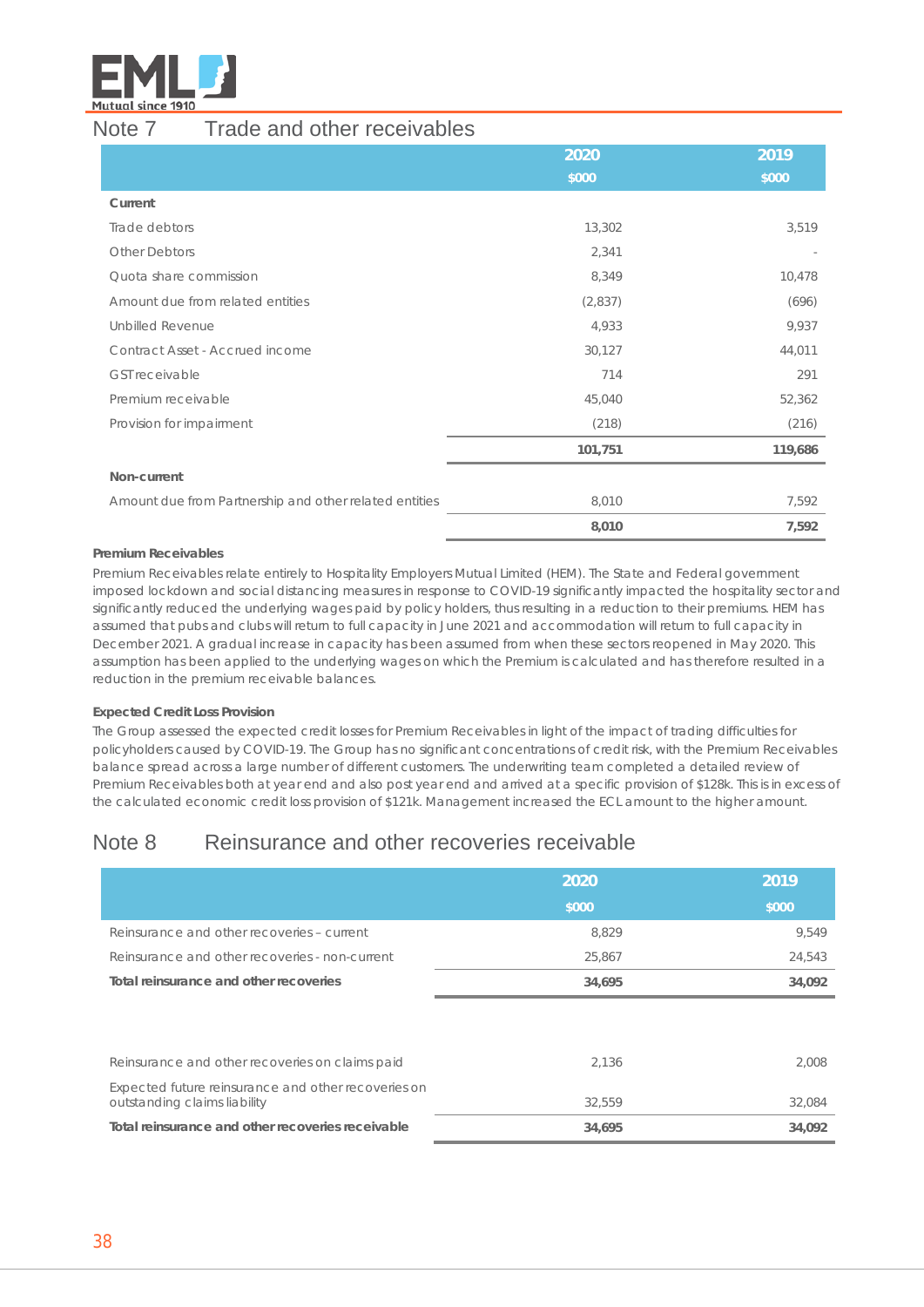For the year ended 30 June 2020

# Note 9 Deferred reinsurance expense

|                                                               | 2020      | 2019      |
|---------------------------------------------------------------|-----------|-----------|
|                                                               | \$000     | \$000     |
| Deferred reinsurance expense                                  | 13.261    | 15,799    |
| Reconciliation of changes in deferred reinsurance<br>expense: |           |           |
| Balance at 1 July                                             | 15.799    | 13.925    |
| Deferral of reinsurance premiums on current year<br>contracts | 13,261    | 15,799    |
| Earning of reinsurance premiums previously deferred           | (15, 799) | (13, 925) |
| Balance at 30 June                                            | 13,261    | 15,799    |

## Note 10 Deferred acquisition costs

|                                                          | 2020                     | 2019  |
|----------------------------------------------------------|--------------------------|-------|
|                                                          | \$000                    | \$000 |
| Reconciliation of changes in deferred acquisition costs: |                          |       |
| Balance at 1 July                                        | $\overline{\phantom{a}}$ |       |
| Acquisition costs incurred in year                       | 684                      | 749   |
| Amortisation charged to income                           | (684)                    | (749) |
| Balance at 30 June                                       |                          |       |

# Note 11 Other assets

|                                      | 2020   | 2019   |
|--------------------------------------|--------|--------|
|                                      | \$000  | \$000  |
| Current                              |        |        |
| Prepayments                          | 50,912 | 18,029 |
| Specialised Insurer Security Deposit | 28,151 | 33,151 |
|                                      | 79,064 | 51,180 |
| Non-current                          |        |        |
| Prepayments                          | 4,118  | 5,794  |
|                                      | 4,118  | 5,794  |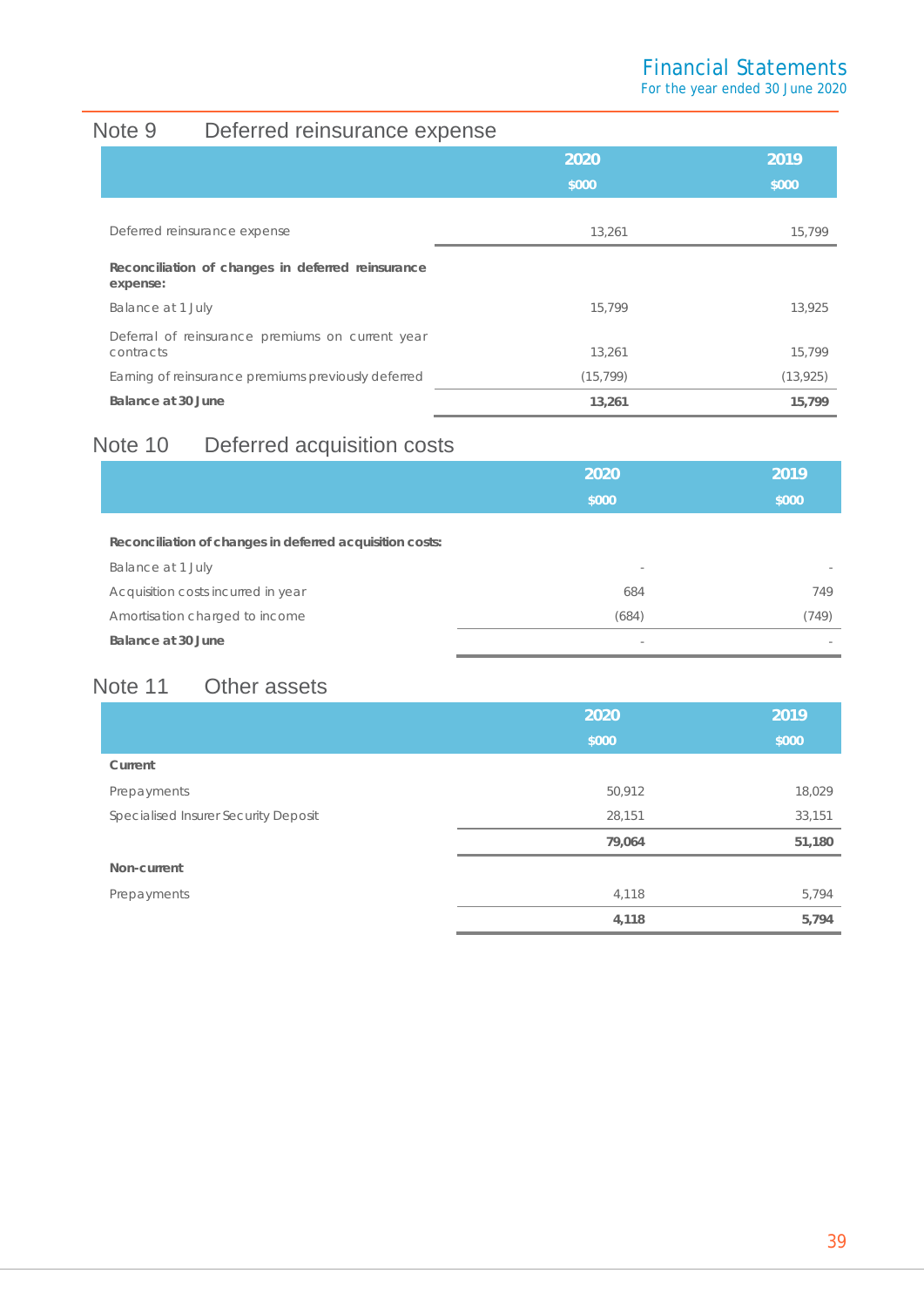

## Note 12 Financial assets

|                                            |             | 2020    | 2019    |
|--------------------------------------------|-------------|---------|---------|
|                                            | <b>Note</b> | \$000   | \$000   |
| Current                                    |             |         |         |
| Bank accepted bills of exchange            |             | 52,978  | 41,890  |
| Government and other public securities     |             |         |         |
|                                            |             | 52,978  | 41,890  |
| Non-current                                |             |         |         |
| Investment in controlled entity at cost    | 13          |         |         |
|                                            |             |         |         |
| Other non-current financial assets         |             |         |         |
| Shares in listed companies and unit trusts |             | 3,004   | 16,117  |
| Floating rate notes                        |             | 14,001  | 14,803  |
| Government and other public securities     |             | 118,979 | 93,113  |
| <b>Total other financial assets</b>        |             | 134,484 | 124,033 |
| Total non-current financial assets         |             | 135,984 | 124,033 |
| <b>Total financial assets</b>              |             | 188,962 | 165,923 |

In response to the volatility in the financial markets as a result of COVID-19 the Group disposed of a large proportion of its equity investments. The proceeds from the disposal of these investments have been reinvested in Bank bills, Floating rate notes and Government and other public securities. There have been no significant movements in the fair value of these investments post year end.

All financial assets are designated as fair value through profit and loss.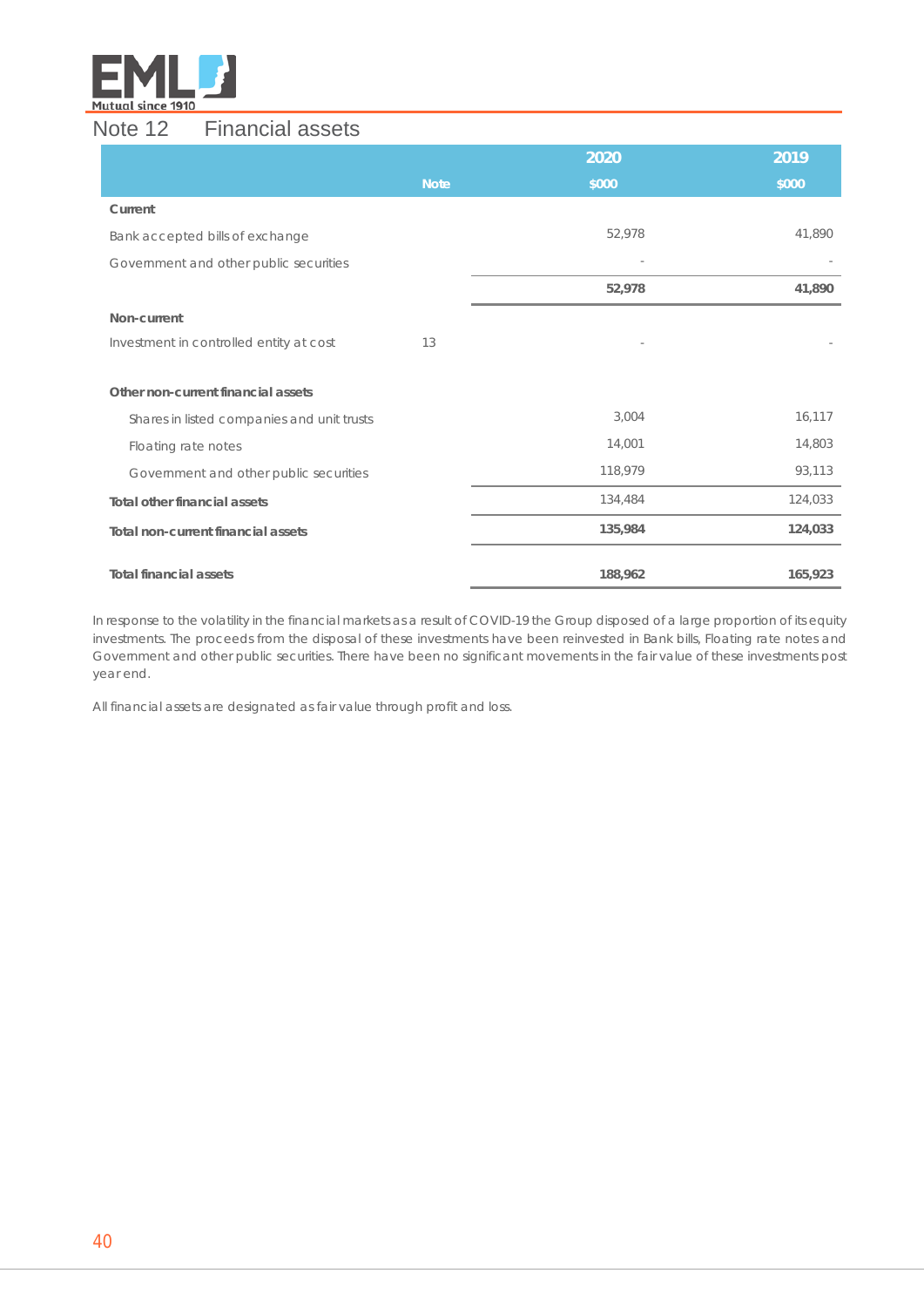## Note 13 Investment in controlled entities

|                                                                   |                                                     |                           |                                               |           | Consolidated |
|-------------------------------------------------------------------|-----------------------------------------------------|---------------------------|-----------------------------------------------|-----------|--------------|
|                                                                   | Reporting<br>Principal place<br>of business<br>date | <b>Principal activity</b> | <b>Ownership Interest</b>                     |           |              |
|                                                                   |                                                     |                           |                                               | 2020<br>% | 2019<br>%    |
| <b>Employers Mutual NSW</b><br>Limited*                           | 30 June                                             | Australia                 | Workers compensation<br>claims administration | 100       | 100          |
| <b>Hospitality Employers Mutual</b><br>Limited $*$ <sup>1,2</sup> | 30 June                                             | Australia                 | Insurance underwriting                        | 50        | 50           |
| <b>EML Foundation</b>                                             | 30 June                                             | Australia                 | Charity foundation                            | 100       | 100          |
| <b>EML Vic Pty Ltd</b>                                            | 30 June                                             | Australia                 | Workers compensation<br>claims administration | 100       | 100          |
| <b>Employers Mutual SA Pty Ltd</b>                                | 30 June                                             | Australia                 | Workers compensation<br>claims administration | 100       | 100          |
| <b>EMNational Pty Ltd</b>                                         | 30 June                                             | Australia                 | Workers compensation<br>claims administration | 100       | 100          |

#### **(a) Summarised information of interests in controlled entities is as follows:**

#### \* Audited by KPMG

<sup>1</sup> EML holds 50% of the ordinary share capital of Hospitality Employers Mutual Limited, with the remaining 50% owned equally by the Australian Hotels Association (NSW) and ClubsNSW. The Group controls an entity when it is exposed to, or has rights to, variable returns from its involvement with the entity and has the ability to affect those returns through its power over the entity. The majority of Hospitality Employers Mutual board members are appointed by EML and hence it is deemed that control is exercised by EML.

<sup>2</sup> EML has an additional investment of \$12.8 million of subordinated debt, classified as equity under AASB 132 *Financial Instruments: Presentation*, in Hospitality Employers Mutual Limited. This subordinated debt carries no voting rights.

The ultimate Australian entity and parent entity is Employers Mutual Limited.

None of the controlled entities are listed on a stock exchange. There is no unrecognised share of losses arising from the above controlled entities, both for the reporting year and cumulatively.

Disclosure is based on the financial statements prepared in accordance with Australian Accounting Standards (AASBs) under Group accounting policies. The following summarised information represents the financial position and performance of the entities as a whole and not just Employers Mutual Limited's share.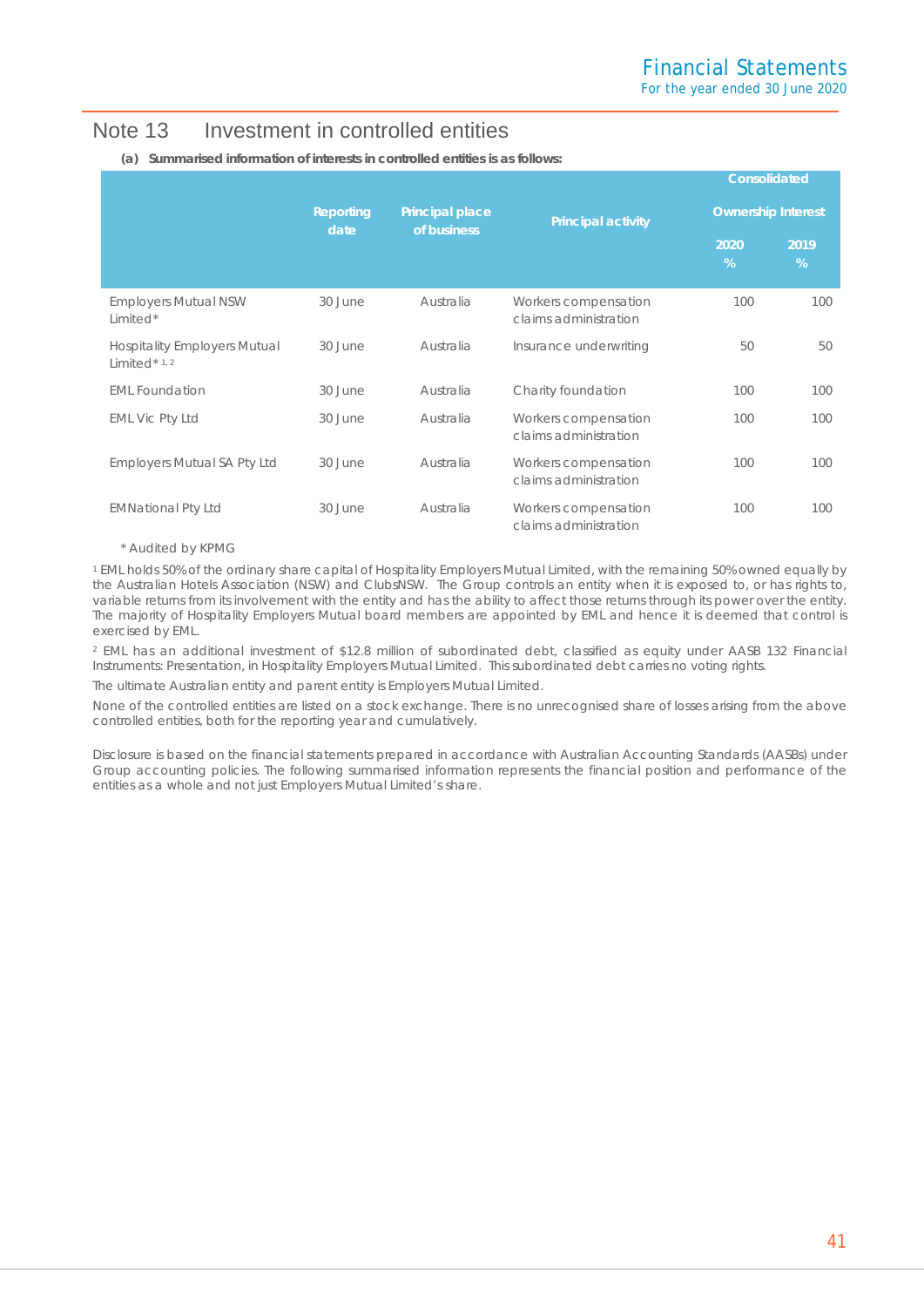

# Note 13 Investment in controlled entities (continued)

|                                                 | 2020                                                                       |                                                                             |                                           |                                          |                                                                 |                                       |
|-------------------------------------------------|----------------------------------------------------------------------------|-----------------------------------------------------------------------------|-------------------------------------------|------------------------------------------|-----------------------------------------------------------------|---------------------------------------|
|                                                 | <b>Employers</b><br><b>Mutual</b><br><b>NSW</b><br><b>Limited</b><br>\$000 | <b>Hospitality</b><br><b>Employers</b><br><b>Mutual</b><br>Limited<br>\$000 | <b>EML Vic</b><br>Pty<br>Limited<br>\$000 | <b>EML</b><br><b>Foundation</b><br>\$000 | <b>Employers</b><br><b>Mutual SA</b><br><b>Pty Ltd</b><br>\$000 | <b>EM</b><br><b>National</b><br>\$000 |
| Summarised statement of comprehensive<br>income |                                                                            |                                                                             |                                           |                                          |                                                                 |                                       |
| Revenue                                         | 208,554                                                                    | 47,979                                                                      | 38,832                                    |                                          |                                                                 |                                       |
| Profit / (loss) after tax                       | 1                                                                          | 9,306                                                                       |                                           | (1)                                      |                                                                 |                                       |
| Other comprehensive income                      |                                                                            |                                                                             |                                           |                                          |                                                                 |                                       |
| Total comprehensive income                      | $\overline{2}$                                                             | 9,306                                                                       |                                           | (1)                                      |                                                                 |                                       |
| Summarised balance sheet                        |                                                                            |                                                                             |                                           |                                          |                                                                 |                                       |
| Total assets                                    | 116,360                                                                    | 264,400                                                                     | 11,421                                    | 508                                      |                                                                 |                                       |
| <b>Total liabilities</b>                        | 115,838                                                                    | 204,172                                                                     | 11,421                                    | $\overline{2}$                           |                                                                 |                                       |
| Net assets as at reporting date                 | 523                                                                        | 60,227                                                                      |                                           | 506                                      |                                                                 |                                       |

|                                                 | 2019                                                                |                                                                             |                                           |                                   |                                                                 |                                       |
|-------------------------------------------------|---------------------------------------------------------------------|-----------------------------------------------------------------------------|-------------------------------------------|-----------------------------------|-----------------------------------------------------------------|---------------------------------------|
|                                                 | <b>Employers</b><br><b>Mutual</b><br><b>NSW</b><br>Limited<br>\$000 | <b>Hospitality</b><br><b>Employers</b><br><b>Mutual</b><br>Limited<br>\$000 | <b>EML Vic</b><br>Pty<br>Limited<br>\$000 | <b>EML</b><br>Foundation<br>\$000 | <b>Employers</b><br><b>Mutual SA</b><br><b>Pty Ltd</b><br>\$000 | <b>EM</b><br><b>National</b><br>\$000 |
| Summarised statement of comprehensive<br>income |                                                                     |                                                                             |                                           |                                   |                                                                 |                                       |
| Revenue                                         | 140,862                                                             | 57,929                                                                      | 35,392                                    |                                   |                                                                 |                                       |
| Profit / (loss) after tax                       | 3                                                                   | 12,172                                                                      |                                           | (2)                               |                                                                 |                                       |
| Other comprehensive income                      | $\sim$                                                              |                                                                             |                                           |                                   |                                                                 |                                       |
| Total comprehensive income                      | 3                                                                   | 12,172                                                                      |                                           | (2)                               | $\sim$                                                          |                                       |
| Summarised balance sheet                        |                                                                     |                                                                             |                                           |                                   |                                                                 |                                       |
| Total assets                                    | 46,292                                                              | 282,521                                                                     | 7,677                                     | 509                               |                                                                 |                                       |
| <b>Total liabilities</b>                        | 45,771                                                              | 222,470                                                                     | 7,677                                     | $\overline{2}$                    | $\sim$                                                          |                                       |
| Net assets as at reporting date                 | 521                                                                 | 60,051                                                                      |                                           | 507                               | $\overline{a}$                                                  |                                       |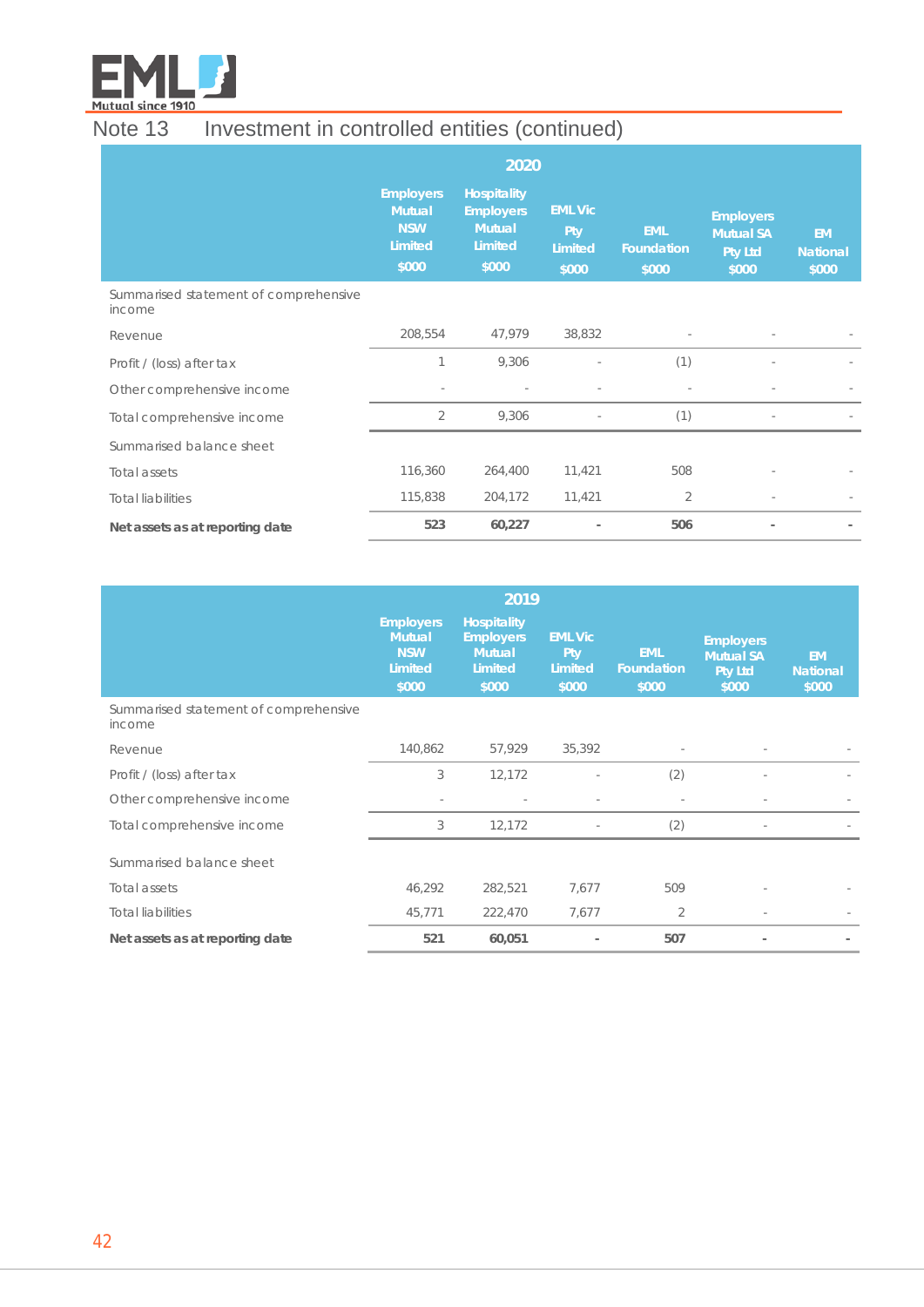# Note 14 Trade and other payables

|                                | 2020                     | 2019                     |
|--------------------------------|--------------------------|--------------------------|
|                                | \$000                    | \$000                    |
| Trade creditors                | 52,954                   | 2,383                    |
| Amount due to related entity   | $\overline{\phantom{0}}$ | $\overline{\phantom{a}}$ |
| Levies payable                 | 2,574                    | 3,081                    |
| Reinsurance payable            | 16,094                   | 21,139                   |
| Other creditors                | 23.541                   | 38,359                   |
| Total trade and other payables | 95,163                   | 64,962                   |

#### **Terms and conditions**

Trade and other payable transactions with related entities have been made on terms equivalent to arm's length transactions.

## Note 15 Unearned premium liability

|                                                         | 2020      | 2019      |
|---------------------------------------------------------|-----------|-----------|
|                                                         | \$000     | \$000     |
| Unearned premium liability - current                    | 44.697    | 52,726    |
| Reconciliation of changes in unearned premium liability |           |           |
| Balance 1 July                                          | 52,726    | 46.320    |
| Premiums written during the year                        | 52,667    | 78.617    |
| Premiums earned during the year                         | (60, 695) | (72, 211) |
| Balance at 30 June                                      | 44,697    | 52,726    |

The Actuarial assumptions used in the calculation of the premium liability have changed as a result of COVID-19. Refer to Note 16.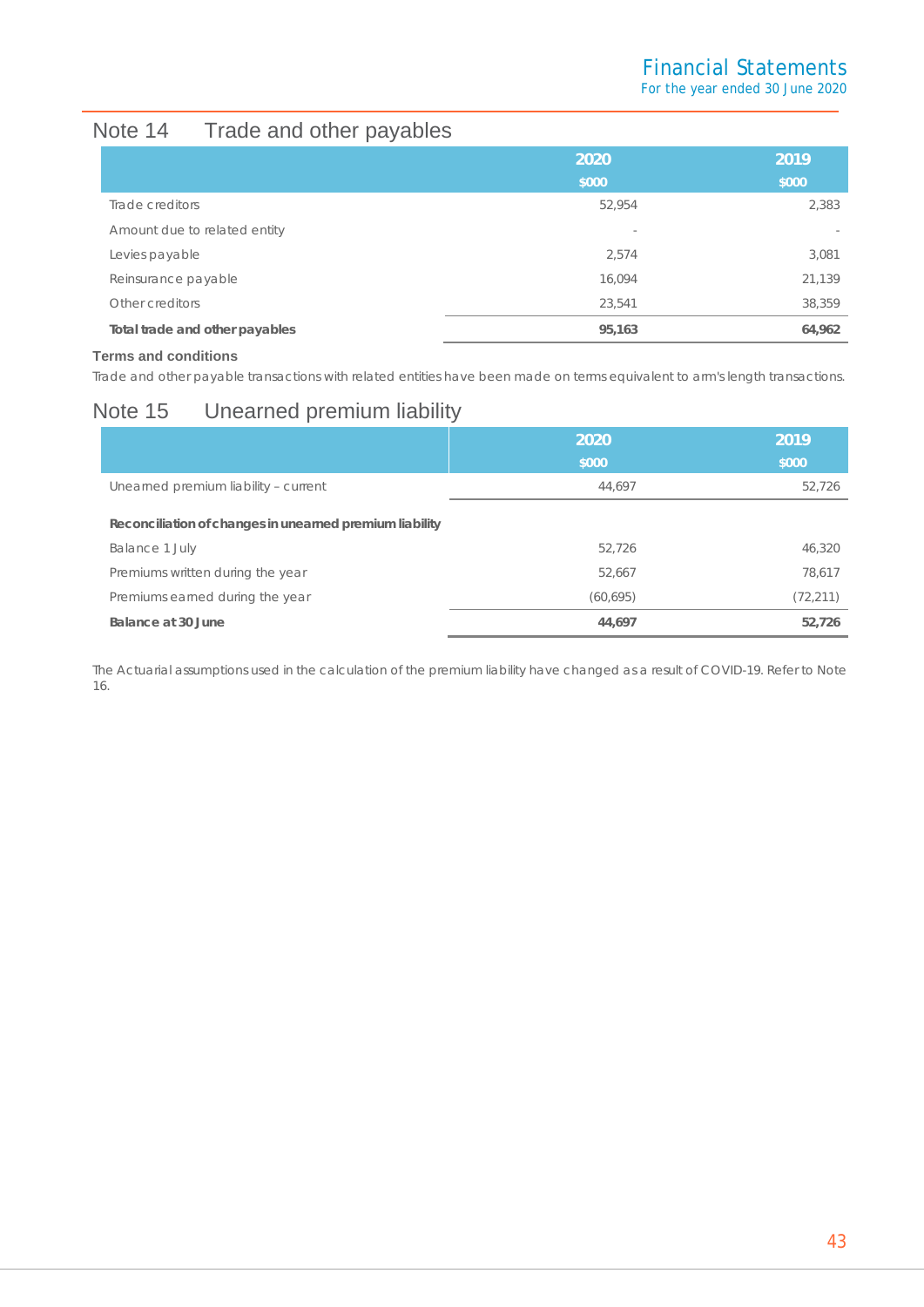

## Note 16 Outstanding claims

|     |                                            | 2020      | 2019     |
|-----|--------------------------------------------|-----------|----------|
|     |                                            | \$000     | \$000    |
| (a) | <b>Outstanding claims liability</b>        |           |          |
|     | Outstanding claims liability - current     | 24.861    | 30,108   |
|     | Outstanding claims liability - non-current | 107,723   | 104,170  |
|     | Total outstanding claims liability         | 132,583   | 134,278  |
|     | Central estimate                           | 120.193   | 123,929  |
|     | Prudential margin                          | 16.969    | 17,174   |
|     | Claims handling allowance                  | 6.840     | 9,143    |
|     | Discount to present value                  | (11, 419) | (15,968) |
|     | Gross outstanding claims liability         | 132,583   | 134,278  |

COVID-19 has had an impact on the insurance liabilities for the Group. The primary effect has been on Hospitality Employers Mutual Limited (HEM), with no impact on Employers Mutual Limited's run-off portfolio. COVID-19 considerations and allowances have been applied across the following areas for HEM:

- Wage exposure The NSW government mandated restrictions to various activities resulted in the closure of hotels and clubs as well as the restriction of non-essential travel which dramatically reduced the use of hotel accommodation. The lockdowns have started to ease since the start of June 2020 which has seen wage exposure increase but not to pre COVID-19 levels. HEM has assumed that hotels and clubs will return to full capacity in June 2021 and accommodation will return to full capacity in December 2021. A gradual increase in capacity has been assumed from when these sectors reopened in May 2020 and is reflected the outstanding claims valuation at 30 June 2020.
- Reported claims frequency The number of claims reported during the COVID-19 affected period from March to June have decreased more than the degree that exposure is lower. However, HEM expects that there will be a higher than usual level of late reporting of claims, given the lockdowns in the June 2020 quarter and the flow of payments under the JobKeeper program.
- Jobkeeper Allowance -The Jobkeeper scheme came into effect on 30 March 2020 however the first payments were not made until the first week of May 2020. There were additional delays in employees receiving the JobKeeper payments and therefore Hospitality continued to make weekly payment to employees covered by JobKeeper. As a result, while HEM had expected to see a reduction in weekly payments in the June quarter, HEM has been unable to identify such a feature in the experience. Nevertheless, the Jobkeeper delays have worked their way through Hospitality's data post year end and therefore a reduction in claims payments in Q1 FY21 is expected. A reduction in payments has only been allowed for in the calculation of the liabilities up to the original end date of the scheme at 30 September 2020 whereas the scheme has been extended to 28 March 2021.
- COVID-19 Risk Margin In the current environment, HEM's liability estimates face a greater degree of uncertainty. For the outstanding claims this uncertainty mainly relates to prospective return to work outcomes on existing claims while for the premium liability there is also additional uncertainty around future claims volumes. The outstanding claims liability risk margin has been increased by 1.1% and the premium liability risk margin has been increased by 1.3%.
- COVID-19 direct claims impact HEM has assumed the costs related to COVID-19 direct claims will emerge over 24 months from March 2020 when infections first began to rise. HEM expects half of the cost to emerge on accidents occurring in the year from 30 June 2020. HEM therefore expects 50% of this cost to emerge over the next year which is the time period covered by the premium liability. HEM has allowed for an extra \$0.7 million of uninflated undiscounted cost in the premium liability to account for direct COVID-19 claims, based on modelling of estimated workforce, infection rate and average claim size elements. Based on claims costs reported prior to 30 June 2020, the outstanding claims liability for direct COVID-19 claims is estimated to be nil.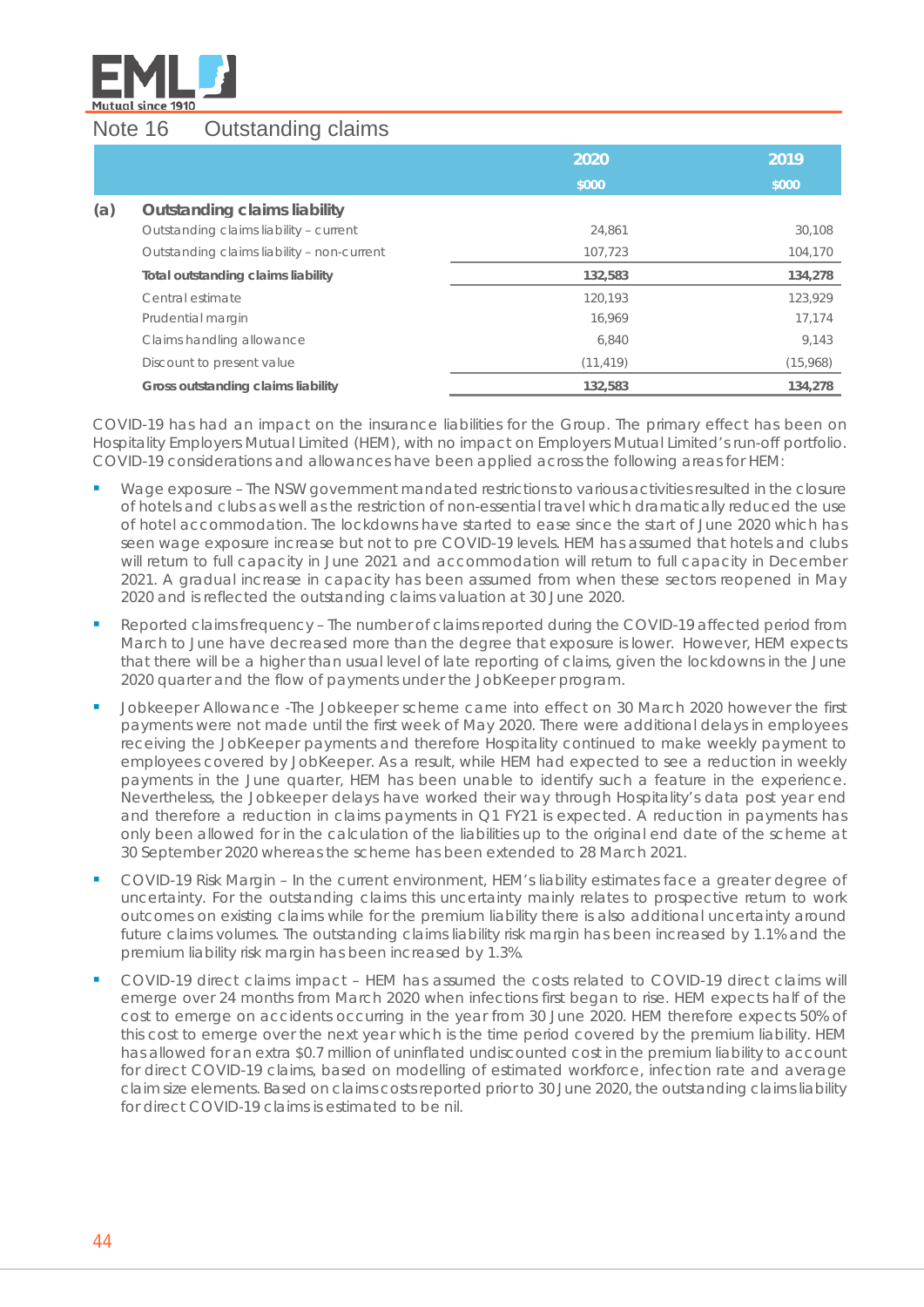#### **(b) Inflation and discount rates used**

The following average annual inflation (normal and superimposed) rates and discount rates were used in measuring the liability for outstanding claims and recoveries for the succeeding and subsequent financial years:

|                                          | 2020<br><b>EML</b> | 2020<br><b>Hospitality</b><br><b>Employers</b><br><b>Mutual</b> | 2019<br><b>EML</b> | 2019<br><b>Hospitality</b><br><b>Employers</b><br><b>Mutual</b> |
|------------------------------------------|--------------------|-----------------------------------------------------------------|--------------------|-----------------------------------------------------------------|
| For the succeeding and subsequent years: |                    |                                                                 |                    |                                                                 |
| AWE inflation rate                       | 2.25%              | 2.00%                                                           | 3.00%              | 3.00%                                                           |
| CPI inflation rate                       | n/a                | 1.50%                                                           | n/a                | 2.25%                                                           |
| Superimposed inflation rate              | 1.70%              | 2.00%                                                           | 1.72%              | 2.00%                                                           |
| Discount rate                            | 1.14%              | 1.15%                                                           | 1.54%              | 1.60%                                                           |

#### **(c) Weighted average term to settlement**

The weighted average expected term to settlement of the outstanding claims from balance date is as follows.

|                                     | <b>Average Term to Settlement (years)</b> |               |  |
|-------------------------------------|-------------------------------------------|---------------|--|
|                                     | <b>Combined 2020</b>                      | Combined 2019 |  |
| <b>Employers Mutual</b>             | 9.21                                      | 9.88          |  |
| <b>Hospitality Employers Mutual</b> | 6.51                                      | 6.30          |  |
| Consolidated                        | 6.20                                      | 6.17          |  |

#### **(d) Risk Margin**

#### **Process used to determine the risk margin**

The risk margin is an additional allowance for uncertainty in the ultimate cost of claims. The overall margin adopted is determined by the Board of each company after considering the uncertainty in the portfolio, industry trends and each company's risk appetite.

To determine the margin adopted, the Appointed Actuary has in each instance reviewed the factors impacting the portfolio to establish a recommended margin at the level required by the Boards. Factors considered include:

- variability of claims experience of the portfolio
- quality of historical data
- diversification between different classes within the portfolio

The level of uncertainty varies between classes of business. As such, the adopted prudential margin varies between business classes. The prudential margin is applied to the gross central estimate with the appropriate reinsurance recoveries provided.

The aggregate risk margin, after diversification allowance, is intended to approximate a 75% probability of sufficiency.

The prudential margins applied to the portfolio for a 75% level of adequacy are:

Refer Note 16(a) for the impact of COVID-19 on risk margin.

|                                                    | 2020  | 2019  |
|----------------------------------------------------|-------|-------|
| Workers compensation: Hospitality Employers Mutual | 16%   | 14%   |
| Workers compensation Run-Off                       | 44.6% | 44 9% |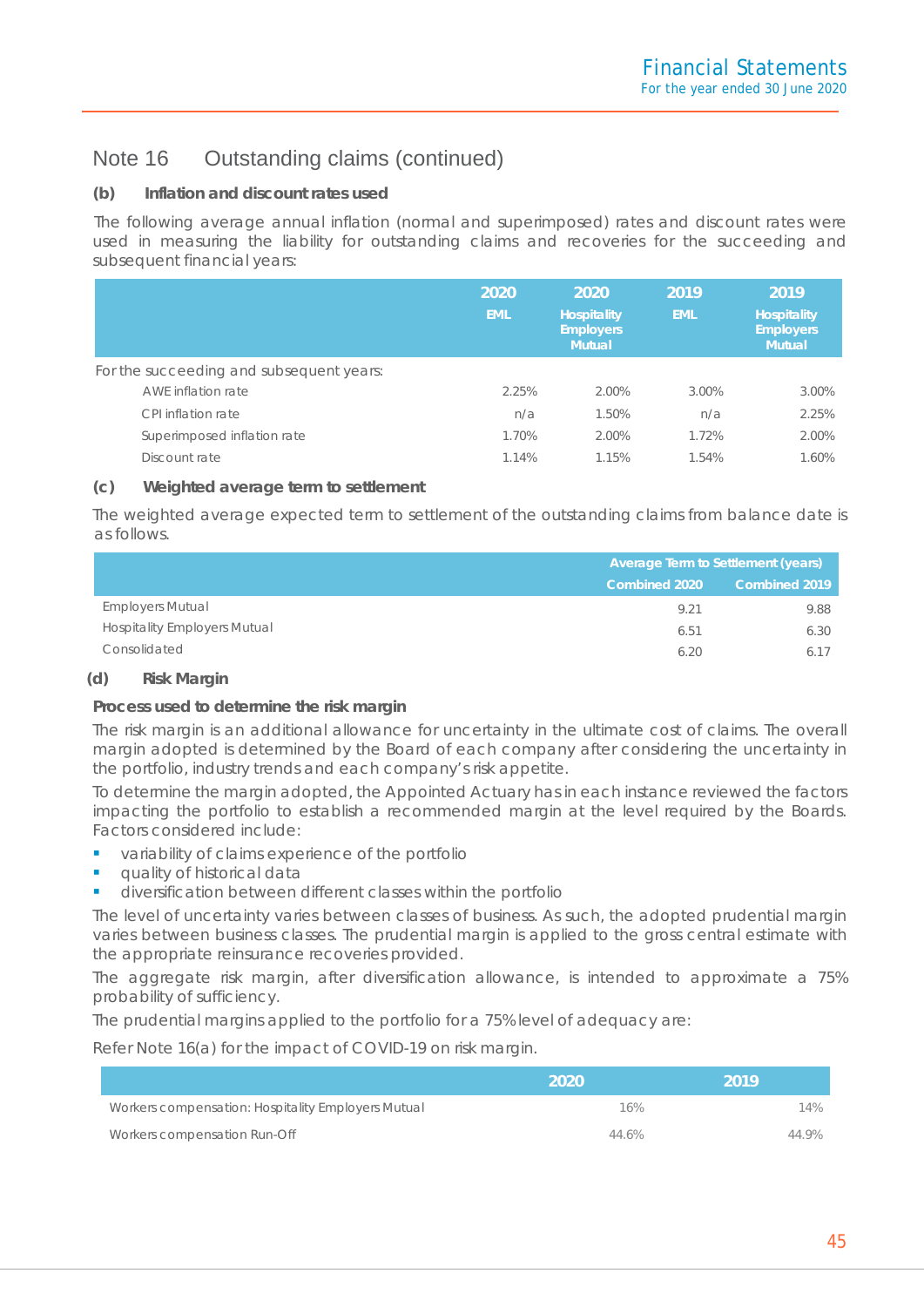

## **(e) Reconciliation of Changes in Discounted Net Outstanding Claims**

|                                                    |              | 2020        |            | 2019         |             |            |  |
|----------------------------------------------------|--------------|-------------|------------|--------------|-------------|------------|--|
| <b>Consolidated</b>                                | <b>Gross</b> | Reinsurance | <b>Net</b> | <b>Gross</b> | Reinsurance | <b>Net</b> |  |
|                                                    | \$000        | \$000       | \$000      | \$000        | \$000       | \$000      |  |
| Balance at 1 July                                  | 134.277      | 32.084      | 102.193    | 121.072      | 29.009      | 92,063     |  |
| Current claims incurred                            | 39,490       | 10.076      | 29.414     | 44,578       | 11.838      | 32,740     |  |
| Change in previous years' claims                   | (13, 028)    | (1, 162)    | (11, 866)  | (6, 504)     | (1,205)     | (5, 299)   |  |
| Current year claims paid/reinsurance<br>recovered  | (8, 315)     | (2, 498)    | (5, 817)   | (8,206)      | (2,580)     | (5,626)    |  |
| Previous year claims paid/reinsurance<br>recovered | (19, 841)    | (5,941)     | (13,900)   | (16, 663)    | (4, 979)    | (11,684)   |  |
| Discounted outstanding claims                      | 132,583      | 32,559      | 100.025    | 134,277      | 32,083      | 102.194    |  |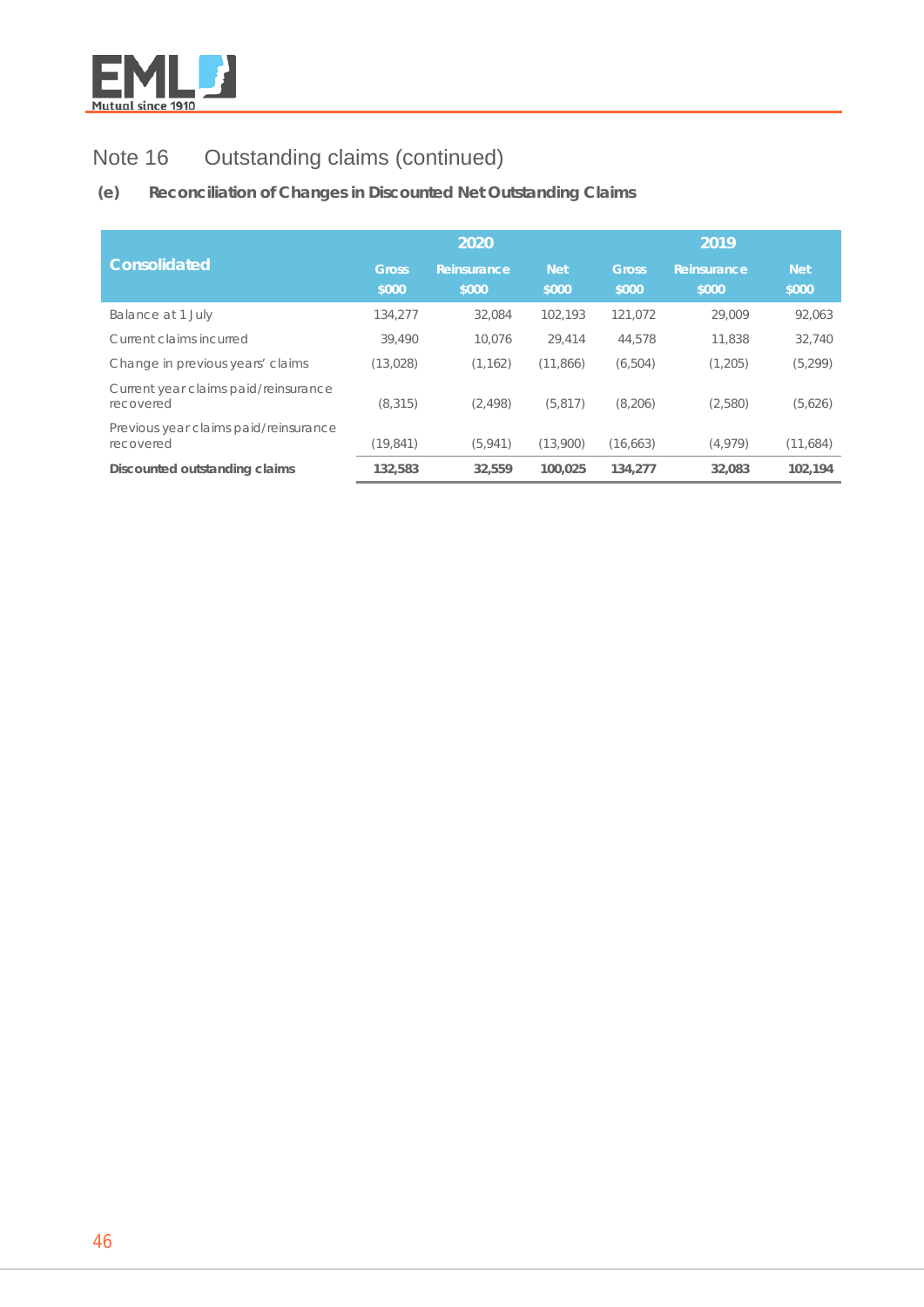#### **(f) Claims development table**

Claims development tables are disclosed in order to put the claims estimates included in the financial statements into a context, allowing comparison of those claims estimates with the claims results seen in previous years. In effect, the table highlights the Group's ability to provide an estimate of the total value of claims. The top part of the table provides a review of current estimates of cumulative claims and demonstrates how the estimated claims have changed at subsequent reporting or accident year-ends. The lower part of the table provides a reconciliation of the total reserve included in the Statement of Financial Position and the estimates of cumulative claims.

|                                                                       |           |        | <b>Underwriting Year</b> |        |        |        |        |        |        |        |        |              |
|-----------------------------------------------------------------------|-----------|--------|--------------------------|--------|--------|--------|--------|--------|--------|--------|--------|--------------|
| <b>Consolidated</b><br><b>Outstanding claims</b>                      | Pre 2011* | 2011** | 2012                     | 2013   | 2014   | 2015   | 2016   | 2017   | 2018   | 2019   | 2020   | <b>Total</b> |
|                                                                       | \$000     | \$000  | \$000                    | \$000  | \$000  | \$000  | \$000  | \$000  | \$000  | \$000  | \$000  | \$000        |
| Estimate of ultimate claims cost                                      |           |        |                          |        |        |        |        |        |        |        |        |              |
| At the end of accident year                                           | 40,506    | 8,825  | 9,373                    | 19,251 | 19,150 | 19,090 | 22,283 | 21,441 | 24,112 | 24,694 | 19,172 |              |
| One year later                                                        | 44,595    | 11,977 | 13,054                   | 20,259 | 22,914 | 23,868 | 24,758 | 21,825 | 27,233 | 31,791 |        |              |
| Two years later                                                       | 42,053    | 11,621 | 13,398                   | 19,306 | 21,011 | 22,282 | 22,269 | 19,644 | 26,255 |        |        |              |
| Three years later                                                     | 41,331    | 10,930 | 10,484                   | 17,281 | 19,807 | 19,697 | 20,128 | 17,717 |        |        |        |              |
| Four years later                                                      | 40,001    | 11,613 | 9,782                    | 16,570 | 17,270 | 17,127 | 20,048 |        |        |        |        |              |
| Five years later                                                      | 38,651    | 12,751 | 8,414                    | 15,668 | 16,715 | 16,549 |        |        |        |        |        |              |
| Six years later                                                       | 38,153    | 10,881 | 8,113                    | 15,928 | 14,749 |        |        |        |        |        |        |              |
| Seven years later                                                     | 36,012    | 11,031 | 7,687                    | 14,847 |        |        |        |        |        |        |        |              |
| Eight years later                                                     | 35,908    | 10,460 | 7,251                    |        |        |        |        |        |        |        |        |              |
| Nine years later                                                      | 33,269    | 9,782  |                          |        |        |        |        |        |        |        |        |              |
| Ten years later                                                       | 31,061    |        |                          |        |        |        |        |        |        |        |        |              |
| Current estimate of ultimate<br>claims cost                           | 38,264    | 9,782  | 7,251                    | 14,847 | 14,749 | 16,549 | 20,048 | 17,717 | 26,255 | 31,791 | 19,172 | 216,424      |
| Cumulative payments                                                   | 30,082    | 9,264  | 6,307                    | 12,424 | 11,772 | 12,505 | 12,917 | 9,117  | 11,548 | 11,143 | 4,472  | 131,552      |
| Outstanding claims -<br>undiscounted                                  | 8,182     | 517    | 943                      | 2,423  | 2,977  | 4,044  | 7,130  | 8,600  | 14,707 | 20,648 | 14,700 | 84,872       |
| Discount                                                              | 831       | 57     | 95                       | 214    | 231    | 318    | 623    | 697    | 1,155  | 1,601  | 1,033  | 6,854        |
| Outstanding claims                                                    | 7,352     | 460    | 848                      | 2,210  | 2,746  | 3,726  | 6,507  | 7,903  | 13,553 | 19,047 | 13,667 | 78,018       |
| Claims handling expense                                               | 403       | $\sim$ |                          |        |        | $\sim$ | 41     | 359    | 995    | 2,142  | 2,694  | 6,633        |
| Risk margin                                                           | 3,279     | 79     | 145                      | 378    | 470    | 638    | 1,114  | 1,352  | 2,319  | 3,260  | 2,339  | 15,373       |
| Total net outstanding claims<br>liabilities                           | 11,034    | 539    | 993                      | 2,588  | 3,216  | 4,364  | 7,662  | 9,614  | 16,867 | 24,449 | 18,700 | 100,025      |
| Reinsurance and other recoveries<br>on outstanding claims liabilities | 1,073     | 202    | 372                      | 959    | 1,192  | 1,782  | 3,436  | 3,434  | 5,888  | 8,280  | 5,941  | 32,559       |
| <b>Total Gross Outstanding Claims</b>                                 | 12,107    | 741    | 1,365                    | 3,547  | 4,408  | 6,146  | 11,097 | 13,048 | 22,755 | 32,729 | 24,641 | 132,583      |

*\* Includes the payments made since 30 June 2003. Pre 1987 Workers Compensation reserve relates only to treaties written prior to 1987. To demonstrate the development, the analysis has commenced from the projected ultimate claims at 30 June 2006.*

*\* Includes Public Liability for Thoroughbred Racing Industry and Lawn Bowling Clubs, wound up in 2012/13 and 2015/16 respectively*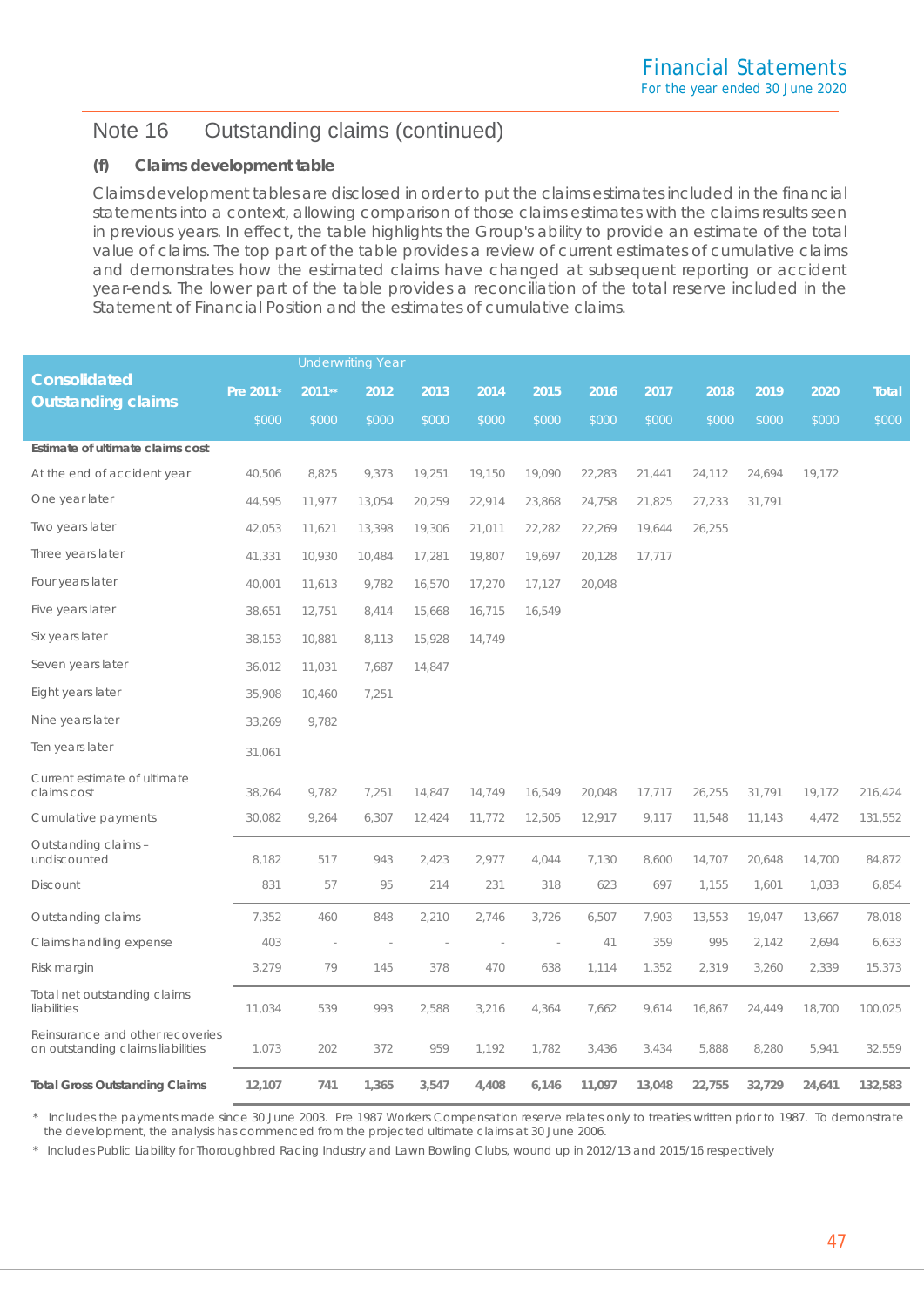

#### **(g) Liability Adequacy Test**

The Liability Adequacy Test (LAT) has been conducted using the central estimate of premium liabilities together with the appropriate margin for uncertainty for each portfolio of contracts that are managed as a single portfolio and are subject to broadly similar risks. The test is based on prospective information and so is heavily dependent on assumptions and judgements.

The LAT undertaken as at the Statement of Financial Position date has identified a surplus of \$3.4m (2019: \$6.5m).

For the purposes of the LAT, the present value of expected future cash flows for future claims (including the risk margin) of \$28.1m (2019: \$30.4m) comprises the discounted central estimate (including allowances for claims handling and policy administration expenses) of \$24.3m (2019: \$26.2m), and a risk margin of \$3.8m (2019: \$4.3m).

The risk margin used as a percentage of the central estimate is 16% (2019: 16%). The probability of sufficiency represented by the LAT is 75%. (2019: 75%).

## Note 17 Provisions

|                    | 2020      | 2019     |
|--------------------|-----------|----------|
|                    | \$000     | \$000    |
| Current            |           |          |
| Member benefits    | 2,707     | 4,538    |
|                    | 2,707     | 4,538    |
|                    |           |          |
| Balance at 1 July  | 4,539     | 1,319    |
| Amount incurred    | 10,015    | 15,869   |
| Amount utilised    | (11, 847) | (12,650) |
| Balance at 30 June | 2,707     | 4,538    |

## Note 18 Contract Liability - Unearned income

|                                               | 2020   | 2019   |
|-----------------------------------------------|--------|--------|
|                                               | \$000  | \$000  |
| Contract Lability - Unearned income - current | 41,982 | 10,145 |

The amount recognised as Contract Liability in 2019 was fully recognized in the Statement of Comprehensive Income in 2020. Further to this, no reversals of the said amounts were made.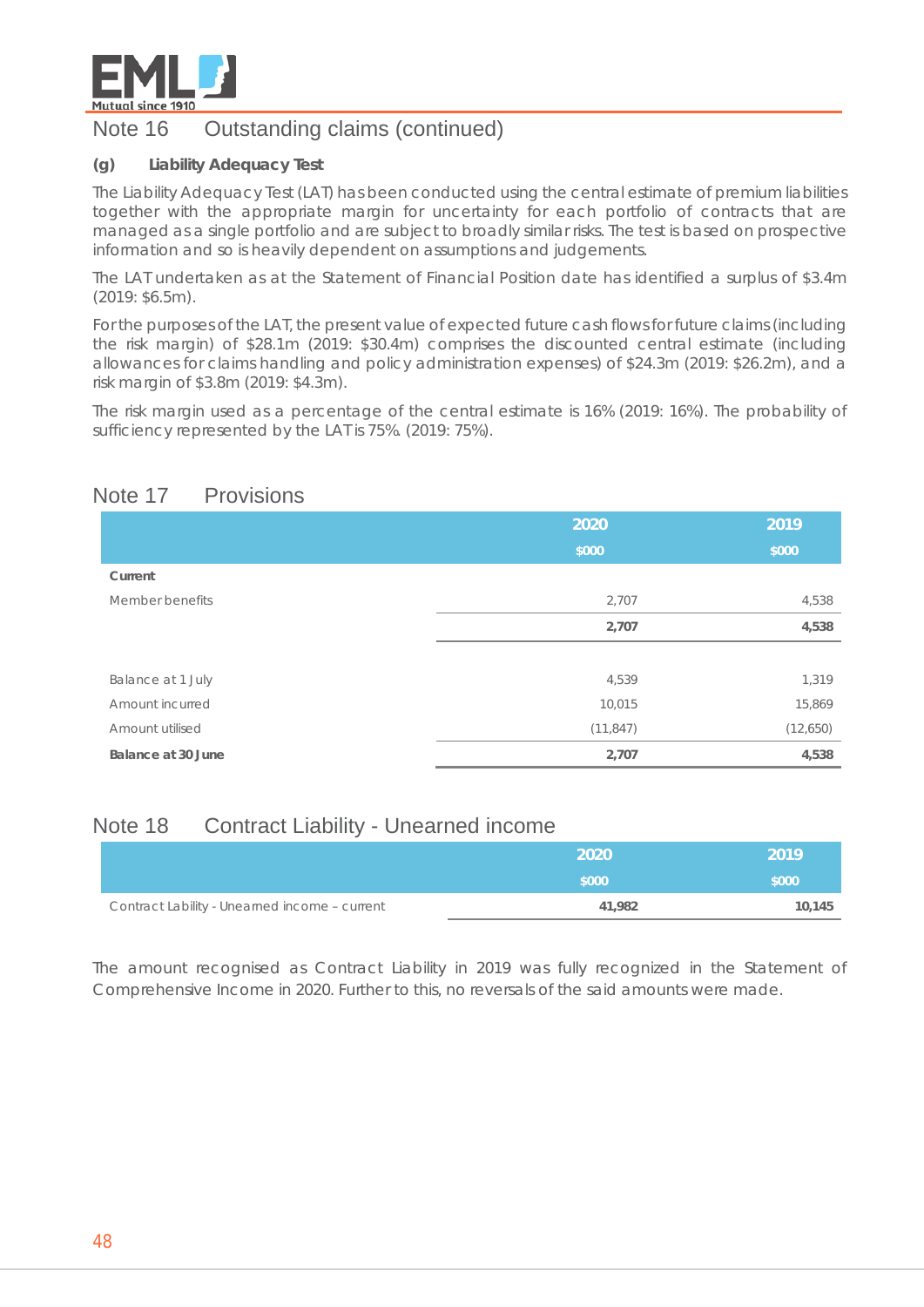Note 19 Reserves

| ----------                          |        |        |
|-------------------------------------|--------|--------|
|                                     | 2020   | 2019   |
|                                     | \$000  | \$000  |
|                                     |        |        |
| General reserve (accumulated funds) | 25,307 | 25,307 |

#### **General reserve**

The amount standing to the credit of the General Reserve has resulted from prior period allocations of retained profits for future operating requirements. Transfers back to retained profits will occur if required in the future.

## Note 20 Net claims expense

|                                                  |                              | 2020                        |                       | 2019                  |
|--------------------------------------------------|------------------------------|-----------------------------|-----------------------|-----------------------|
| <b>Consolidated</b>                              | <b>Current Year</b><br>\$000 | <b>Prior Years</b><br>\$000 | <b>Total</b><br>\$000 | <b>Total</b><br>\$000 |
| Gross claims and related expenses - undiscounted | 41,711                       | (19, 727)                   | 21.984                | 25,093                |
| Less: discount                                   | (2, 221)                     | 6.699                       | 4,478                 | 12,981                |
| Gross claims and related expenses - discounted   | 39,490                       | (13,028)                    | 26,462                | 38,074                |
|                                                  |                              |                             |                       |                       |
| Reinsurance and other recoveries - undiscounted  | 10,655                       | (2,701)                     | 7.955                 | 7,471                 |
| Less: discount                                   | (579)                        | 1.608                       | 1.029                 | 3.159                 |
| Reinsurance and other recoveries - discounted    | 10,076                       | (1,093)                     | 8,983                 | 10,630                |
| Net Claims expense                               | 29,414                       | (11, 935)                   | 17,479                | 27,444                |

There has been an actuarial release in the Employers Mutual Limited runoff portfolio attributable to better than expected claims experience as there have been lower than expected cost of dust disease claims and lower average claims sizes than expected, coupled with a reduction in wage inflation. The consolidated net claims incurred for the year is primarily driven by Hospitality Employers Mutual Limited, also having an actuarial release which arose from modelling and assumption changes made by the Appointed Actuary based on internal and external factors. COVID-19 has also played a part in reducing net claims expense through a reduction in claims frequency.

## Note 21 Remuneration of auditor

|                                             | 2020    | 2019    |
|---------------------------------------------|---------|---------|
|                                             | \$      | IS.     |
| Audit and review services                   |         |         |
| Statutory and Regulatory Audits and Reviews | 215,892 | 166,566 |
| Total audit and review services             | 215,892 | 166,566 |
| Other services                              |         |         |
| Non-audit                                   | 153,763 | 48,000  |
|                                             |         |         |
| Total other services                        | 153,763 | 48,000  |
| <b>Total Auditor Remuneration</b>           | 240,411 | 214,566 |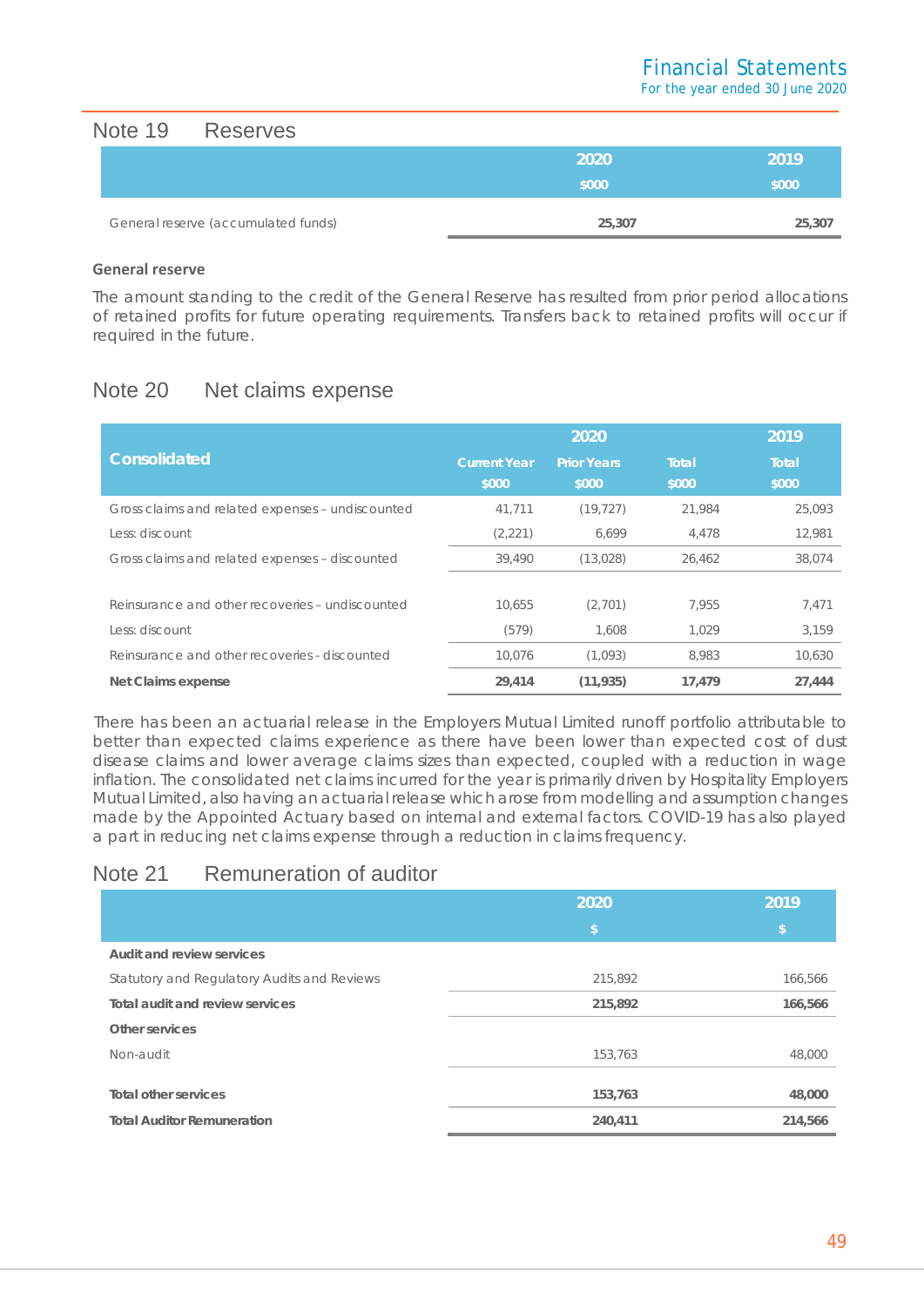

## Note 22 Key management personnel disclosure

The following were the key management personnel of the Group at any time during the reporting period:

#### **Directors**

- **William J. A. O'Reilly**
- **Catherine A. King**
- Paul R. Baker
- **Patrick Gurr**
- Flavia Gobbo (Resigned 20 December 2019)
- **Matthew Wilson (Appointed 20 December 2019)**

#### **Executives**

- **Anthony Fleetwood\*** (Chief Executive Officer)
- Tracey Harris\* (Chief Operating Officer)
- **Matthew Wilson (Company Secretary and Chief Risk Officer)** 
	- Justine Brindley\* (Company Secretary and Head of Legal)
- George Srdic\* (Chief Financial Officer)

*\* Employed by a related party*

#### **Transactions with key management personnel**

The key management personnel compensation is:

|                              | 2020    | 2019    |
|------------------------------|---------|---------|
|                              |         |         |
| Short-term employee benefits | 822,113 | 494,877 |

This compensation represents directors fees only. Executives are employed and paid by the related entity 'Employers Mutual Management'.

## Note 23 Related party disclosures

## **Ultimate Parent Entity and Controlling Entity**

The ultimate parent entity in the consolidated entity is Employers Mutual Limited, a public company limited by guarantee, domiciled in Australia.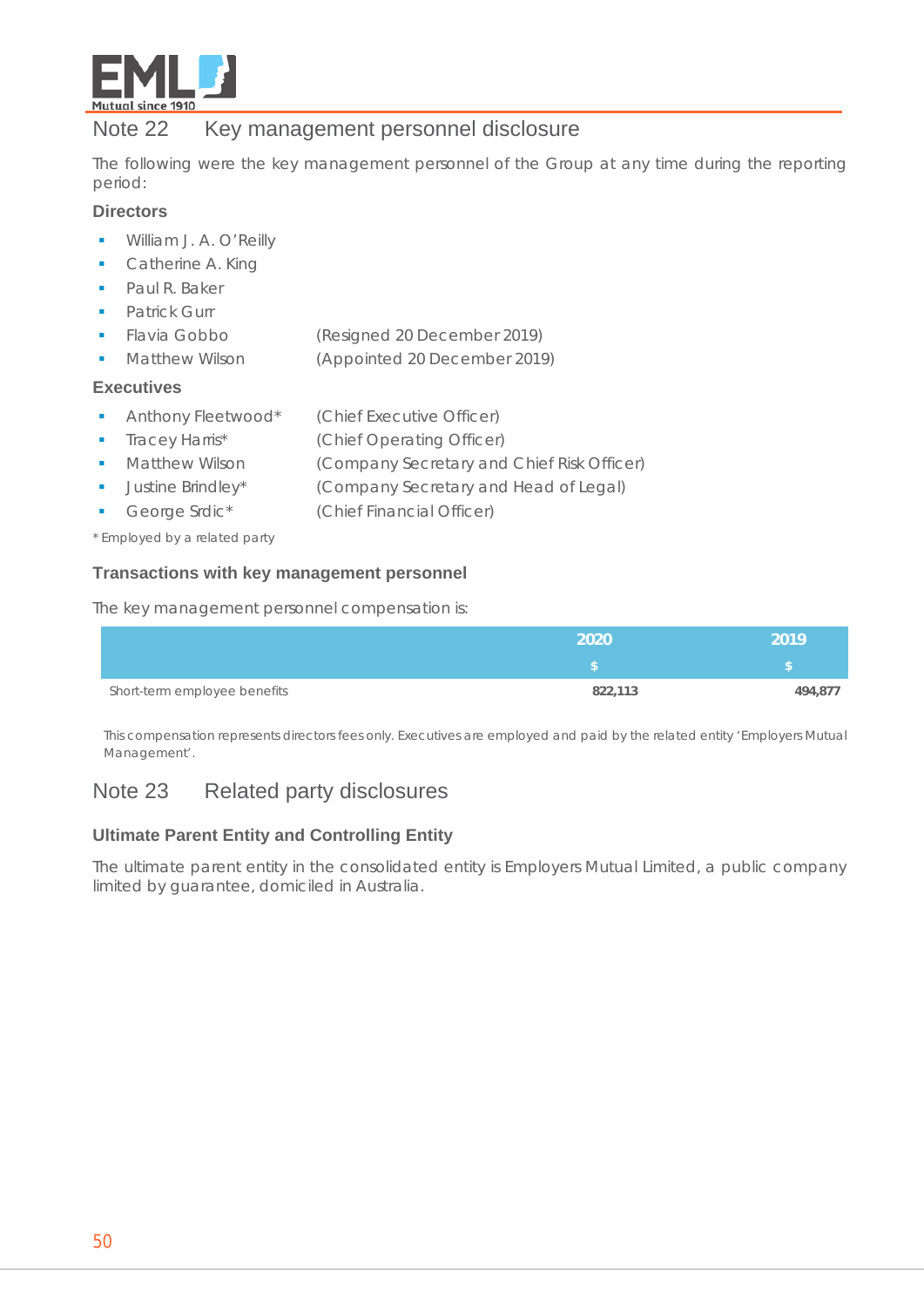# Note 23 Related party disclosures (continued)

## **Related Party Transactions**

The aggregate amounts included in the profit after income tax expense that resulted from transactions with related parties are:

|                                                                                                                                           | 2020<br>\$000 | 2019<br>\$000          |
|-------------------------------------------------------------------------------------------------------------------------------------------|---------------|------------------------|
| Paid by EML                                                                                                                               |               |                        |
| Employers Mutual Limited & the Trustee for ASWIG Management Trust Partnership<br>White Funds Management Pty Ltd*<br><b>EMLife Pty Ltd</b> | 28,333<br>224 | 26,574<br>140<br>1.069 |
| Paid by Hospitality Employers Mutual Limited                                                                                              |               |                        |
| <b>Employers Mutual Management Pty Ltd</b>                                                                                                | 10.991        | 14,311                 |
| Employers Mutual Limited & the Trustee for ASWIG Management Trust Partnership                                                             | 364           | 349                    |
| White Funds Management Pty Ltd*                                                                                                           | 562           | 416                    |
| <b>Australian Hotels Association (NSW)</b>                                                                                                | 1,019         | 1,019                  |
| The Registered Clubs Association of NSW                                                                                                   | 732           | 887                    |
| EM Safe Pty Ltd                                                                                                                           | 137           | 109                    |

The outstanding balances on related party receivables and payables at year end are:

|                                                                                                                                                                                                                                                                                             | 2020<br>\$000                                 | 2019<br>\$000                                 |
|---------------------------------------------------------------------------------------------------------------------------------------------------------------------------------------------------------------------------------------------------------------------------------------------|-----------------------------------------------|-----------------------------------------------|
| Receivable/(Payable) by EML                                                                                                                                                                                                                                                                 |                                               |                                               |
| Employers Mutual Limited & the Trustee for ASWIG Management Trust Partnership<br><b>Employers Mutual Management Pty Ltd</b><br>White Funds Management Pty Ltd*<br><b>EMLife Pty Ltd</b>                                                                                                     | 571<br>55<br>19                               | 521<br>289<br>33                              |
| Receivable/(Payable) by Hospitality Employers Mutual Limited                                                                                                                                                                                                                                |                                               |                                               |
| <b>Employers Mutual Management Pty Ltd</b><br>White Funds Management Pty Ltd*<br>Australian Hotels Association (NSW) Holdings Pty Ltd<br>The Registered Clubs Association of NSW<br>Employers Mutual Limited & the Trustee for ASWIG Management Trust Partnership<br><b>EM Safe Pty Ltd</b> | 2.315<br>(36)<br>(33)<br>(22)<br>(60)<br>(38) | (504)<br>(72)<br>(73)<br>(72)<br>(61)<br>(26) |

\* transactions with Directors of the company and their Director related entities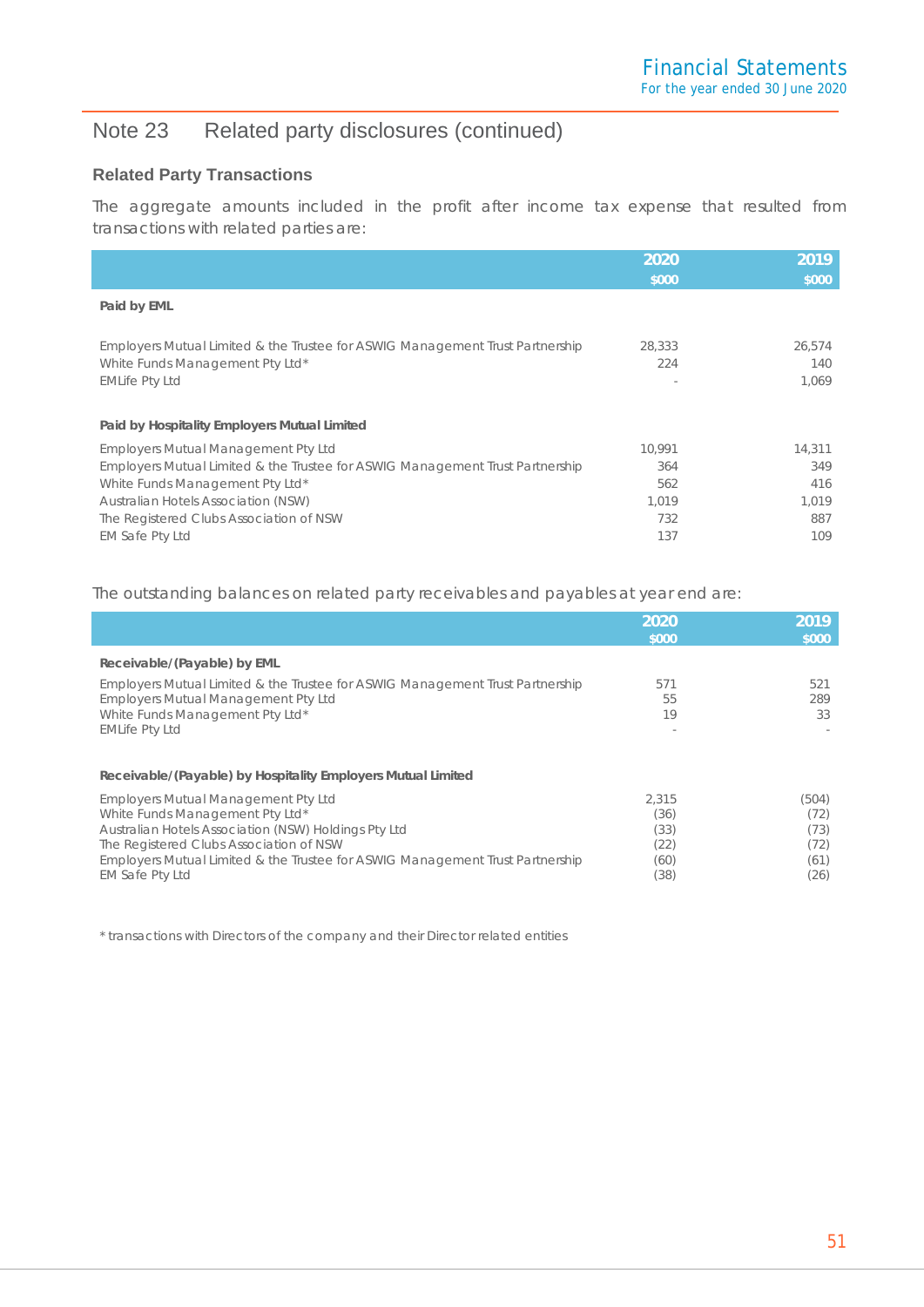

## Note 23 Related party disclosures (continued)

The Company has entered into a banking arrangement with National Australia Bank, which includes provision of various bank guarantees as required under clients' contracts and office leasing contracts. The bank guarantees in relation to clients' contracts are held by the Company and by its 100% owned subsidiaries.

The principal lessee in regards to the office leases is Employer Mutual Management Pty Ltd. The Company's bank guarantees on behalf of Employer Mutual Management Pty Ltd as at 30 June 2020 totalled \$8.4m (2019: \$8.9m).

The total value of all bank guarantees on issue as at 30 June 2020 was \$18.9m (2019: \$18.5m).

## Note 24 Equity accounted investees

#### **(a) Joint venture**

Employers Mutual Limited is a 50% partner in the Partnership of Employers Mutual Limited and ASWIG Management Pty Ltd as Trustee for the ASWIG Management Trust Partnership ("the Partnership"). The financial report of the Group includes the financial position, the results from operations and cash flows of the joint venture entity in accordance with the accounting policy described in Note 1(r). The principal place of business of the joint venture entity is in Australia.

The Partnership is structured as a separate vehicle and the Group has a residual interest in its net assets. Accordingly, the Group has classified its interest in the Partnership as a joint venture which is equity accounted.

The following is summarised financial information for the Partnership, based on its financial statements prepared in accordance with all applicable Australian Accounting Standards (AASBs) adopted by the Australian Accounting Standards Board.

#### **Summary Financial Information of Joint Venture Entity**

|                                   | 2020       | 2019      |
|-----------------------------------|------------|-----------|
|                                   | \$000      | \$000     |
| Revenue                           | 331,470    | 284,969   |
| Profit from continuing operations | 46,721     | 37,523    |
| Total comprehensive income        | 46,721     | 37,553    |
|                                   |            |           |
| Current assets                    | 100,181    | 59,414    |
| Non-current assets                | 2,899      | 3,221     |
| <b>Current liabilities</b>        | (100, 181) | (59, 414) |
| Non-current liabilities           | (2,899)    | (3,221)   |
| Net assets                        | $\sim$     |           |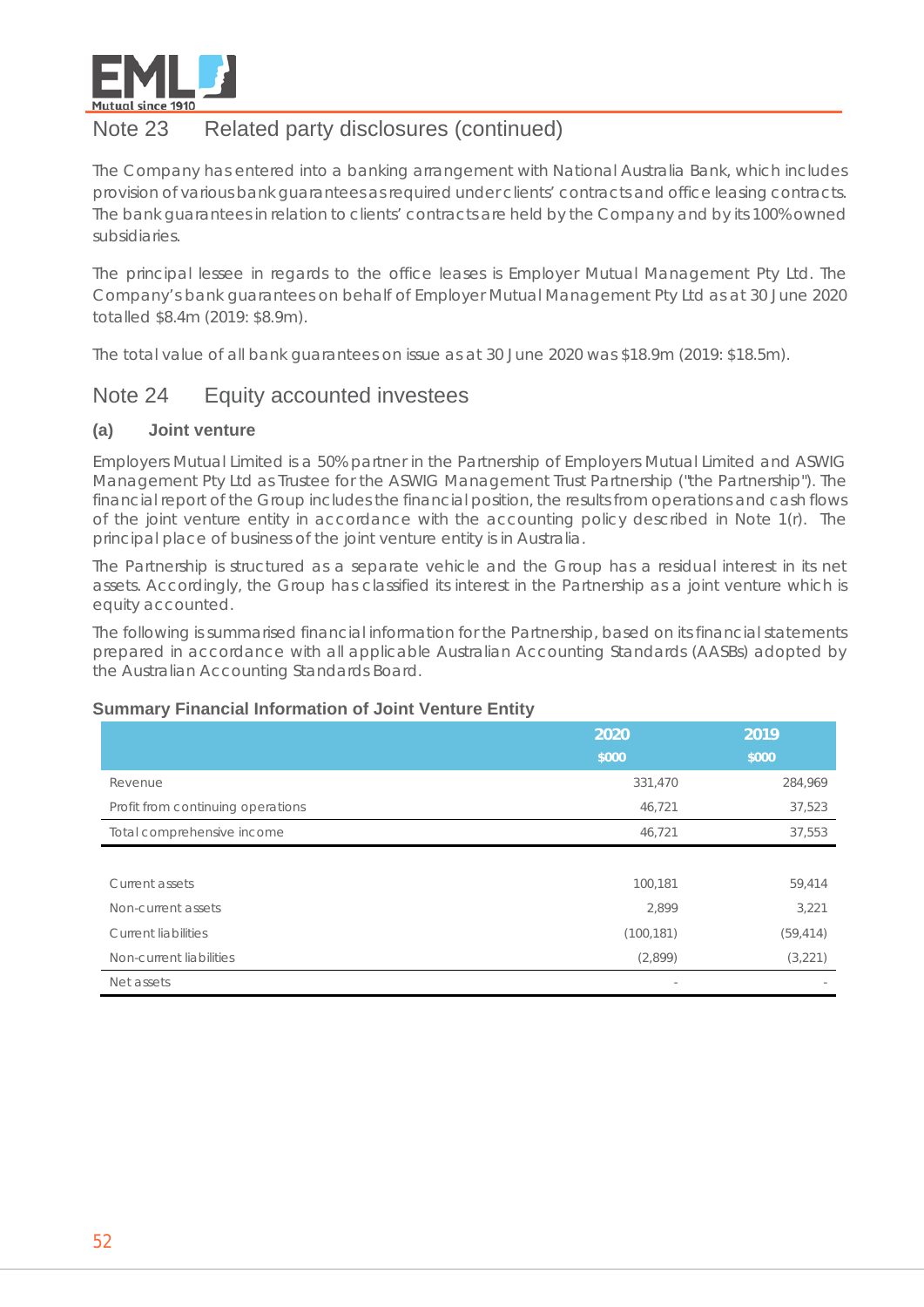## Note 24 Equity accounted investees (continued)

#### **Movement in carrying amount in investment in joint venture entities**

|                                                                         | 2020                     | 2019      |
|-------------------------------------------------------------------------|--------------------------|-----------|
|                                                                         | \$000                    | \$000     |
| Group's interest in net assets of investee at the beginning of the year | $\overline{\phantom{a}}$ |           |
| Share of total comprehensive income                                     | 23,360                   | 18,777    |
| Partnership distribution                                                | (23, 360)                | (18, 777) |
| Carrying amount of interest in investee at end of the year              | $\overline{\phantom{a}}$ |           |

## **(b) Joint venture entity's expenditure commitments**

There is no capital or other commitments or contingent liabilities arising from the investment in the Partnership that are significant to the consolidated entity.

## **(c) Equity interest investees**

The Group has a combined equity interest in two unlisted companies. Riverwise Pty Ltd, which exceeds 20% and EMLife Pty Limited, which has 75% of the investee's equity.

Management have assessed both direct and indirect unit holdings in Riverwise Pty Ltd and deem that it has neither control nor significant influence over this entity. While the combined unit holdings of the Partnership and EML exceed 20% in Riverwise Pty Ltd, individual unit holdings are significantly below this threshold. Employers Mutual Limited does not exercise control over the Partnership and has no voting control over its equity interest unit holding. It is considered appropriate and accurate to assess the valuation of the units as two distinct holdings.

The combined holdings of the Partnership and EML is 75% in EMLife Pty Ltd which represents a controlling interest and significant influence.

Equity investments are valued at fair value according to AASB 13 *Fair Value Measurement*. Refer to Note 26(d)(ii)

## Note 25 Notes of the statement of cash flows

## **(a) Reconciliation of cash and cash equivalents**

For the purpose of the statement of cash flows, cash and cash equivalents includes cash on hand and at bank and short term deposits. Cash and cash equivalents at the end of the financial year are reconciled to the related items in the Statement of Financial Position as follows:

|                           | 2020   | 2019   |
|---------------------------|--------|--------|
|                           | \$000  | \$000  |
| Cash and cash equivalents | 56,638 | 19,231 |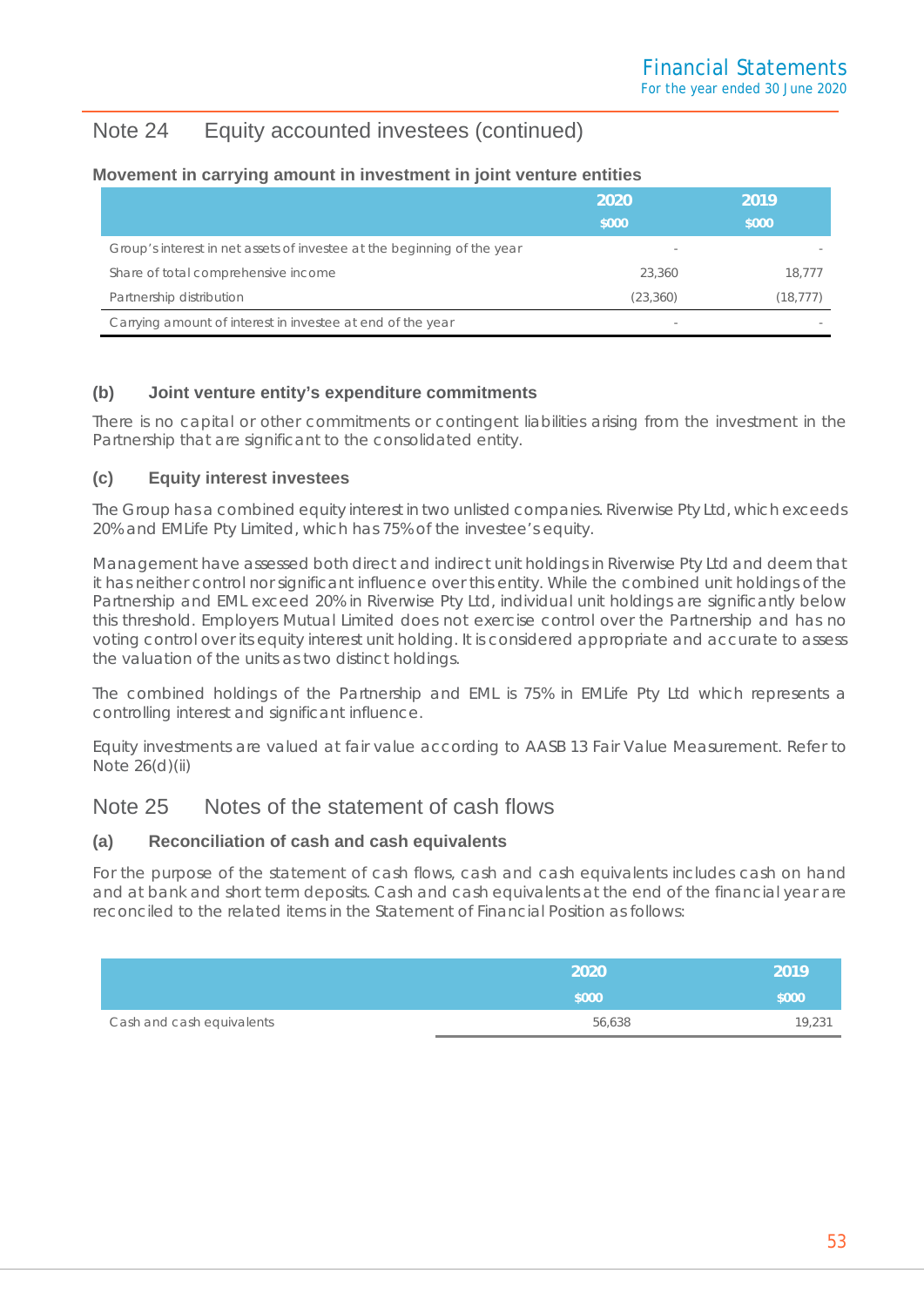

Note 25 Notes to the statement of cash flows (continued)

## **(b) Reconciliation of profit from ordinary activities after income tax to net cash provided by operating activities**

|                                                                                      | 2020      | 2019      |
|--------------------------------------------------------------------------------------|-----------|-----------|
|                                                                                      | \$000     | \$000     |
| Total comprehensive income for the year                                              | 16,238    | 15,926    |
| Add/(less):                                                                          |           |           |
| Profit/(loss) on sale of investments                                                 | (2,051)   | (2, 122)  |
| Increase / (decrease) in market value of<br>investments                              | 3,398     | (3,366)   |
| Net cash provided by operating activities before<br>change in assets and liabilities | 17,585    | 10,438    |
| Changes in assets and liabilities:                                                   |           |           |
| Decrease / (increase) in debtors and accrued<br>income                               | 24,353    | (45, 213) |
| Decrease / (increase) in prepayments                                                 | (31, 199) | 18,827    |
| Decrease / (increase) in reinsurance & other<br>recoveries                           | (603)     | (3,813)   |
| Decrease / (increase) in deferred reinsurance<br>expense                             | 2,538     | (1,874)   |
| Increase in income tax payable                                                       | 1.690     | 326       |
| Decrease in deferred tax balances                                                    | 31        | (1, 108)  |
| Increase in payables                                                                 | 14,123    | 51,248    |
| Increase in provision for member benefit                                             | (1, 832)  | 3,220     |
| Increase / (decrease) / increase in other liabilities                                | 31,836    | (20, 450) |
| Increase / (decrease) in provision for claims                                        | (1,694)   | 13,205    |
| (Decrease) / increase in unearned premium                                            | (8,028)   | 6,406     |
|                                                                                      | 31,214    | 20,774    |
| Net cash provided by operating activities                                            | 48,799    | 31,212    |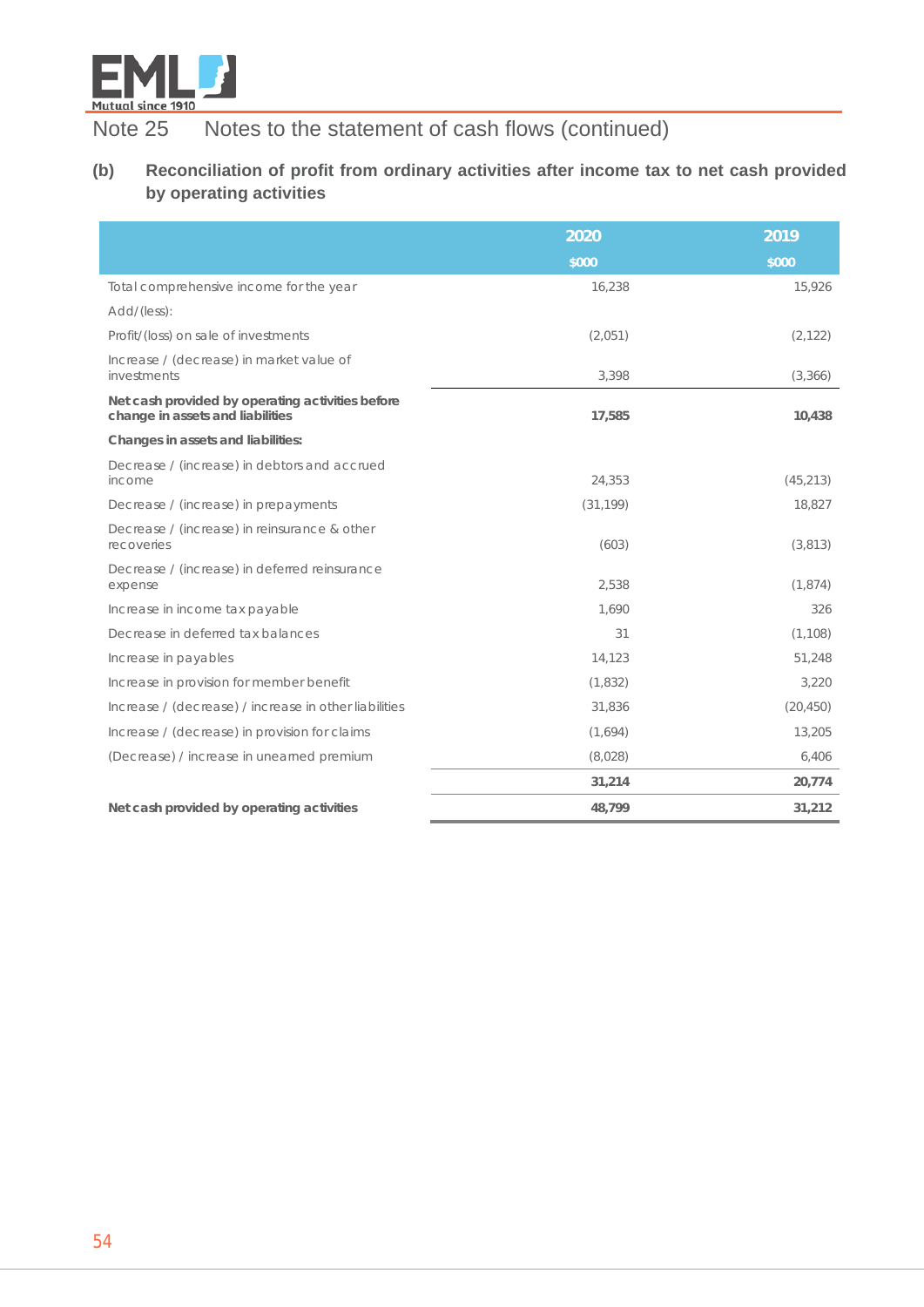## Note 26 Financial instruments

The activities of the Group expose it to a variety of financial risks such as market risk (including cash flow and fair value interest rate risk and price risk), credit risk and liquidity risk. The Board and senior management of the Group have developed, implemented and maintain a Risk Management Strategy (RMS) which is discussed in more detail in Note 4. The Group's risk management framework recognises the unpredictability of financial markets and seeks to minimise potential adverse effects on the financial performance of the consolidated entity.

The key objectives of the Group's asset and liability management strategy are to ensure sufficient liquidity is maintained at all times to meet the Group's obligations, including its settlement of insurance liabilities and, within these parameters, to optimise investment returns for policyholders and shareholders.

#### **(a) Market risk**

#### (i) Price risk

The Group is exposed to price or market value risk on its investment in government and other public securities and shares in listed companies and unit trusts. To manage its price risk, the Group diversifies its portfolio. Diversification of the portfolio is done in accordance with the limits set by the Group. At 30 June 2020: 7% (2019: 17%) of the Group's financial assets and cash were held in listed equity and debt securities. The potential impact of movements in the market value of securities on the Group's Statement of Comprehensive Income and Statement of Financial Position is shown in Note 26 (a) (iii).

#### (ii) Cash flow and fair value interest rate risk

The Group is exposed to interest rate risk arising on interest bearing assets. Assets with floating rate interest expose the Group to cash flow interest rate risk. Fixed interest rate assets expose the Group to fair value interest rate risk. The Group's strategy is to invest in high quality, liquid fixed interest securities and cash and to actively manage duration. The investment portfolios are actively managed to achieve a balance between cash flow interest rate risk and fair value interest rate risk bearing in mind the need to meet the liquidity requirements of the insurance business.

The Group is also exposed to interest rate risk arising from long-term interest bearing liabilities.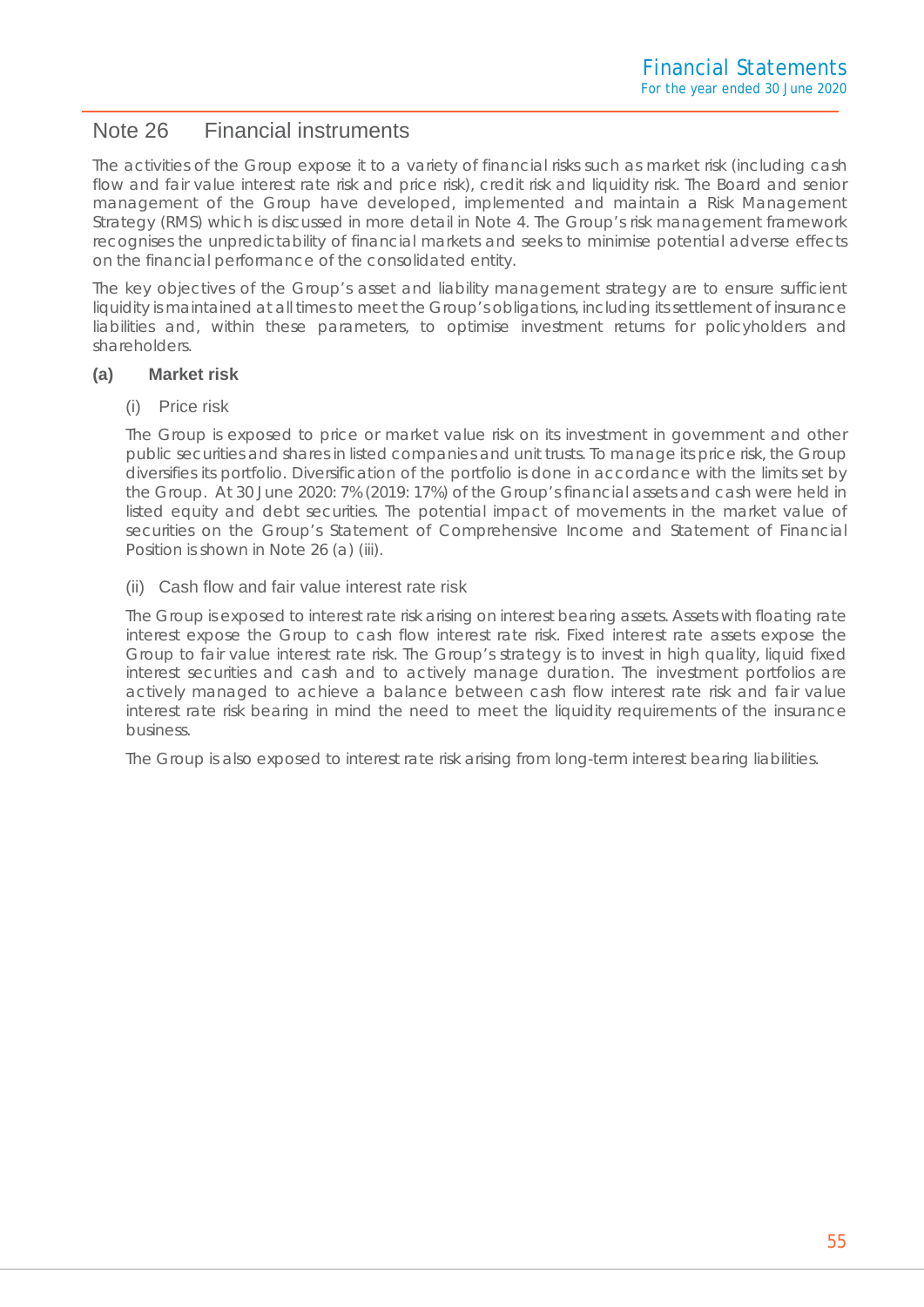

## **(a) Market risk (continued)**

#### (iii) Summarised sensitivity analysis

The following table summarises the sensitivity of the Group's financial assets to interest rate risk and other price risk.

|                                                       | Carrying        |                     | Interest rate risk  |                     |                          |
|-------------------------------------------------------|-----------------|---------------------|---------------------|---------------------|--------------------------|
|                                                       | amount<br>\$000 | $-1%$               | $+1%$               | $-10%$              | $+10%$                   |
|                                                       | <b>AUD</b>      | <b>Profit \$000</b> | <b>Profit \$000</b> | <b>Profit \$000</b> | <b>Profit \$000</b>      |
| 2020                                                  |                 |                     |                     |                     |                          |
| Cash and Cash Equivalents                             | 56,638          | 1                   | (1)                 |                     |                          |
| Accepted<br><b>Bills</b><br>of<br>Bank<br>Exchange    | 52,978          | 64                  | (64)                | (6)                 | 6                        |
| Government and Other Public<br>Securities             | 118,979         | 6,189               | (6, 189)            | (619)               | 619                      |
| Shares in Listed Securities and<br><b>Unit Trusts</b> | 3,004           |                     |                     | (300)               | 300                      |
| <b>Floating Rate Notes</b>                            | 14,001          | 11                  | (11)                |                     | $\overline{\phantom{a}}$ |
|                                                       | 244,100         | 6,265               | (6, 265)            | (925)               | 925                      |
| 2019                                                  |                 |                     |                     |                     |                          |
| Cash and Cash Equivalents                             | 19,231          | $\overline{2}$      | (2)                 |                     |                          |
| Bank<br>Accepted<br><b>Bills</b><br>of<br>Exchange    | 41,890          | 33                  | (33)                | (3)                 | 3                        |
| Government and Other Public<br><b>Securities</b>      | 93,113          | 5,682               | (5,682)             | (568)               | 568                      |
| Shares in Listed Securities and<br>Unit Trusts        | 16,117          |                     |                     | (1,612)             | 1,612                    |
| <b>Floating Rate Notes</b>                            | 14,804          | 9                   | (9)                 |                     |                          |
|                                                       | 185,155         | 5,726               | (5, 726)            | (2, 183)            | 2,183                    |

#### **(b) Credit risk exposures**

Credit risk is the risk of loss from a counterparty failing to meet their financial obligations. The Group's credit risk arises predominantly from investment activities, premium receivable from underwriting activities and future claims on the reinsurance contracts.

The Group is exposed to credit risk on insurance contracts as a result of exposure to individual clients, intermediaries or reinsurers. The Group does not have any material exposure to individual clients or intermediaries which would materially impact the operating profit. At the reporting date, there are no significant concentrations of credit risk. The credit risk to reinsurers is managed through the Group having a pre-determined policy on the appropriate rating a reinsurer must have to participate in the reinsurance programme.

The Group's maximum exposure to credit risk at balance date in relation to each class of recognised financial asset is the carrying amount of those assets as indicated in the Statement of Financial Position.

Ageing of the consolidated entity's trade and other receivables, reinsurance and other recoveries receivable is provided below. The amounts are aged according to their original due date. Receivables for which repayment terms have been renegotiated represent an insignificant portion of the balances.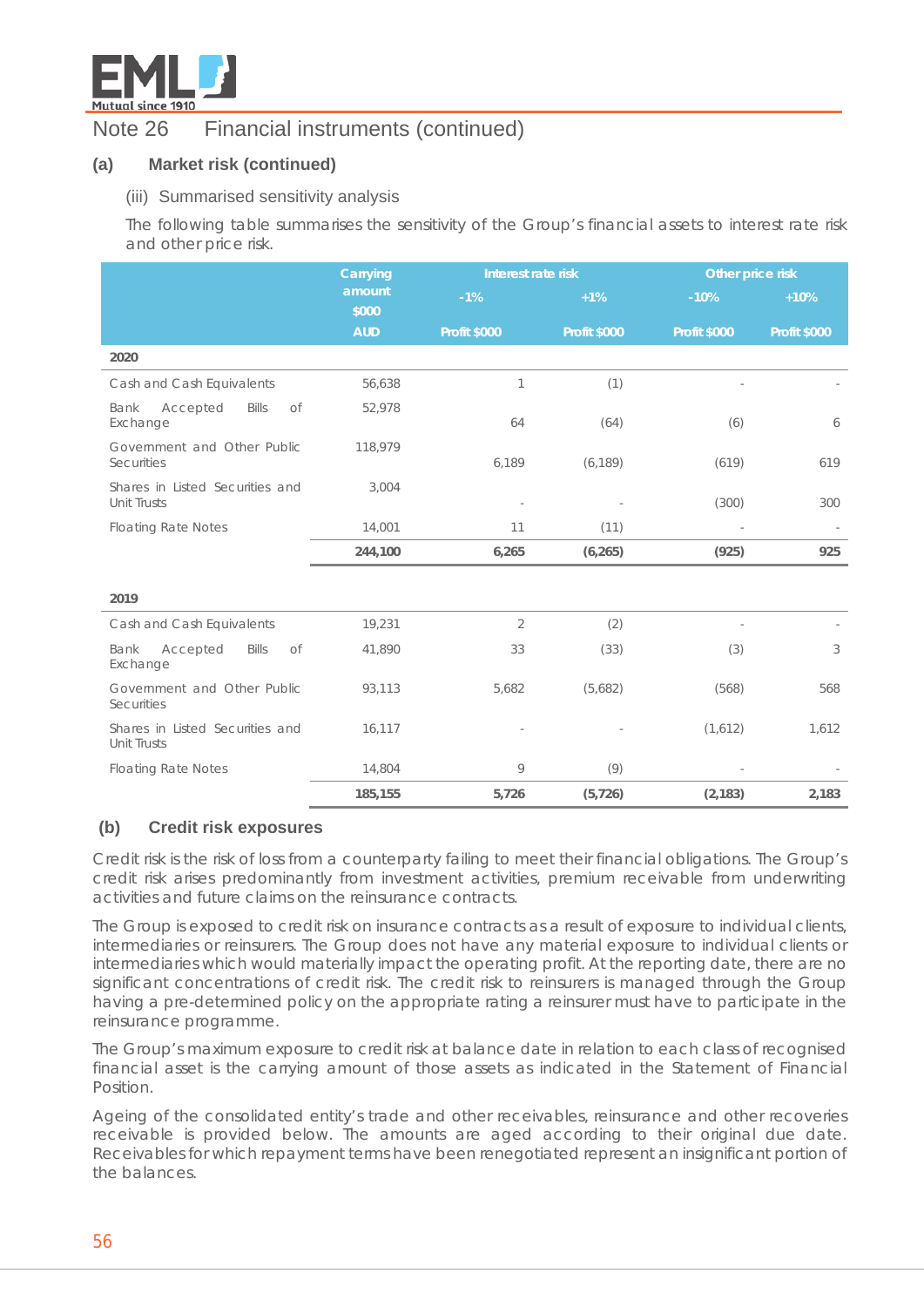## **(b) Credit risk exposures (continued)**

|                               | <b>Trade and</b><br>other receivables<br>\$'000 | <b>Reinsurance and</b><br>other recoverable receivable<br>\$'000 |
|-------------------------------|-------------------------------------------------|------------------------------------------------------------------|
| 2020 Consolidation            |                                                 |                                                                  |
| Neither past due nor impaired | 123,455                                         | 34,092                                                           |
| Past due 0-30 days            | 1,423                                           | $\sim$                                                           |
| Past due 31-120 days          | 2,045                                           | $\sim$                                                           |
| More than 120 days            | 355                                             | $\sim$                                                           |

|                               | Trade and<br><b>Reinsurance and</b><br>other receivables<br>other recoverable receivable<br>\$′000<br>\$′000 |                          |
|-------------------------------|--------------------------------------------------------------------------------------------------------------|--------------------------|
| 2019 Consolidation            |                                                                                                              |                          |
| Neither past due nor impaired | 121,845                                                                                                      | 34,092                   |
| Past due 0-30 days            | 3,266                                                                                                        | $\overline{\phantom{a}}$ |
| Past due 31-120 days          | 474                                                                                                          | $\sim$                   |
| More than 120 days            | 1,693                                                                                                        | $\sim$                   |

The allowance for impairment loss at the end of the year was as follows:

|                                         | 2020  | 2019  |
|-----------------------------------------|-------|-------|
|                                         | \$000 | \$000 |
| Balance at 1 July                       | 216   | 48    |
| Impairment loss/(write back) recognised | 158   | 270   |
| Amounts written off                     | (156) | (102) |
| Balance at 30 June                      | 218   | 216   |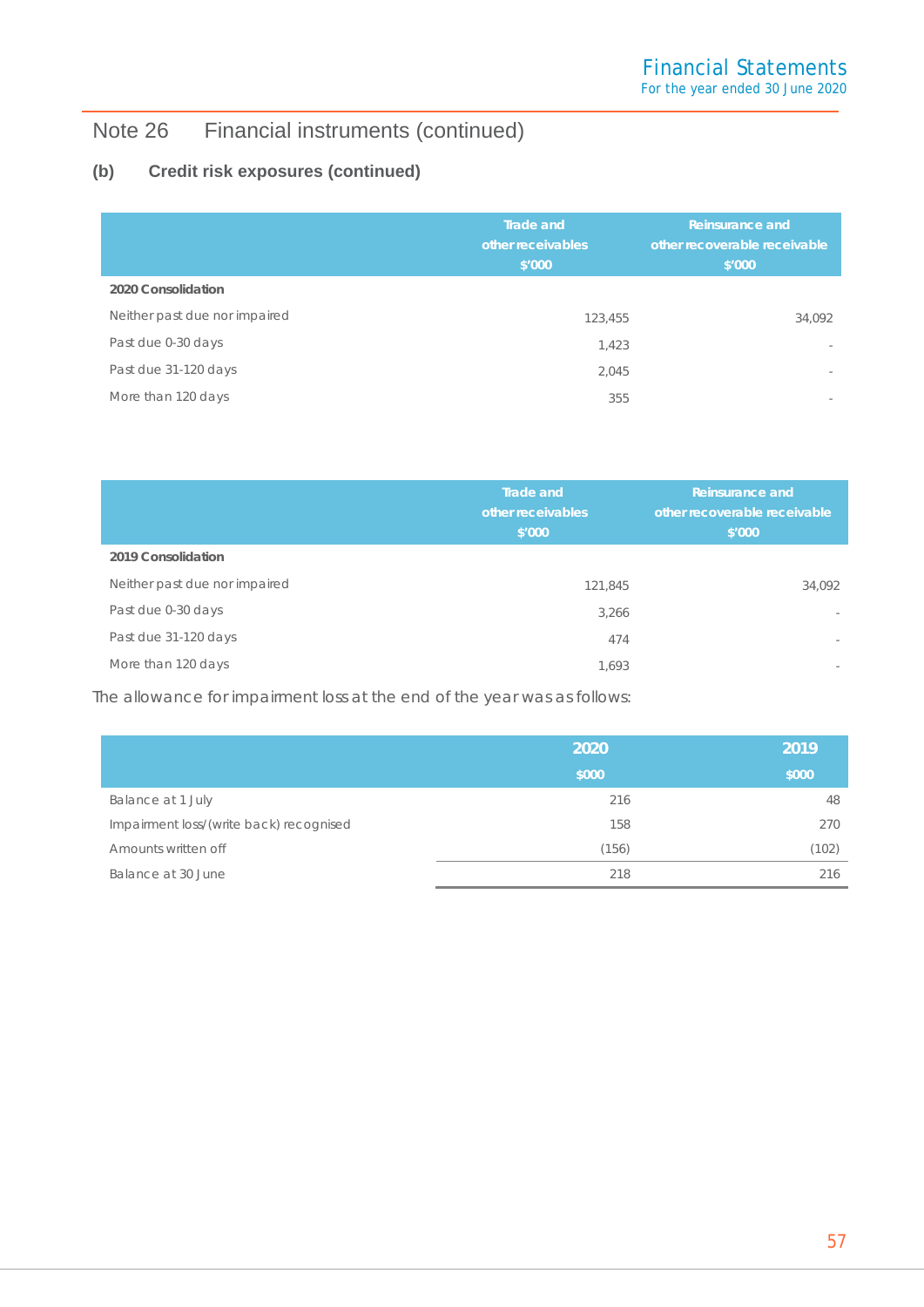

## **(b) Credit risk exposures (continued)**

The table below provides information regarding credit exposure of the Group according to the longterm S&P credit rating of the counterparties:

|                                             | <b>AAA</b>               | AA                       | $\overline{A}$ | <b>BBB</b>               | Not rated | <b>Total</b> |
|---------------------------------------------|--------------------------|--------------------------|----------------|--------------------------|-----------|--------------|
|                                             | \$000                    | \$000                    | \$000          | \$000                    | \$000     | \$000        |
| 2020                                        |                          |                          |                |                          |           |              |
| Cash and Cash Equivalents                   | $\overline{\phantom{a}}$ | 54,075                   | 2,563          |                          |           | 56,638       |
| Financial Assets - Interest Bearing         | 144,515                  | 11,477                   | 17,973         | 10,493                   |           | 184,458      |
| Trade and Other Receivables                 |                          |                          |                | $\equiv$                 | 126,678   | 126,678      |
| Reinsurance and Other Recoveries Receivable | $\sim$                   | 32,860                   | 1,390          | $\sim$                   | 445       | 34,695       |
| <b>Other Assets</b>                         | 28,151                   | $\overline{\phantom{a}}$ | $\sim$         | $\overline{\phantom{a}}$ | 55,322    | 83,473       |
|                                             | 172,667                  | 98,412                   | 21,926         | 10,493                   | 182,445   | 485,943      |
| 2019                                        |                          |                          |                |                          |           |              |
| Cash and Cash Equivalents                   | $\overline{\phantom{a}}$ | 17,517                   | 1,714          |                          |           | 19,231       |
| Financial Assets - Interest Bearing         | 104,056                  | 9,314                    | 17,495         | 18,942                   |           | 149,807      |
| Trade and Other Receivables                 |                          |                          |                | $\overline{\phantom{a}}$ | 127,278   | 127,278      |
| Reinsurance and Other Recoveries Receivable |                          | 32,437                   | 1,102          | $\overline{\phantom{a}}$ | 553       | 34,092       |
| <b>Other Assets</b>                         | 33,151                   | $\overline{\phantom{a}}$ |                | $\sim$                   | 23,821    | 56,972       |
|                                             | 137,207                  | 59,268                   | 20,311         | 18,942                   | 151,651   | 387,380      |

## **(c) Liquidity risk**

Liquidity risk is concern with the risk of there being insufficient cash resources to meet payment obligations without affecting the daily operations or the financial condition of the Group. Liquidity facilitates the ability to meet expected and unexpected requirements for cash. The liquidity position is derived from operating cash flows, investment portfolios and access to outside sources of liquidity.

Management of liquidity risk includes assets and liability management strategies. The assets held to back insurance liabilities consist of fixed interest securities and other very high quality securities which can generally be readily sold or exchanged for cash. The assets are managed so as to effectively match the maturity profile of the assets with the expected pattern of claims payments. The money market securities are restricted to investment grade securities with concentrations of investments managed as per the respective Investment Mandates.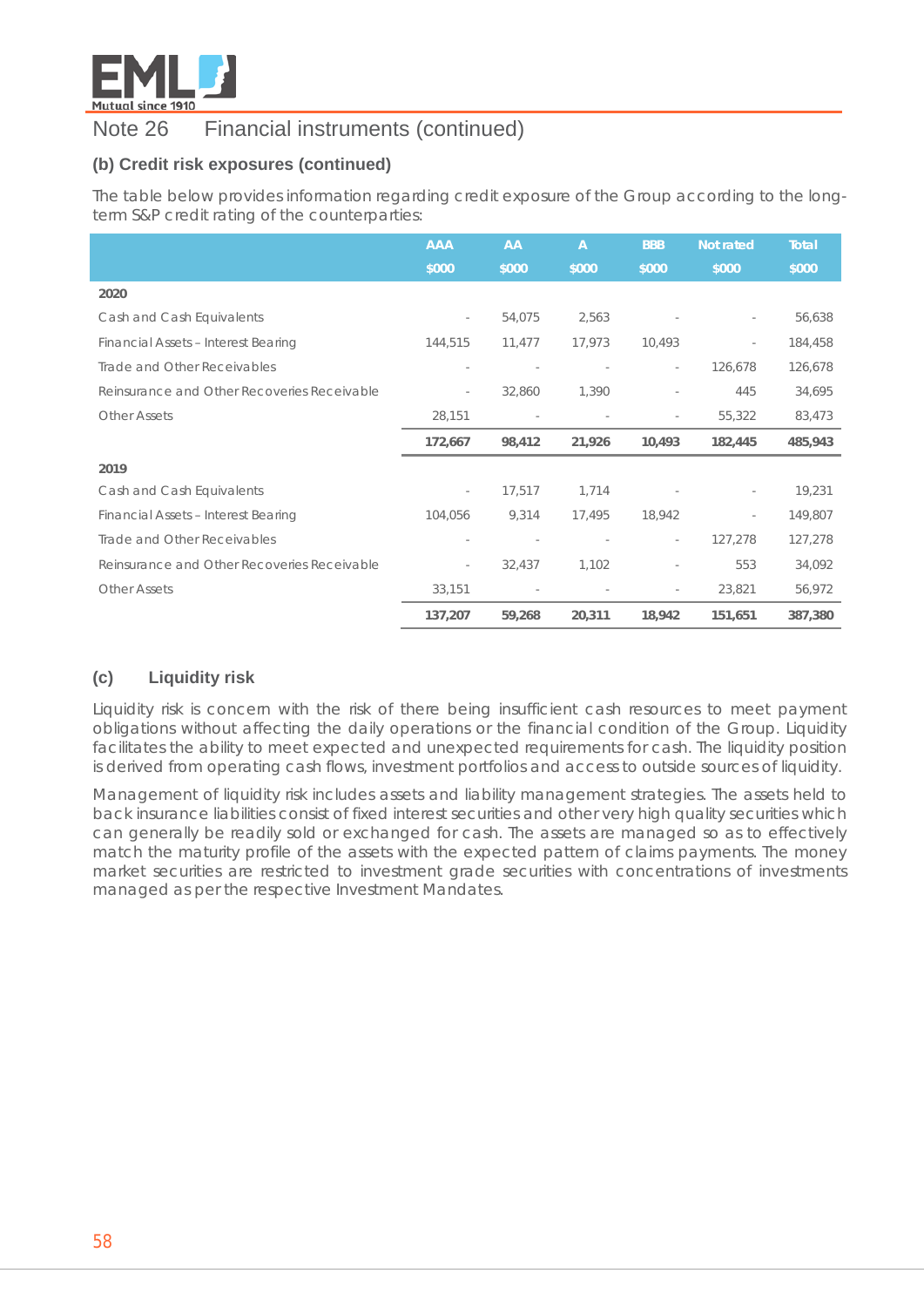## **(c) Liquidity risk (continued)**

|                              | Less than 1 year | 1-2 years                | 2-5 years | Over 5 years | <b>Total</b> |
|------------------------------|------------------|--------------------------|-----------|--------------|--------------|
|                              | \$000            | \$000                    | \$000     | \$000        | \$000        |
| 2020                         |                  |                          |           |              |              |
| Trade and Other Payables     | 95.163           | $\overline{\phantom{a}}$ | $\sim$    |              | 95,163       |
| Outstanding Claims Liability | 24,86            | 18,674                   | 38,225    | 50,824       | 132,583      |
|                              | 120,024          | 18,674                   | 38,225    | 50,824       | 227,746      |
| 2019                         |                  |                          |           |              |              |
| Trade and Other Payables     | 64,962           |                          |           |              | 64,962       |
| Outstanding Claims Liability | 30.108           | 17.212                   | 36,836    | 50,122       | 134,278      |
|                              | 95,070           | 17.212                   | 36,836    | 50,122       | 199,240      |

## **(d) Net fair values**

The Groups's financial assets and liabilities are carried in the Statement of Financial Position at amounts that approximate fair value.

The carrying amounts of all financial assets and liabilities are reviewed to ensure they are not in excess of the net fair value.

#### (i) Fair value hierarchy

The investments carried at fair value have been classified under the three levels of the IFRS fair value hierarchy as follows:

- Level 1: quoted prices (unadjusted) in active markets for an identical instrument
- Level 2: inputs other than quoted prices included within Level 1 that are observable for the asset or liability, either directly (i.e., as prices) or indirectly (i.e., derived from prices).
- **Level 3: inputs for the asset or liability that are not based on observable market data** (unobservable inputs)

If the inputs used to measure the fair value of an asset or liability might be categorised in different levels of the fair value hierarchy, then the fair value measurement is categorised in its entirety in the same level of the fair value hierarchy as the lowest level input that is significant to the entire measurement.

The Group recognises transfers between levels of the fair value hierarchy at the end of the reporting period during which the change has occurred.

The table below analyses financial instruments, measured at fair value at the end of the reporting period, by level in the fair value hierarchy into which the fair value measurement is categorised: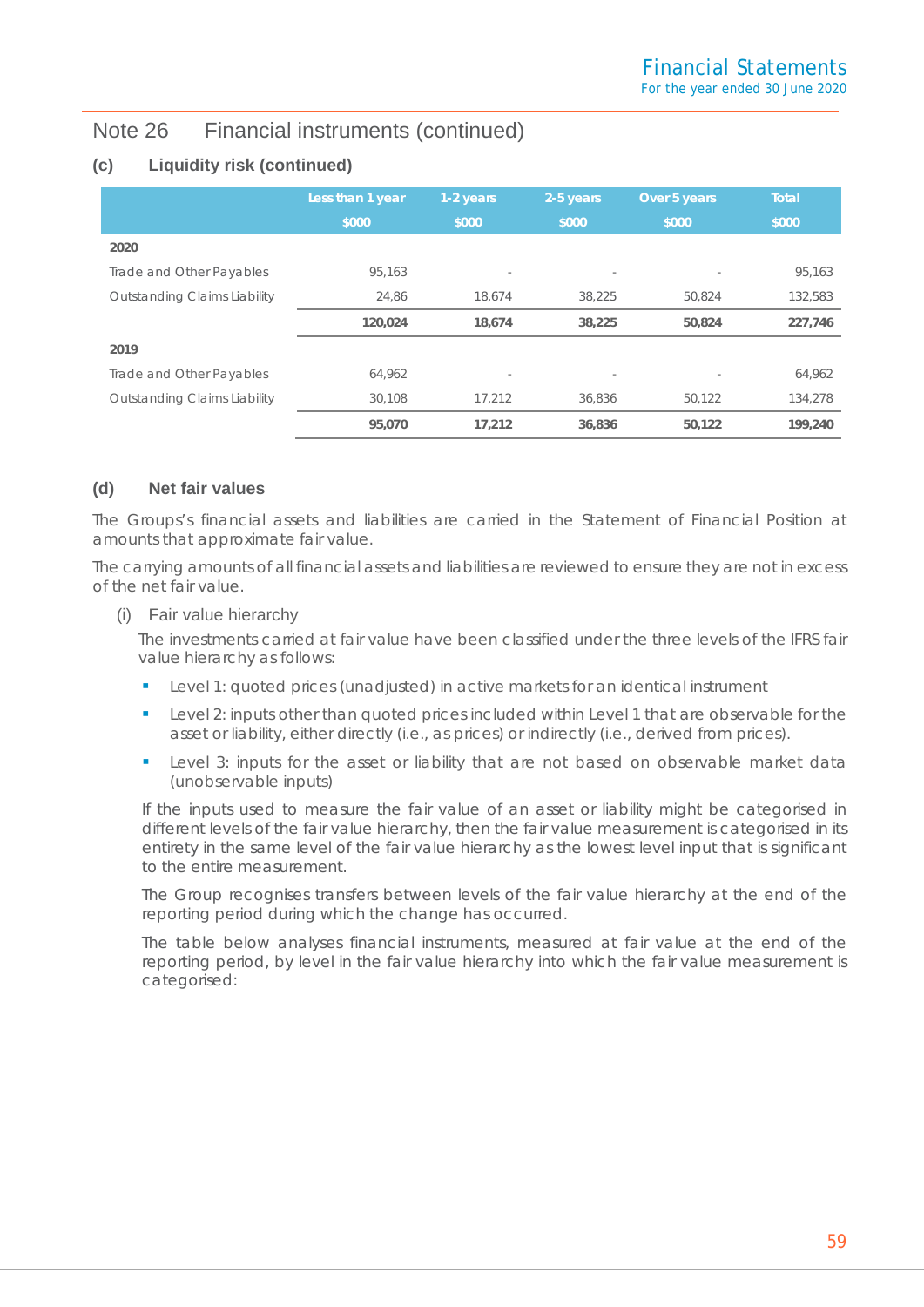

## **(d) Net fair values (continued)**

|                                             | Level 1<br>\$000 | Level <sub>2</sub><br>\$000 | Level 3<br>\$000         | <b>Total</b><br>\$000 |
|---------------------------------------------|------------------|-----------------------------|--------------------------|-----------------------|
| 2020                                        |                  |                             |                          |                       |
| Bank Accepted Bills of Exchange             | $\sim$           | 52,978                      | $\sim$                   | 52,978                |
| Government and Other Public Securities      | 117,479          | $\sim$                      | $\sim$                   | 117,479               |
| Shares in Listed Securities and Unit Trusts | 3,004            | $\sim$                      | $\sim$                   | 3,004                 |
| <b>Floating Rate Notes</b>                  | 14,001           | $\overline{\phantom{a}}$    | $\sim$                   | 14,001                |
|                                             | 134,484          | 52,978                      | $\overline{\phantom{a}}$ | 187,462               |

|                                             | Level 1<br>\$000         | Level 2<br>\$000         | Level 3<br>\$000         | <b>Total</b><br>\$000 |
|---------------------------------------------|--------------------------|--------------------------|--------------------------|-----------------------|
| 2019                                        |                          |                          |                          |                       |
| Bank Accepted Bills of Exchange             | $\overline{\phantom{a}}$ | 41,890                   | $\overline{\phantom{a}}$ | 41,890                |
| Government and Other Public Securities      | 93,113                   | $\overline{\phantom{a}}$ | $\overline{\phantom{a}}$ | 93,113                |
| Shares in Listed Securities and Unit Trusts | 16,117                   | $\overline{\phantom{a}}$ | $\sim$                   | 16,117                |
| <b>Floating Rate Notes</b>                  | 14,804                   | $\sim$                   | $\sim$                   | 14,804                |
|                                             | 124,034                  | 41,890                   |                          | 165,924               |

The following table shows a reconciliation of beginning balances to ending balances for fair value measurements in Level 3 of the fair value hierarchy:

|                                       | 2020                     | 2019     |
|---------------------------------------|--------------------------|----------|
|                                       | \$000                    | \$000    |
| Balance at 1 July                     | $\sim$                   | 1,189    |
| Shares acquired                       | $\overline{\phantom{a}}$ |          |
| Transfers in to level 3               | $\overline{\phantom{a}}$ |          |
| Total gains and losses recognised in: |                          |          |
| - profit and loss                     | $\sim$                   | (1, 189) |
| - other comprehensive income          | $\overline{\phantom{a}}$ |          |
| Balance at 30 June                    | $\overline{\phantom{a}}$ |          |

Total unrealised gains and losses recognised in profit and loss have been included in investment revenue.

## (ii) Valuation of Riverwise Pty Limited

Riverwise is an investment of unlisted shares that was impaired to \$Nil in 2019. The investment in Riverwise is an area of accounting judgement as the shares are unlisted.

The impairment was based on a value in use impairment review performed by management that assessed future cashflows and forecast for the 4 years from FY17 – FY20 that showed an overall trading loss of \$1.2m. The position has not been revisited in the current year due to the pervasive economic uncertainty caused by COVID-19.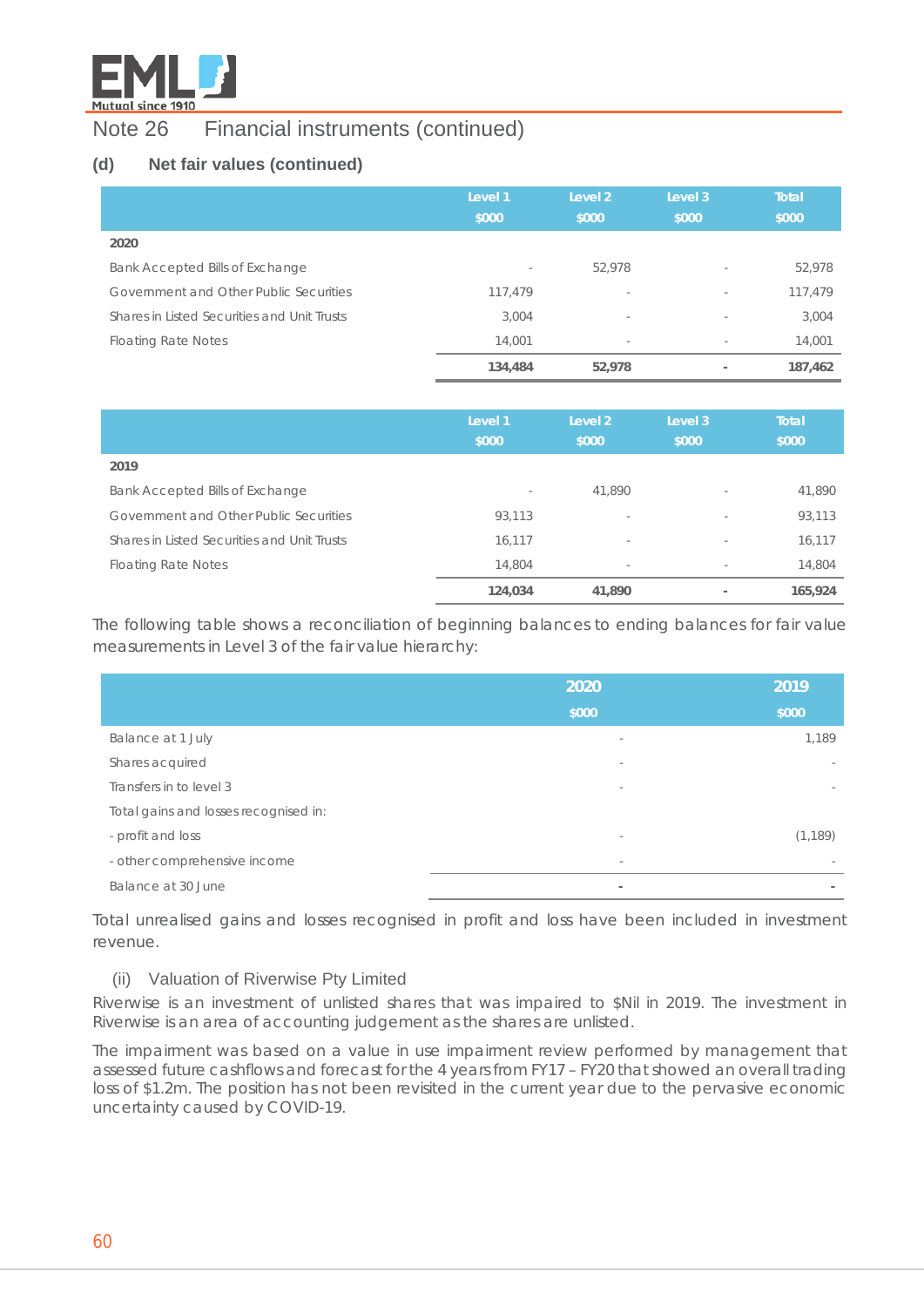## Note 27 Other information

Employers Mutual Limited (EML), incorporated and domiciled in Australia, is a public company limited by guarantee. Each policyholder of the Company, or a controlled entity which has a policy managed by EML, has the option to become a member.

## **Principal registered office**

Level 3

345 George Street

Sydney NSW 2000

Telephone: (02) 8251 9000

Facsimile: (02) 8251 9491

## Note 28 Capital Management

## **(a) Capital management strategy**

The Group's capital management strategy plays a key role in managing risk to create shareholder value whilst providing an appropriate level of capital to protect policyholders' and claimants' interests and to satisfy regulators. Capital finances growth, capital expenditure and business plans and also provides support in the face of adverse outcomes from insurance and other activities and investment performance.

The Group manages its capital and the adequacy of its capital through its internal capital adequacy assessment process (or "ICAAP"). The Board has adopted an ICAAP designed for the size and nature of the Group which is summarised in the ICAAP Summary Statement and also incorporates its capital management plan that sets out capital triggers and responses. The Group utilises its ICAAP to monitor its capital position on an ongoing basis, to assess whether it is operating within its stated risk tolerances and to assess the likelihood of breaching a risk tolerance.

The determination of the capital amount and mix is built around two core considerations:

## (i) Regulatory capital

Employers Mutual Limited and its subsidiary, Hospitality Employers Mutual Limited, are regulated by the Australian Prudential Regulatory Authority ("APRA") as general insurers and are subject to APRA's prudential standards. These standards establish the basis for calculating the prescribed capital amount ("PCA") which is a minimum level of capital that the regulator deems must be held. To ensure the PCA is not breached the Group targets capital levels of at least 2.5 to 3 times the PCA.

The Group uses the standardised framework for calculating the PCA detailed in the relevant prudential standards and referred to as the prescribed method which is determined to be the sum of the capital charges for asset risk, asset concentration risk, insurance risk, insurance concentration risk and operational risk to assess its prescribed capital requirement.

Capital calculations for regulatory purposes are in part based on the premium liabilities model which is different to the deferral and matching model which underpins the measurement of assets and liabilities in the financial statements. The premium liabilities model assesses future claim payments arising from future events insured under existing policies. This differs to the measurement of the outstanding claims liability on the Statement of Financial Position which considers claims relating to events that occur only up to and including the reporting date.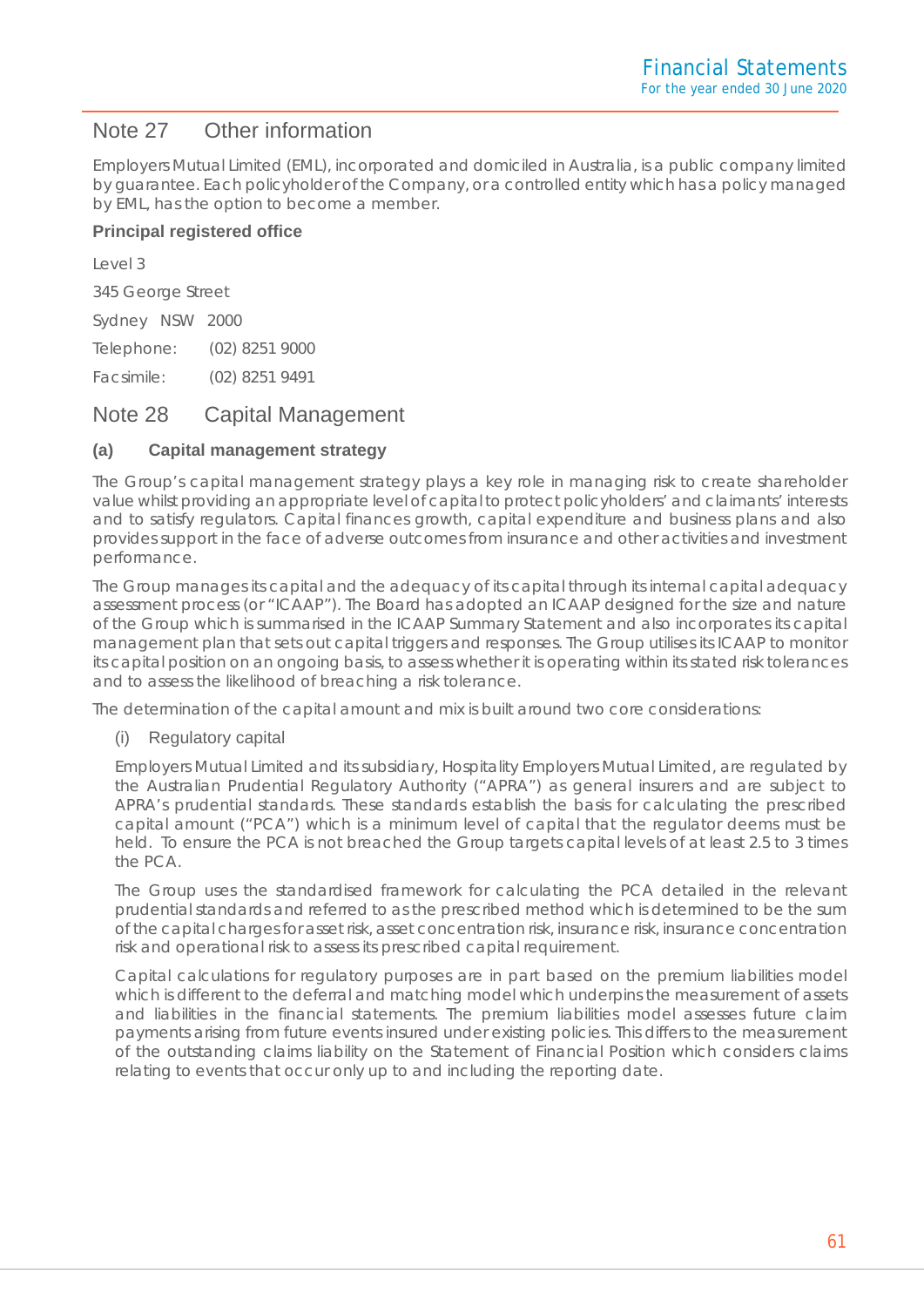

## Note 28 Capital Management (continued)

## **(a) Capital management strategy (continued)**

## (ii) Economic capital

In conjunction with the considerations set out above, which are important to the functioning of the business, consideration is given to the operational capital needs of the business. The capital objectives are achieved through dynamic management of the Statement of Financial Position and capital mix, the use of a risk based capital adequacy framework for capital needs that relies on explicit quantification of uncertainty or risk, and the use of modelling techniques to provide valuable input to the capital management process and provide the capacity to quantify and understand this risk/return trade-off.

## **(b) Capital composition**

Total capital is calculated as equity as shown in the Statement of Financial Position.

## **(c) Regulatory capital compliance**

Under the Prudential Standards issued by the Australian Prudential Regulatory Authority (APRA), the prescribed capital amount (PCA) is calculated by assessing the risks inherent in the business, which comprise:

- The risk that the provision for outstanding claims is not sufficient to meet the obligations to the policyholders arising from losses incurred up to the reporting date (outstanding claims insurance risk);
- The risk that the unearned premium amount is insufficient to meet the obligations to policyholders arising from losses incurred after the reporting date on existing policies (premium liabilities insurance risk);
- The risk of a catastrophe giving rise to major claims losses up to the retention amount under existing reinsurance arrangements (insurance concentration risk)
- The risk that the value of assets is diminished (asset risk)
- The risk of concentrations in exposures to a particular asset, counterparty or group of related counterparties resulting in adverse movements in the capital base (asset concentration risk)
- Asset concentration risk charge definition here
- The risk of loss resulting from failed internal processes, people and systems or from external events (operational risk); and
- The allowance for diversification between asset and insurance risks (aggregation benefit)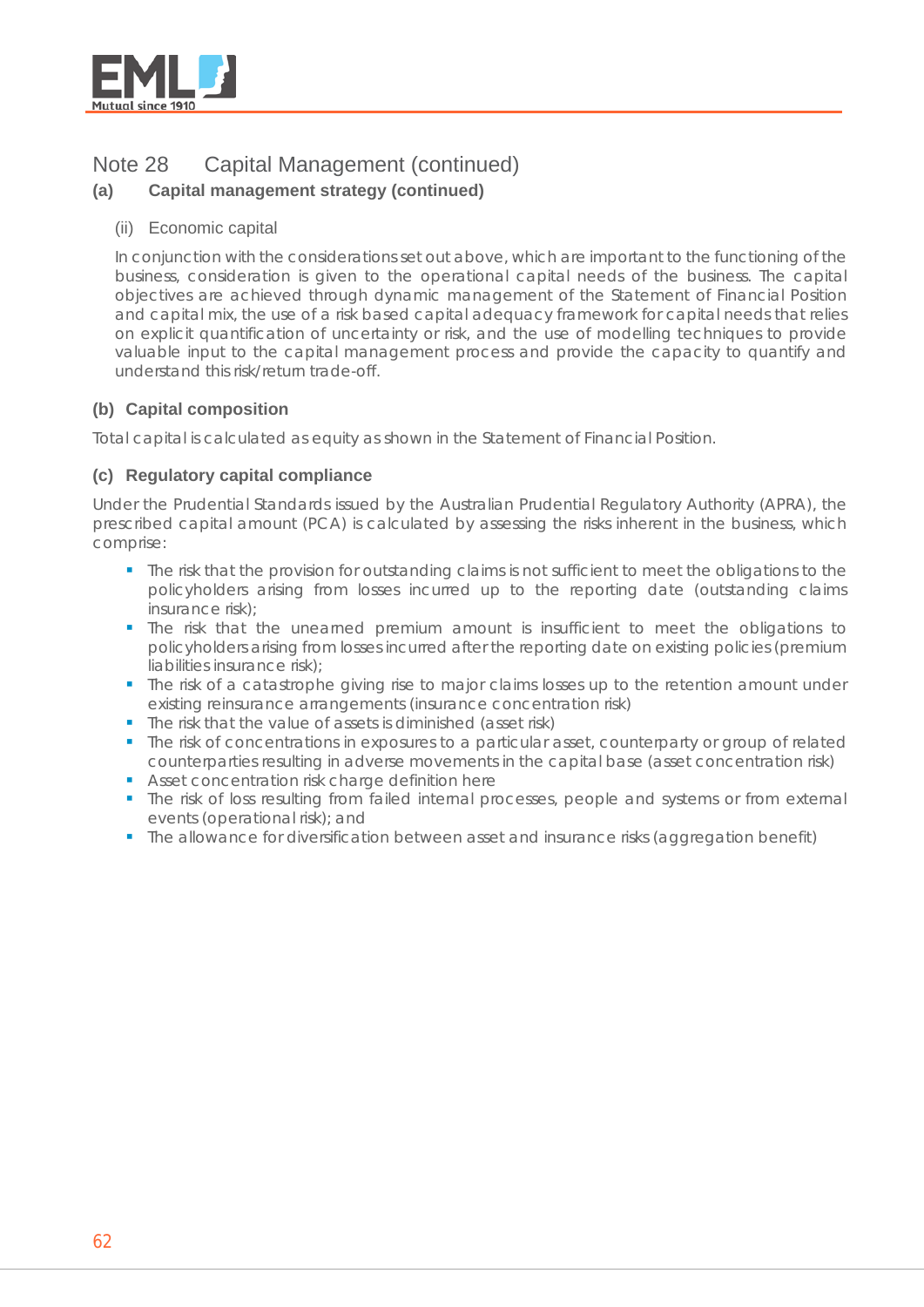## Note 28 Capital Management (continued)

These risks are quantified to determine the minimum capital required under the Prudential Standards. This requirement is compared to the capital held by the Company. Any provisions for outstanding claims and insurance risk in excess of the amount required to provide a level of sufficiency at 75% is classified as capital.

|                                                              | 2020      | 2020         |
|--------------------------------------------------------------|-----------|--------------|
| <b>Regulatory capital requirements - 2020</b>                | Company   | Consolidated |
|                                                              | \$000     | \$000        |
| Common Equity Tier 1 (CET1) capital                          |           |              |
| General reserves                                             | 25,307    | 25,307       |
| Retained earnings                                            | 100,287   | 120,199      |
| <b>Excess technical provisions</b>                           |           | 4,139        |
| Non-controlling interest                                     |           | 7,943        |
| Common equity Tier 1 capital deductions                      |           |              |
| Regulatory capital requirement of investment in subsidiaries | (17, 858) |              |
| Net deferred tax asset                                       | (1,584)   | (3, 292)     |
| Other common equity Tier 1 capital adjustments               |           |              |
| <b>Total regulatory capital</b>                              | 106,152   | 154,296      |
| Outstanding claims insurance risk charge                     | 1,436     | 13,725       |
| Premium liabilities insurance risk charge                    |           | 5,778        |
| Insurance concentration risk charge                          | 2,000     | 1,000        |
| Diversified asset risk charge                                | 5,947     | 16,432       |
| Operational risk charge                                      | 213       | 3,574        |
| Aggregation benefit                                          | (1, 943)  | (8, 210)     |
| Prescribed capital amount (PCA)                              | 7,653     | 32,299       |
| Surplus                                                      | 98,499    | 121,997      |
|                                                              |           |              |
| <b>PCA Multiple</b>                                          | 13.87     | 4.77         |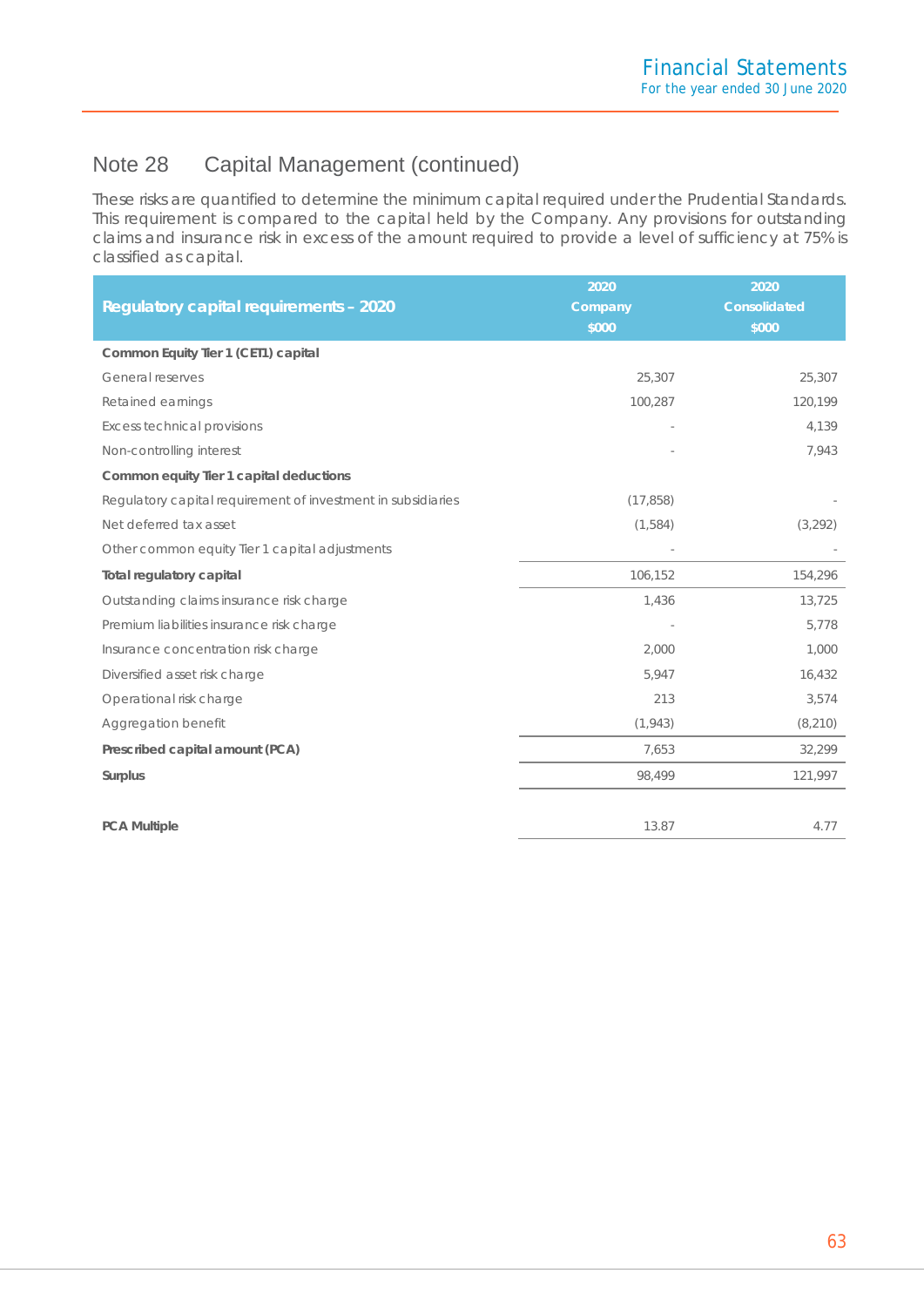

# Note 28 Capital Management (continued)

## **(c) Regulatory capital compliance (continued)**

| <b>Regulatory capital requirements - 2019</b>                | 2019<br>Company | 2019<br><b>Consolidated</b> |
|--------------------------------------------------------------|-----------------|-----------------------------|
|                                                              | \$000           | \$000                       |
| Common Equity Tier 1 (CET1) capital                          |                 |                             |
| General reserves                                             | 25,307          | 25,307                      |
| Retained earnings                                            | 87,256          | 106,753                     |
| <b>Excess technical provisions</b>                           |                 | 6,514                       |
| Non-controlling interest                                     |                 | 7,585                       |
| Common equity Tier 1 capital deductions                      |                 |                             |
| Regulatory capital requirement of investment in subsidiaries | (19, 139)       |                             |
| Net deferred tax asset                                       | (1,605)         | (2,637)                     |
| Other common equity Tier 1 capital adjustments               |                 |                             |
| Total regulatory capital                                     | 91,819          | 143,522                     |
| Outstanding claims insurance risk charge                     | 1,638           | 14,004                      |
| Premium liabilities insurance risk charge                    |                 | 6,255                       |
| Insurance concentration risk charge                          | 2,000           | 1,000                       |
| Diversified asset risk charge                                | 6,515           | 16,100                      |
| Operational risk charge                                      | 242             | 3,402                       |
| Aggregation benefit                                          | (2,081)         | (8, 238)                    |
| Prescribed capital amount (PCA)                              | 8,314           | 32,522                      |
| Surplus                                                      | 83,505          | 110,999                     |
| <b>PCA Multiple</b>                                          | 11.04           | 4.41                        |

The PCA calculations for the consolidated entity provided above are based on applying APRA Level 2 insurance group requirements.

# Note 29 Parent entity financial information

|                                                               | 2020<br>\$000 | 2019<br>\$000 |
|---------------------------------------------------------------|---------------|---------------|
| Income statement information for the financial year           |               |               |
| Profit after tax for the year                                 | 13,031        | 10,901        |
| Total comprehensive income                                    | 13,031        | 10,901        |
| Balance sheet information as at the end of the financial year |               |               |
| Current assets                                                | 86,609        | 92,080        |
| Non-current assets                                            | 65,469        | 63,970        |
| <b>Current liabilities</b>                                    | 16,086        | 31,481        |
| Non-current liabilities                                       | 10,398        | 12,006        |
| Equity                                                        |               |               |
| Reserves                                                      | 25,307        | 25,307        |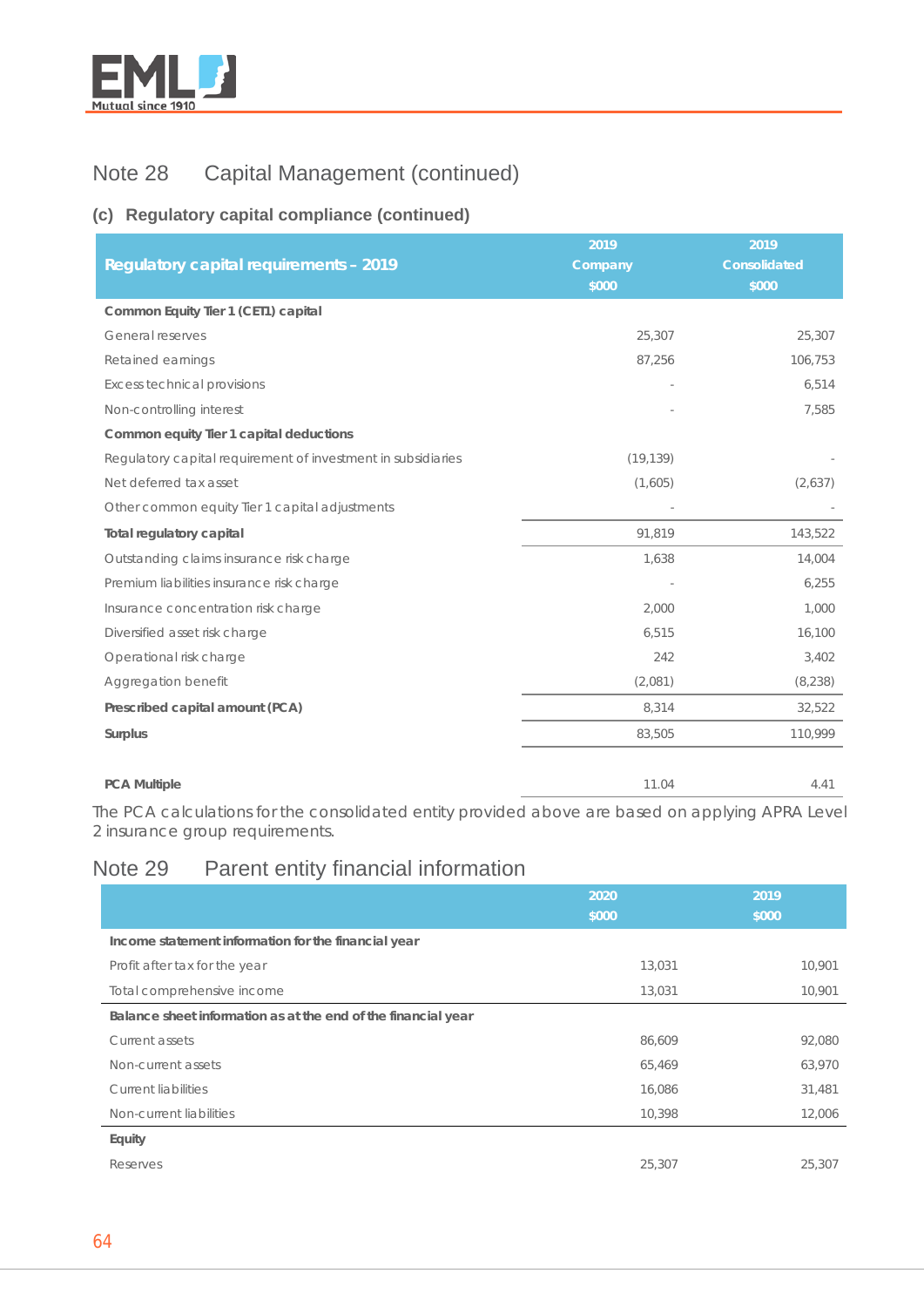## Financial Statements

For the year ended 30 June 2020

|                     | 2020    | 2019    |
|---------------------|---------|---------|
|                     | \$000   | \$000   |
| Retained earnings   | 100,287 | 87,256  |
| <b>Total Equity</b> | 125,594 | 112,563 |

## Note 30 Dividends Paid

| Declared and Paid during 2020 |                 |                      |                          |                          |                         |              |
|-------------------------------|-----------------|----------------------|--------------------------|--------------------------|-------------------------|--------------|
| <b>Share Class</b>            | <b>Dividend</b> | Franking             | Amount per share<br>S    | <b>Shares Issued</b>     | <b>Dividend</b><br>Paid | Payment Date |
| Ordinary A                    | Final           | <b>Fully Franked</b> | 0.2357                   | 12,000,000               | 2.827.900               | 24/09/2019   |
| Ordinary B                    | Final           | <b>Fully Franked</b> | 0.2208                   | 12,000,000               | 2.649.400               | 24/09/2019   |
|                               |                 |                      |                          | <b>Total Ordinary</b>    | 5,477,300*              |              |
| Subordinated Debt             | Final           | <b>Fully Franked</b> | $\overline{\phantom{a}}$ | $\overline{\phantom{0}}$ | 3,651,533               | 24/09/2019   |
|                               |                 |                      |                          | <b>Total Paid</b>        | 9,128,833               |              |

#### \*50% Dividend Paid to EML \$2,738,650

| Declared and Paid during 2019 |                 |                      |                          |                       |                 |              |
|-------------------------------|-----------------|----------------------|--------------------------|-----------------------|-----------------|--------------|
| <b>Share Class</b>            | <b>Dividend</b> | Franking             | Amount per share         | <b>Shares Issued</b>  | <b>Dividend</b> | Payment Date |
|                               |                 |                      | \$                       |                       | Paid            |              |
|                               |                 |                      |                          |                       |                 |              |
| Ordinary A                    | Final           | <b>Fully Franked</b> | 0.3011                   | 12,000,000            | 3.613.400       | 28/09/2018   |
| Ordinary B                    | Final           | <b>Fully Franked</b> | 0.1974                   | 12,000,000            | 2,368,800       | 28/09/2018   |
|                               |                 |                      |                          |                       |                 |              |
|                               |                 |                      |                          | <b>Total Ordinary</b> | 5,982,200       |              |
|                               |                 |                      |                          |                       |                 |              |
| Subordinated Debt             | Final           | <b>Fully Franked</b> | $\overline{\phantom{a}}$ | $\sim$                | 3.988.133       | 28/09/2018   |
|                               |                 |                      |                          | <b>Total Paid</b>     | 9.970.333       |              |

## Note 31 Subsequent events

The ongoing development of COVID-19 and the associated economic impacts remain uncertain. The Directors, on the date of approving these financial statements, are of the view that there are a range of possible impacts from COVID-19 and note that the situation is continuing to evolve. Modelling undertaken by the Appointed Actuary indicates that the Group's capital position remains within the Target Operating Range under a range of scenarios, however the Group continues to closely monitor developments with a focus on the potential impact on premiums, claims and investments. Further information is contained in Note 28 as to the potential impacts on the Group. Other than the above, no matter or circumstance has arisen since 30 June 2020 that has significantly affected, or may significantly affect:

- The Group's operations in future financial years;
- **The results of those operations in future financial years; and**
- The Group's state of affairs in future financial years.

There have been no other events subsequent to balance date which would have a material effect on the Group's financial statements at 30 June 2020.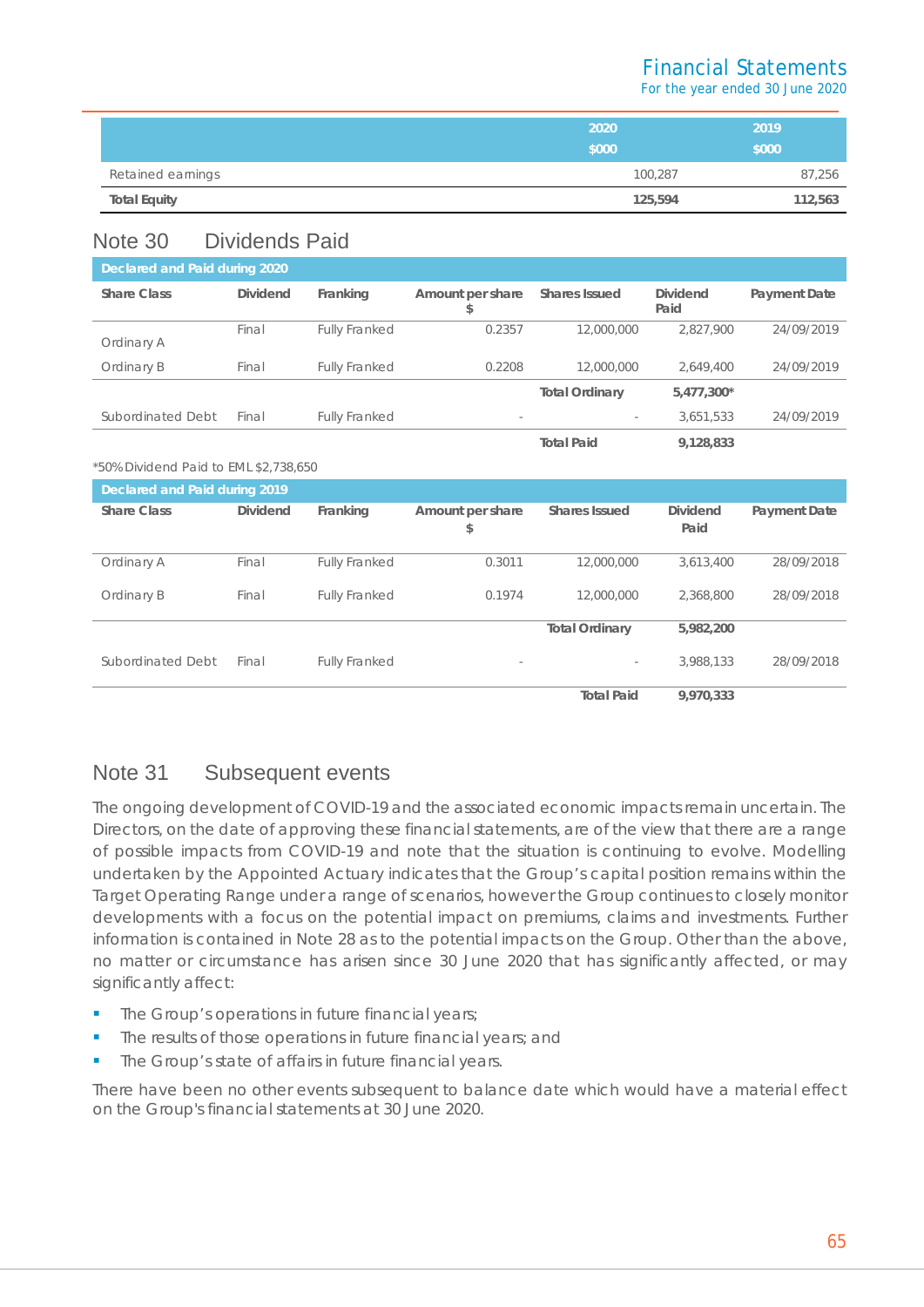

## Note 32 Coronavirus (COVID-19) pandemic

There continues to have been significant global and domestic developments in light of novel coronavirus and associated infectious disease known as COVID-19. The spread of this virus across the globe has been rapid, and Australia has responded with a range of measures which, whilst successful in limiting the spread of infection, have caused significant social and commercial disruption with impact on business and economic activity. The full impact of the COVID -19 pandemic on the Group remains very unclear. The impact of COVID-19 has been evidenced in the following financial statement line items in the current year:

- Premium Income Premium income has reduced due to the reduction in policyholders' wage rolls as a result of the initial lockdown and ongoing social distancing measures imposed by the NSW State government.
- Investment Income Investment income has also fallen considerably due to the impact on investment markets and a decision to reduce the company's equity exposure and other higher yielding (and therefore higher risk) investments due to the volatile investment conditions
- Insurance Liabilities The actuarial assumptions used in the calculation of the insurance liabilities have considered the impact of COVID-19. No allowance for direct COVID-19 claims has been made as no material impact has been observed as at 30 June 2020 and cannot be estimated reliably. The estimated impact of allowances for the Group relating to the impact of COVID-19 on the net outstanding claims provision at 30 June 2020 is \$1.6m. Refer to Note 16(a) for further information on this.

Management has continued to preserve liquidity in the short term by introducing an expense management policy that is focused on reducing non critical discretionary spending in areas such as travel and entertainment whilst the pandemic is ongoing. Management will continue to monitor the situation and adjust the expense management policy as required in order to respond to the uncertain and fluid nature of the pandemic.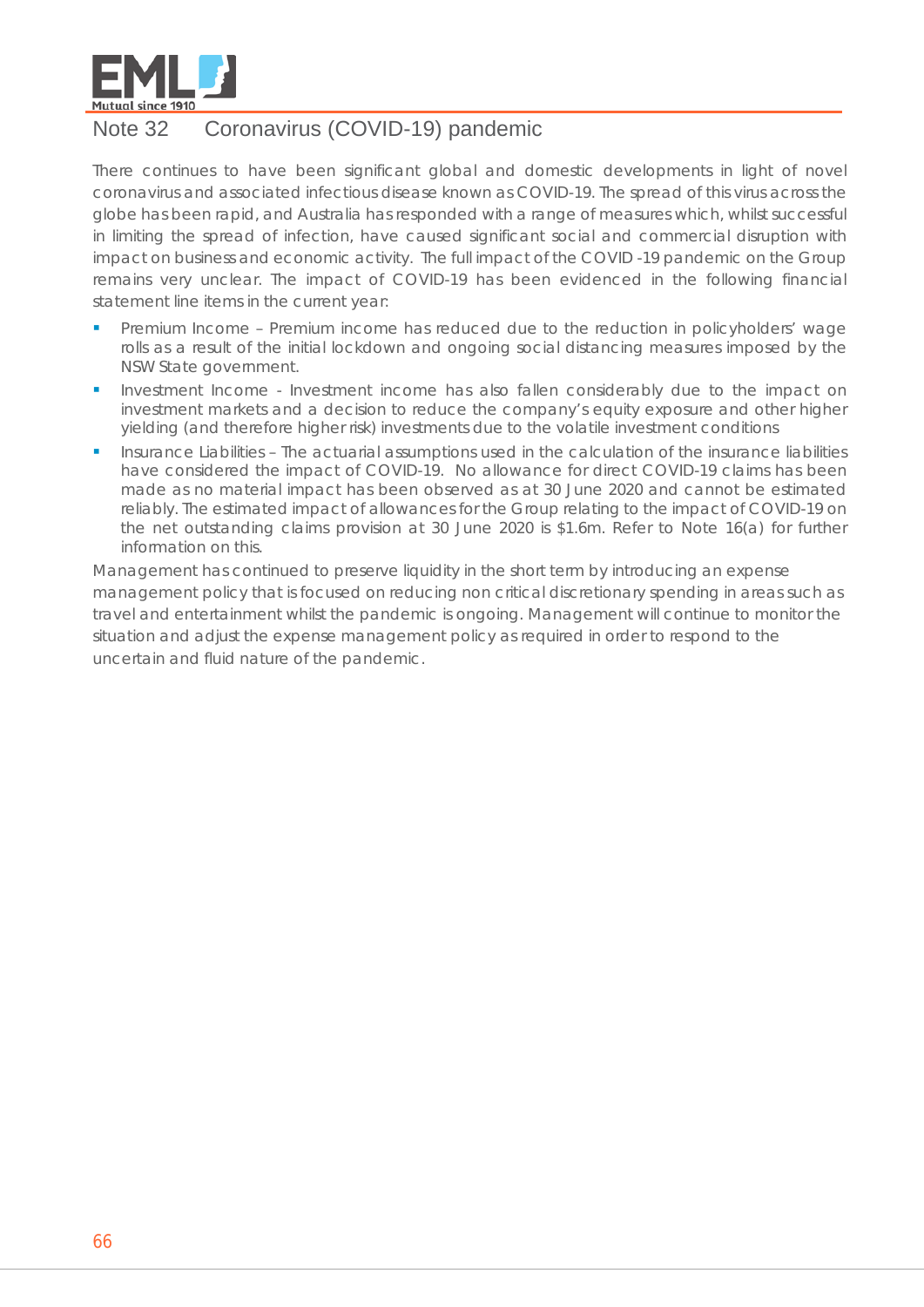# **Directors' Declaration**

- 1. In the opinion of the Directors of Employers Mutual Limited (EML) ('the Company'):
	- a. the consolidated financial statements and notes set out on pages 11 to 66, are in accordance with the Corporations Act 2001, including:
		- i. giving a true and fair view of the Group's financial position as at 30 June 2020 and of its performance for the financial year ended on that date; and
		- ii. complying with Australian Accounting Standards and the Corporations Regulations 2001; and
	- b. There are reasonable grounds to believe that the Company will be able to pay its debts as and when they become due and payable.
- 2. The Directors draw attention to Note 1 to the financial statements, which includes a statement of compliance with International Financial Reporting Standards.

Signed in accordance with a resolution of the Directors:

Dated at Sydney this day of 28 August 2020

 $w=0$ 

**William J. A. O'Reilly** *Chair*

 $Ce3L$ 

**Paul R. Baker** *Director*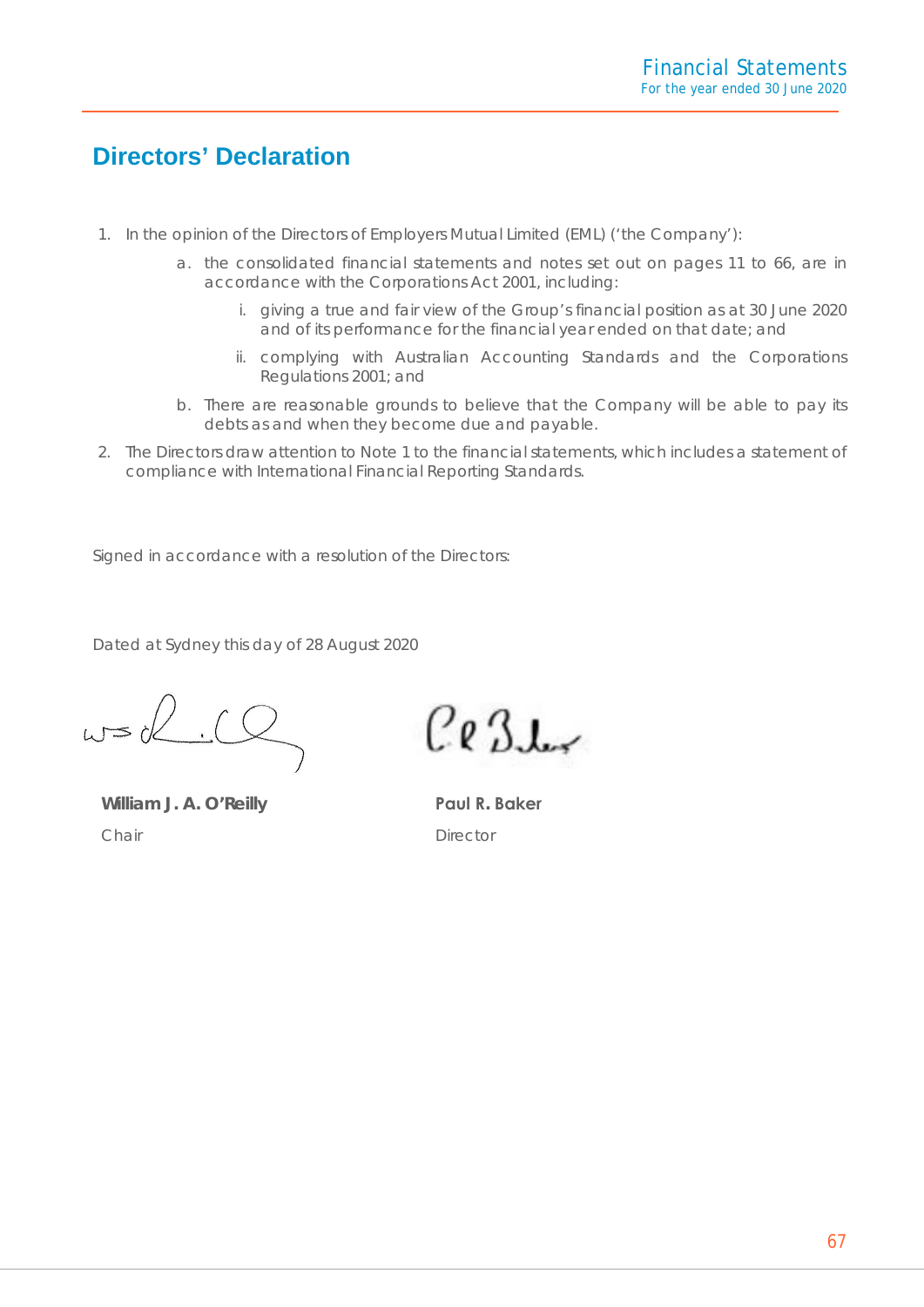

# Independent Auditor's Report

## To the members of Employers Mutual Limited

#### **Opinion**

We have audited the **Financial Report** of Employers Mutual Limited (the Company).

In our opinion, the accompanying Financial Report of the Company is in accordance with the Corporations Act 2001, including:

- giving a true and fair view of the **Group** and Company's financial position as at 30 June 2020 and of its financial performance for the year ended on that date; and
- complying with Australian Accounting Standards and the Corporations Regulations 2001.

#### The **Financial Report** comprises:

- Statements of financial position as at 30 June 2020;
- Statements of comprehensive income, Statements of changes in equity, and Statements of cash flows for the year then ended;
- Notes including a summary of significant accounting policies; and
- Directors' Declaration.

The **Group** consists of the Company and the entities it controlled at the year-end or from time to time during the financial year.

#### **Basis for opinion**

We conducted our audit in accordance with Australian Auditing Standards. We believe that the audit evidence we have obtained is sufficient and appropriate to provide a basis for our opinion.

Our responsibilities under those standards are further described in the Auditor's responsibilities for the audit of the Financial Report section of our report.

We are independent of the Group and Company in accordance with the Corporations Act 2001 and the ethical requirements of the Accounting Professional and Ethical Standards Board's APES 110 Code of Ethics for Professional Accountants (the Code) that are relevant to our audit of the Financial Report in Australia. We have fulfilled our other ethical responsibilities in accordance with the Code.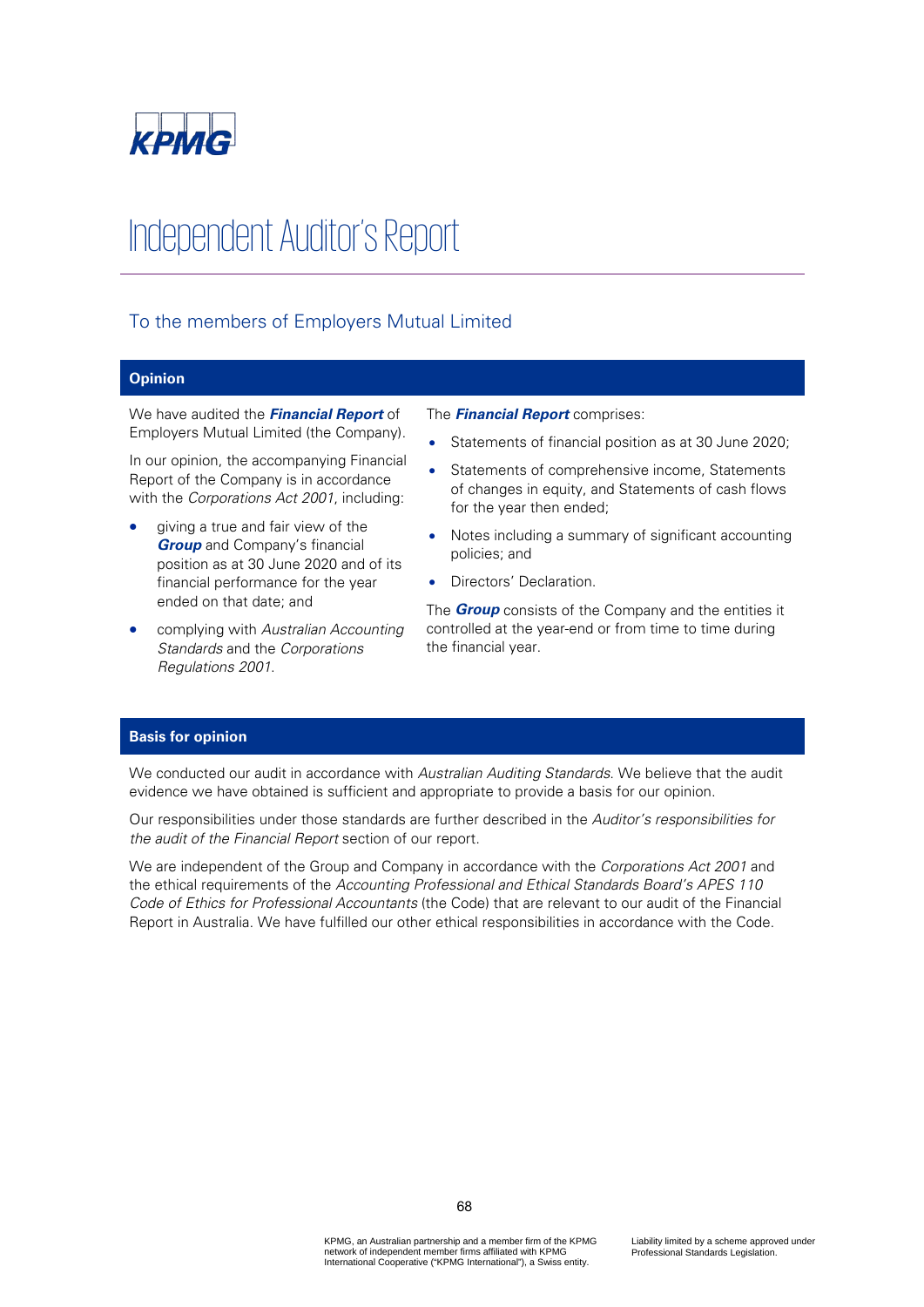

#### **Other Information**

Other Information is financial and non-financial information in Employers Mutual Limited's annual reporting which is provided in addition to the Financial Report and the Auditor's Report. The Directors are responsible for the Other Information.

Our opinion on the Financial Report does not cover the Other Information and, accordingly, we do not express an audit opinion or any form of assurance conclusion thereon.

In connection with our audit of the Financial Report, our responsibility is to read the Other Information. In doing so, we consider whether the Other Information is materially inconsistent with the Financial Report or our knowledge obtained in the audit, or otherwise appears to be materially misstated.

We are required to report if we conclude that there is a material misstatement of this Other Information, and based on the work we have performed on the Other Information that we obtained prior to the date of this Auditor's Report we have nothing to report.

#### **Responsibilities of the Directors for the Financial Report**

The Directors are responsible for:

- preparing the Financial Report that gives a true and fair view in accordance with Australian Accounting Standards and the Corporations Act 2001
- implementing necessary internal control to enable the preparation of a Financial Report that gives a true and fair view and is free from material misstatement, whether due to fraud or error
- assessing the Group and Company's ability to continue as a going concern and whether the use of the going concern basis of accounting is appropriate. This includes disclosing, as applicable, matters related to going concern and using the going concern basis of accounting unless they either intend to liquidate the Group and Company or to cease operations, or have no realistic alternative but to do so.

#### **Auditor's responsibilities for the audit of the Financial Report**

Our objective is:

- to obtain reasonable assurance about whether the Financial Report as a whole is free from material misstatement, whether due to fraud or error; and
- to issue an Auditor's Report that includes our opinion.

Reasonable assurance is a high level of assurance, but is not a guarantee that an audit conducted in accordance with Australian Auditing Standards will always detect a material misstatement when it exists.

Misstatements can arise from fraud or error. They are considered material if, individually or in the aggregate, they could reasonably be expected to influence the economic decisions of users taken on the basis of the Financial Report.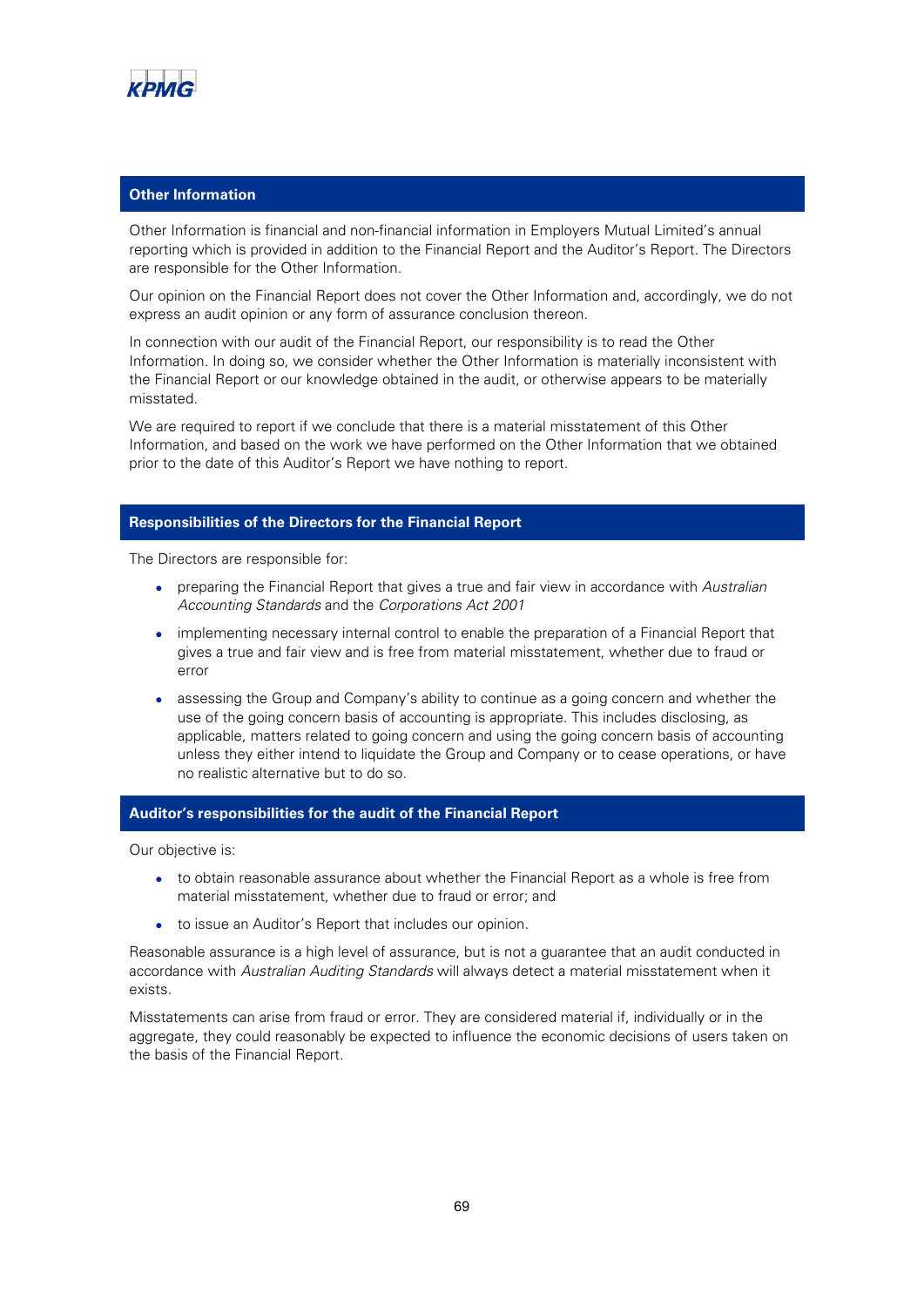

A further description of our responsibilities for the audit of the Financial Report is located at the Auditing and Assurance Standards Board website at: http://www.auasb.gov.au/auditors\_responsibilities/ar3.pdf. This description forms part of our Auditor's Report.

KPMG

Rearch Juan

KPMG Leann Yuen Partner

Sydney 28 August 2020